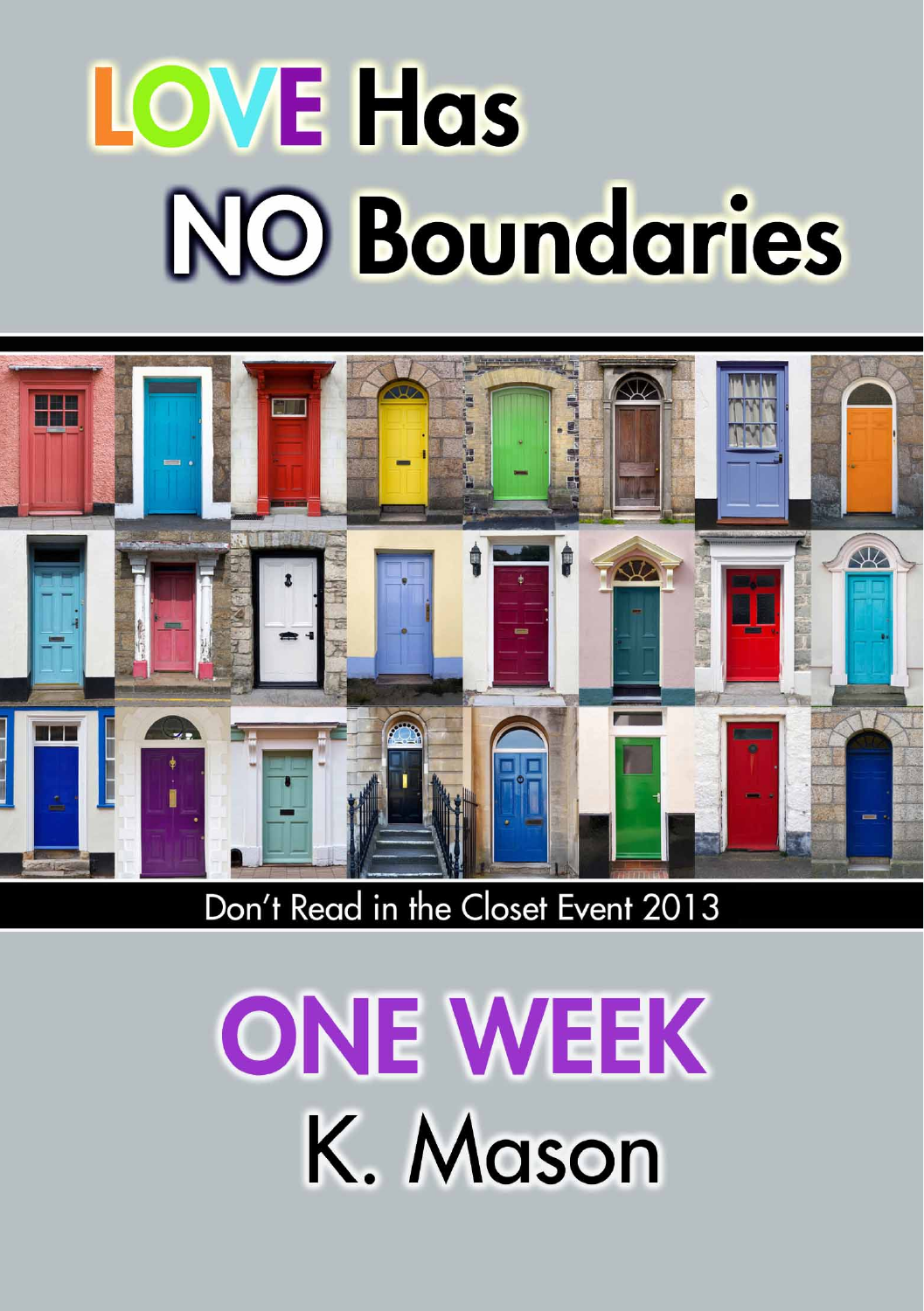## **Love Has No Boundaries**

*An M/M Romance series*

## **ONE WEEK**

#### **By K. Mason**

#### **Introduction**

The story you are about to read celebrates love, sex and romance between men. It is a product of the *Love Has No Boundaries* promotion sponsored by the *Goodreads M/M Romance Group* and is published as a free gift to you.

#### **What Is Love Has No Boundaries?**

The *Goodreads M/M Romance Group* invited members to choose a photo and pen a letter asking for a short M/M romance story inspired by the image; authors from the group were encouraged to select a letter and write an original tale. The result was an outpouring of creativity that shone a spotlight on the special bond between M/M romance writers and the people who love what they do.

A written description of the image that inspired this story is provided along with the original request letter. If you'd like to view the photo, please feel free to join the [Goodreads M/M Romance Group](http://www.goodreads.com/group/show/20149-m-m-romance) and visit the discussion section: *Love Has No Boundaries*.

Whether you are an avid M/M romance reader or new to the genre, you are in for a delicious treat.

#### **Words of Caution**

This story may contain sexually explicit content and is **intended for adult readers.** It may contain content that is disagreeable or distressing to some readers. The *M/M Romance Group* strongly recommends that each reader review the General Information section before each story for story tags as well as for content warnings.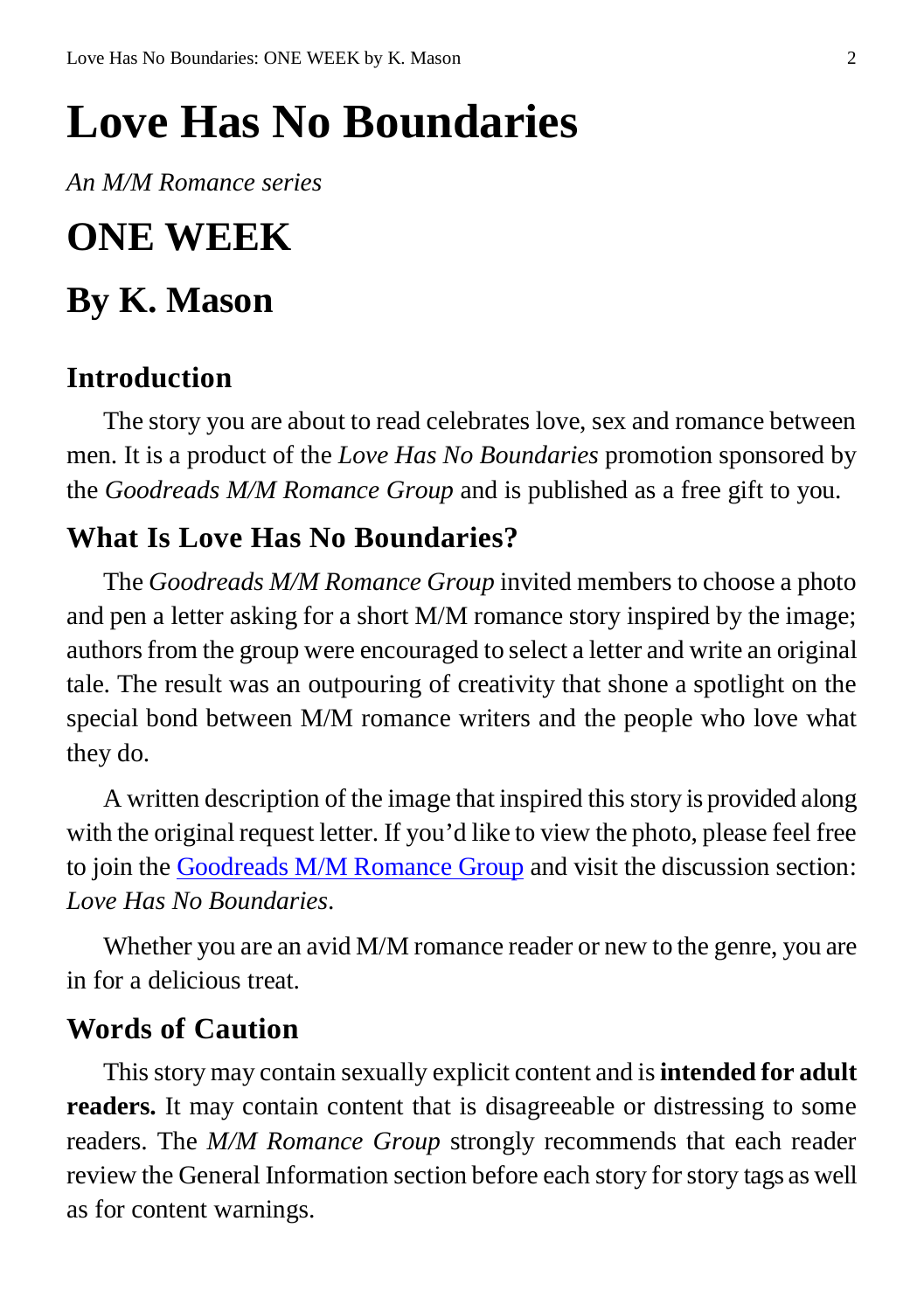This story is a work of fiction. Names, characters, places and incidents are the products of the author's imagination or are used fictitiously. Any resemblance to actual events, locales, or persons, living or dead, is entirely coincidental.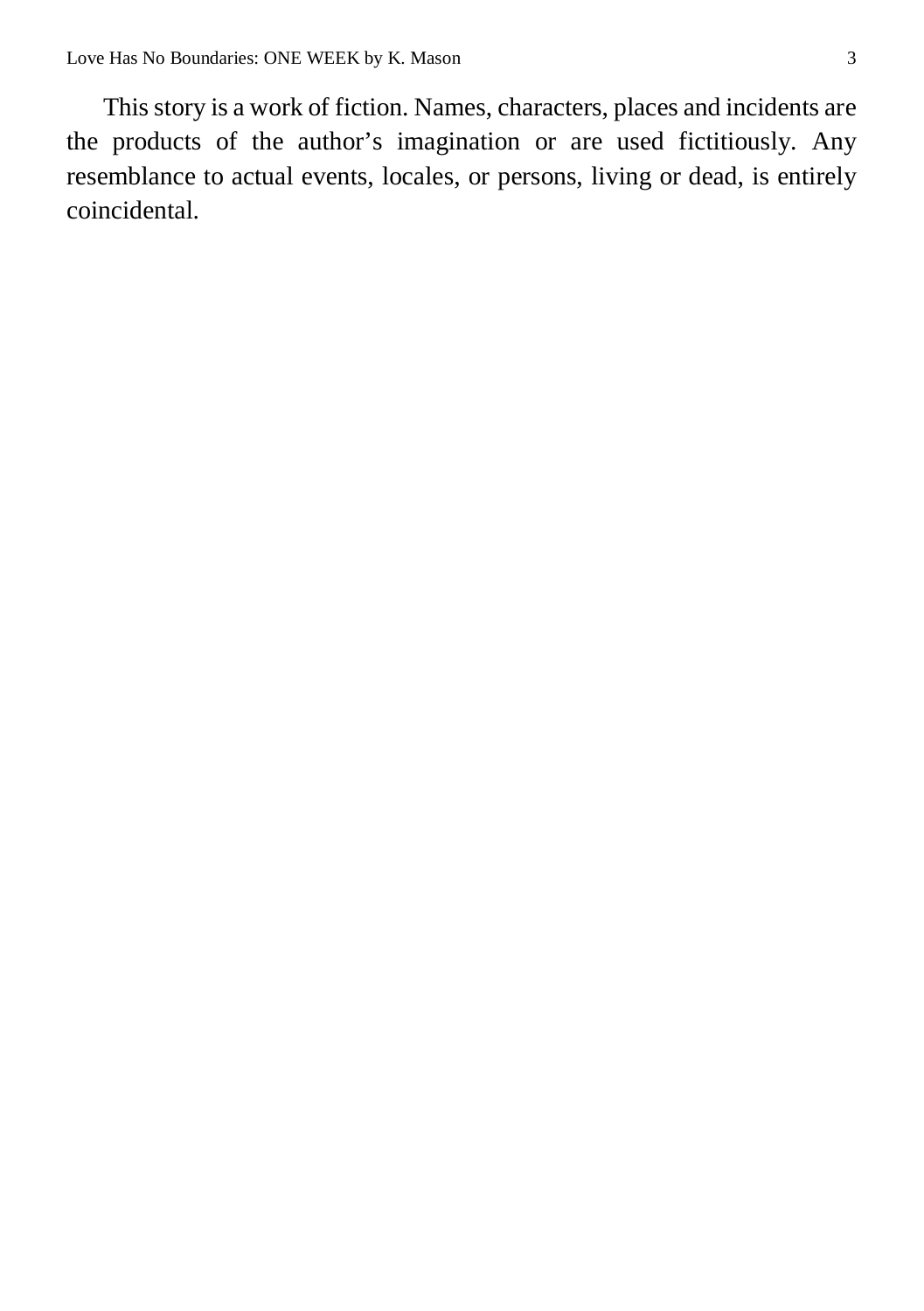All rights reserved worldwide.

This eBook may be distributed freely in its entirety courtesy of the *Goodreads M/M Romance Group*. This eBook may not be sold, manipulated or reproduced in any format without the express written permission of the author.

#### ONE WEEK, Copyright © 2013 K. Mason

Cover Design by Goodreads M/M Romance Group

This ebook is published by the *M/M Romance Group* and is not directly endorsed by or affiliated with Goodreads Inc.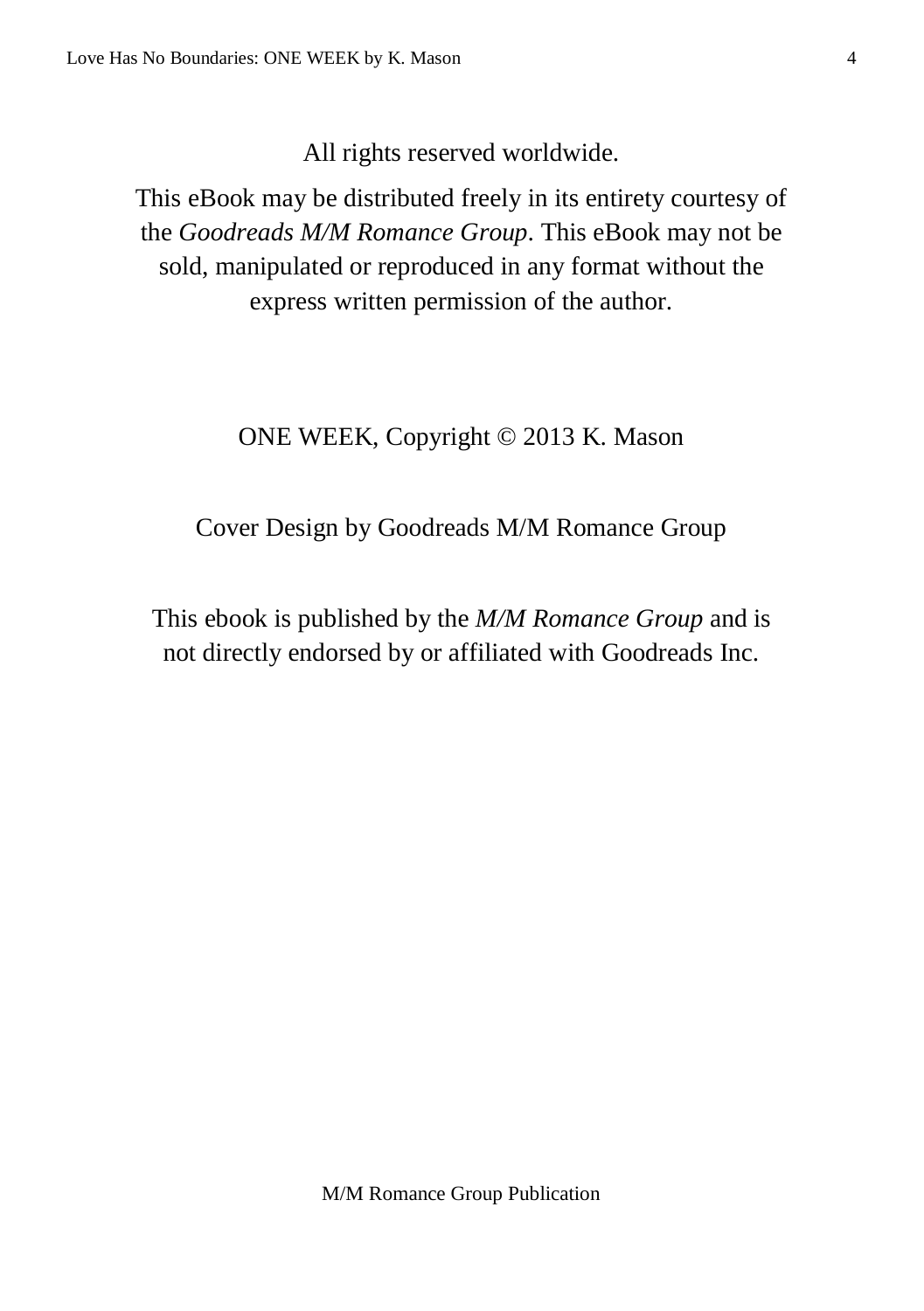## **ONE WEEK By K. Mason**

#### **Photo Description**

There are two men on a bed. One man lies on his back. His eyes are closed and one arm is held up over his head. The other man, who has a welltrimmed beard and a rosebud tattoo on his chest, leans over him, as though he is about to kiss him.

#### **Story Letter**

#### *Dear Author*,

*Please take inspiration from the song ["Flaws" by Bastille.](http://www.youtube.com/watch?v=1E36WU9Wzf4) I hope it's okay to be so vague, but I would thoroughly enjoy a piece that embodies the heart of the song. Bonus points for any scenes involving dancing at a club or sports. Additionally, I would love to see some of these flaws perhaps being one of the characters denial, perhaps even involving the fact that he may have a girlfriend/wife when he feels attraction to the other? HFN/HEA preferred.*

*If any further clarification/suggestions are needed, please just ask! :)*

*(And here's to hoping I did this right! First time requesting.)*

*[Lyrics for the song Flaws are written of Dan Smith of Bastille]*

*Sincerely,*

*Samantha*

#### **Story Info**

**Genre:** contemporary

**Tags:** infidelity (not *between* main characters), friends to lovers, gay for you, accountant, project manager, mutual masturbation

#### **Wordcount:**17,151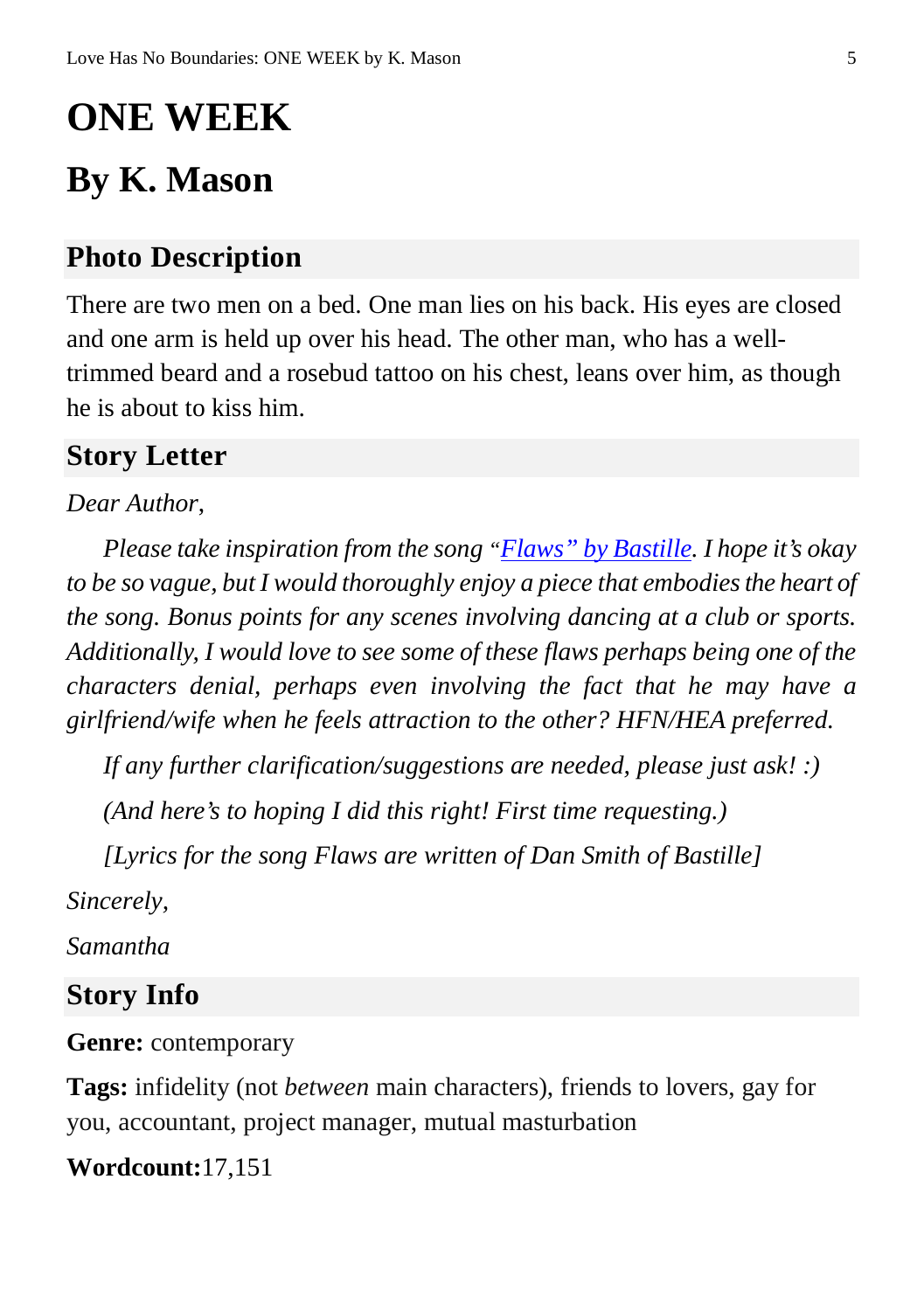#### *Acknowledgement*

I would like to offer a huge thank you to the members of the YA GLBT group on Goodreads for all their help, support and encouragement whilst writing this story, particularly Elci and Kat for beta reading for me.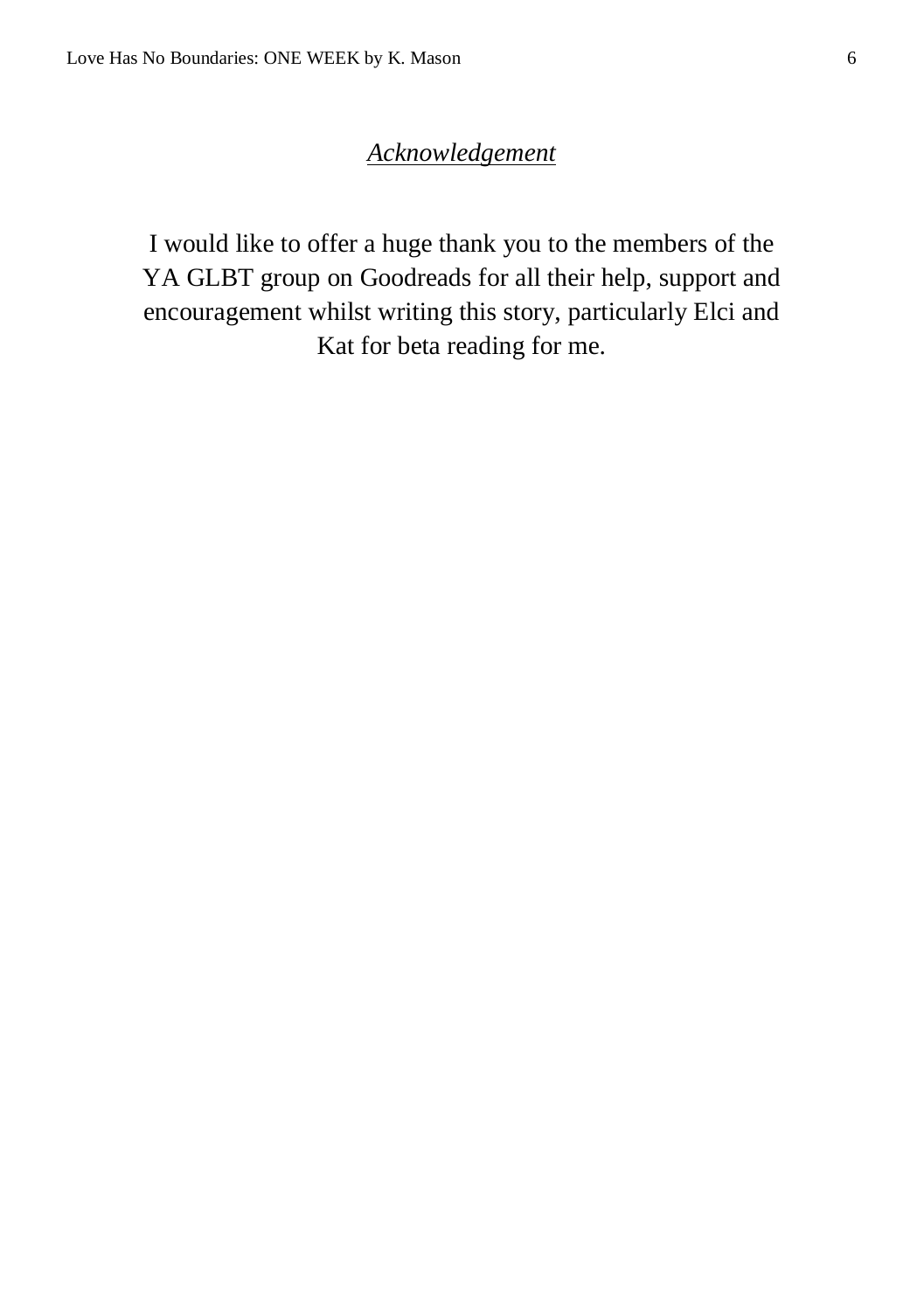### **ONE WEEK By K. Mason**

My eight-year-old, mud-splattered Ford Focus looked completely out of place as I parked amongst the pristine, top of the range Land Rovers and BMWs in front of the red brick office building. In worn jeans, T-shirt, and bright yellow high-vis jacket I felt very much the same way as I walked in the opposite direction to the 5:00 p.m. rush of professionally attired office workers who were heading out of the building into the warm sunlit evening. The immaculately dressed doorman gave me a polite nod and an amused look as he held the door open for me; the glass front of the building made the reception area feel like being in a goldfish bowl.

I headed towards the bank of lifts to the left of the main desk and hit the call button. My scruffy appearance gained one or two disapproving looks from those exiting the lift when it arrived.

"Lawyers," I muttered under my breath as the doors closed behind me. It was a running joke that the law firm that occupied the first four floors of the building disapproved of us turning up to the office in our work wear. Although I, like the other project managers at the firm, worked mainly at the job sites and spent very little time in the office, it still annoyed them. Monday morning would, no doubt, bring another terse letter to my boss complaining of how unprofessional it was. The lift quickly rose to the fifth floor, where my employers, Anderson's Architects, were based.

"Simon! Happy birthday!" A pair of arms were flung round my neck before I could step out the lift, the leather handbag she held in one hand clipping me on the back of my head.

"Hey, watch it, Amie! I haven't got my hard hat on." I laughed as I returned the hug briefly before she let me go and stepped back.

"What are you doing here? Why aren't you getting ready?" she demanded.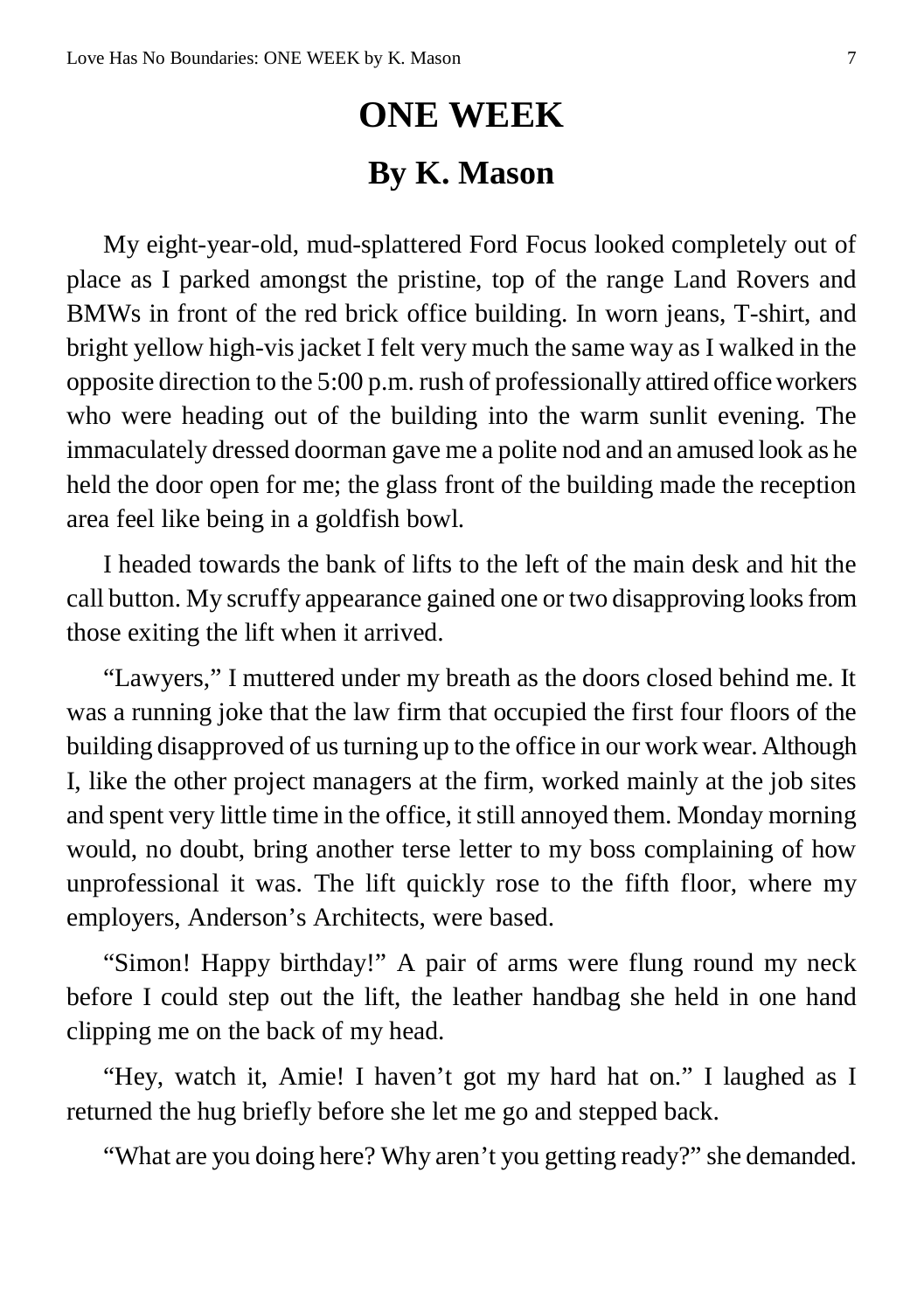"Getting ready for what?" I said with a slight shake of my head and what I hoped was a confused expression.

"Oh stop it, you know exactly what. You're here to collect Nick?" she asked.

"Yeah, he's stopping at mine tonight. Michelle is away visiting her parents this weekend, so it's easier to go to my house to get ready and crash there afterwards rather than having to get a taxi to and from their house."

"Well good luck dragging him away. When I stuck my head round his door to say I was going home he was giving someone a right bollocking about sticking to their budget. I don't think he even noticed me."

"That's probably a good thing. If he's really wound up about it he'd probably have made you stay and rework the figures."

"Not a chance. I may be his assistant, but come five o'clock on a Friday he's on his own. The table at Salvatore's is booked for half past seven," she said as she stepped past into the lift. "Don't be late," she warned as the doors shut between us.

The heavy steel toe-capped work boots I wore made my footsteps echo through the deserted open plan space as I headed towards the small office on the far side. The only other sounds were the background hum of the air conditioning and a single raised voice. Reaching the open office door I leant on the frame and waited.

"Thirty thousand pounds!" Nick paced up and down behind the desk as far as his headset would allow him to move, all the time his arms gesticulating wildly. "You call that a little over budget? Tell me, did you even look at the costs before you okayed the purchase?"

There was barely time for whoever was on the other end of the phone to answer before he started ranting again. I couldn't conceal my smile. Whoever believed the stereotype that accountants were dull, boring, mild-mannered number crunchers had never met Nick.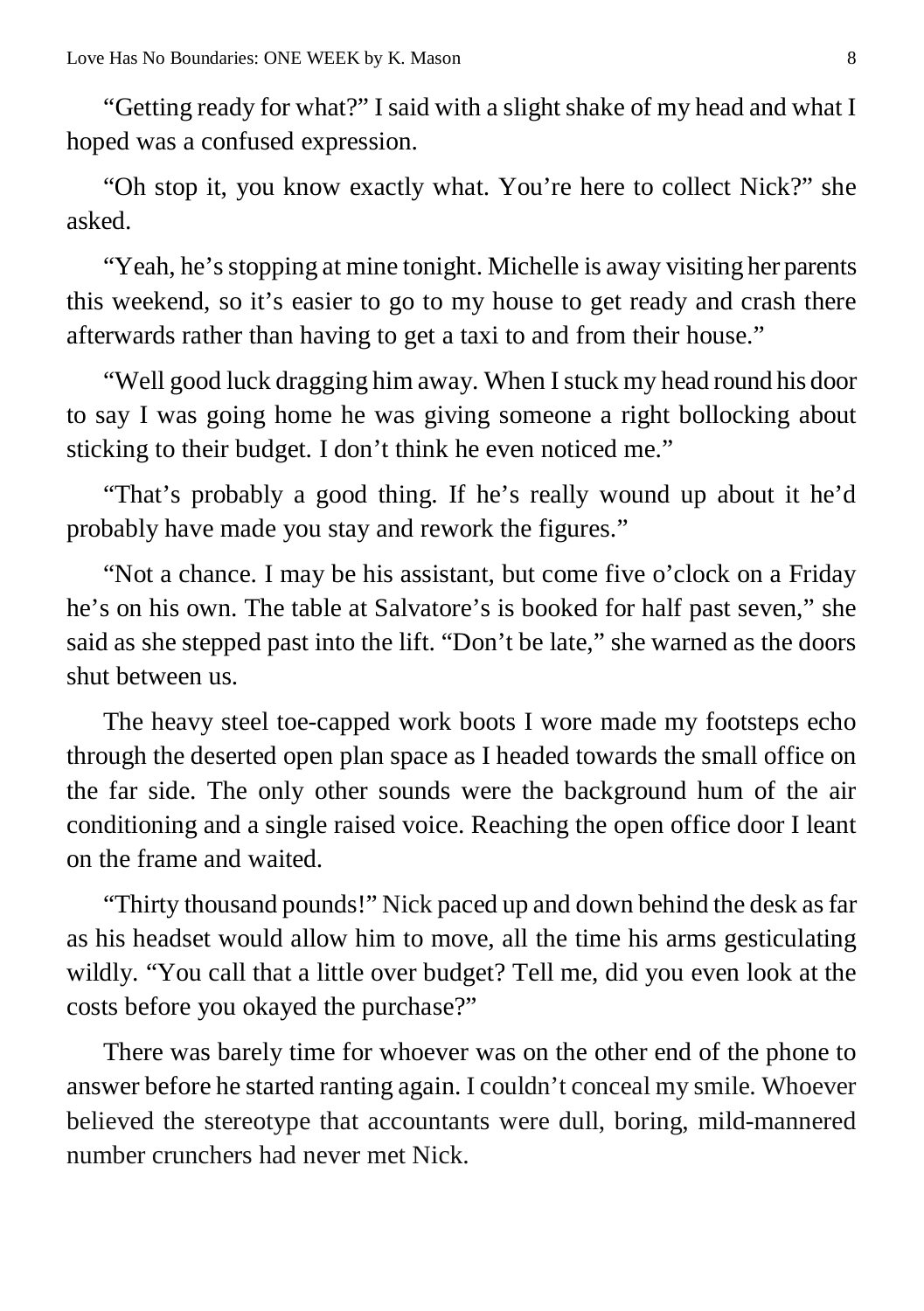"Fine, you go enjoy your weekend," he snapped angrily. "I'll just spend mine recalculating the entire budget, and whilst I am at it break the news to the client that their project has just leapt in cost."

With that Nick ripped the headset off and flung it on the desk, his angry pacing coming to a sudden halt as he caught sight of me standing in the doorway.

"Why is it of the ten project manager's we employ, you are the only one who can ever stay within budget?" he demanded.

"Quite possibly because I am the only one you've ever threatened to castrate with a rusty spoon if I should go over it."

"Very true." He nodded in agreement. "And never forget, it's not just an empty threat."

It was an old joke between us. I'd been working for the firm for three years as an assistant project manager when Nick first started as a trainee accountant. Although we'd spoken occasionally, the first time we'd worked together was when a large potential contract to convert a set of industrial buildings into modern apartments had been offered to the firm. We tendered for the contract on my plans and Nick's budget. Six weeks of long hours arguing back and forth about the costs and what was needed had started a friendship that, despite our differences, five years later had only grown stronger.

He had made his infamous rusty spoon threat as we sat in the pub celebrating my promotion to project manager. In a round of congratulatory toasts, Nick had stood up and with a completely straight face told me what he intended to do to me if I ever went over the budget he'd set. The memory of the shocked silence from our colleagues that followed this announcement still made us laugh today.

"You finished?"

"Yeah, just let me switch off and get my stuff together." He started to log out of his computer and gather the papers that were spread around the desk. "Looks like I'm going to be working this weekend!"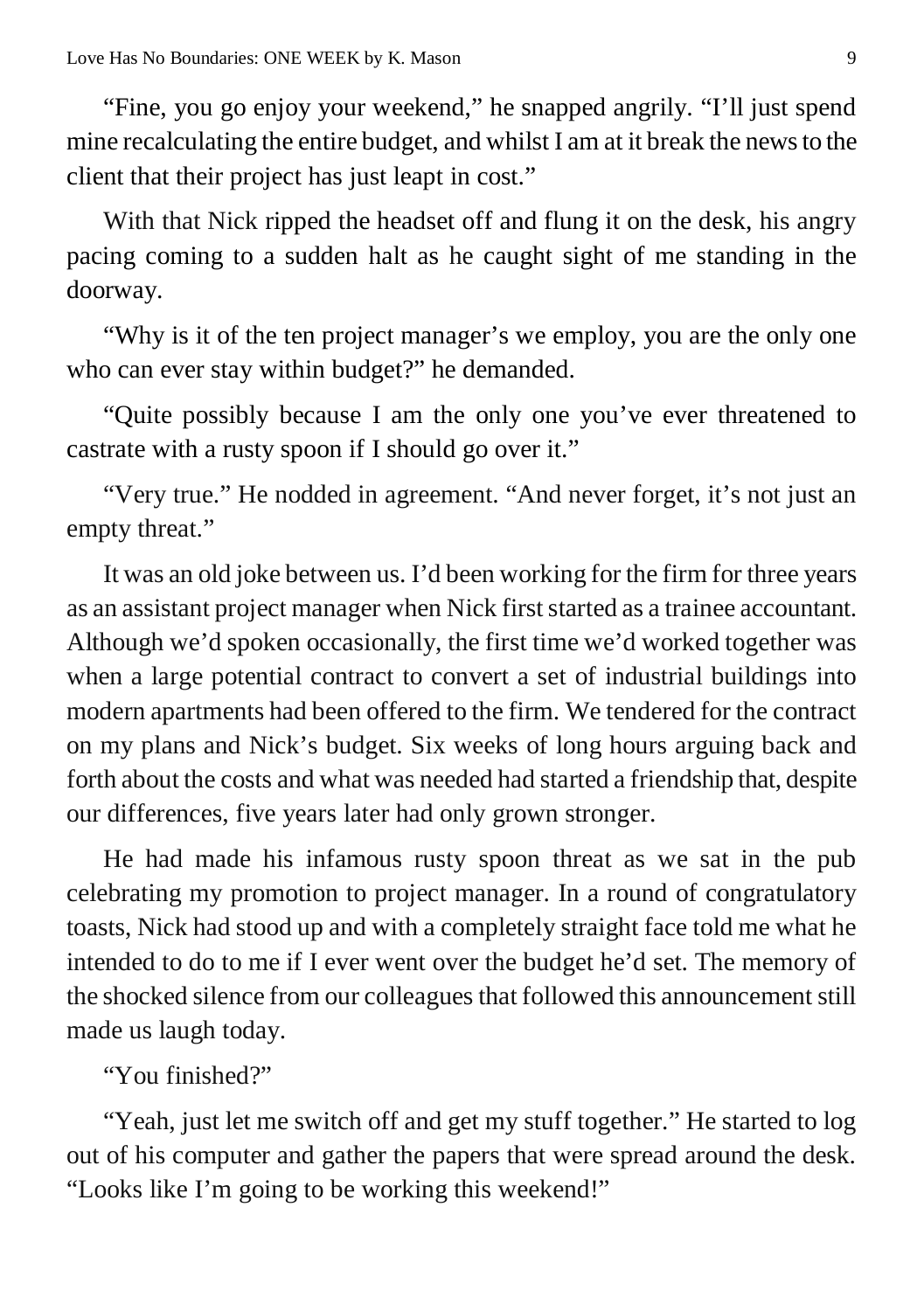"Poor overworked thing," I said with mock sincerity.

"Shut it, you, or I'll make you help me with all this tomorrow."

"You'd really let me near your budgets?" I raised my eyebrows. Nick was extremely territorial about his work.

"Not a chance. You can supply me with coffee and biscuits." He finished sorting the papers into his briefcase, shut the lid, and clicked the locks shut. "Ready," he continued, coming round the desk towards me.

My mouth went dry as I looked him up and down. The pale blue shirt under his navy Cerruti suit was tight enough to accentuate a set of defined pecs. The jacket, although unbuttoned at his narrow waist, hid an abdomen I knew to be marked out by just shy of a six pack, the slim hips led to long, well-muscled, legs. In the suit, he was as sexy as hell. In my mind though, I slowly removed the suit to reveal the body underneath.

"Si!" Nick waved his hand in front of my face. "Anybody home?"

"Yeah, sorry." I shook my head slightly to clear the mental vision. "Miles" away."

I really had to stop thinking about him like this. Not only was Nick my best friend, he was also straight and had been in a relationship for as long as I'd known him. Anyway, even if he wasn't straight, I wouldn't want him to become a one-night stand, or a friend with benefits. As I didn't do relationships, and that would be the best I could manage.

"Come on then." He picked up the sports bag next to the office door and led the way out.

\*\*\*\*

Thankfully, traffic wasn't heavy and just thirty minutes later I pulled into the quiet, unadopted road where I lived. The car bounced over the uneven road surface as I drew up to park at the kerb in front of my mid-terraced house. On the low wall between my red painted front door and that of my neighbour, my large, occasionally grumpy, cat Roger paraded impatiently up and down.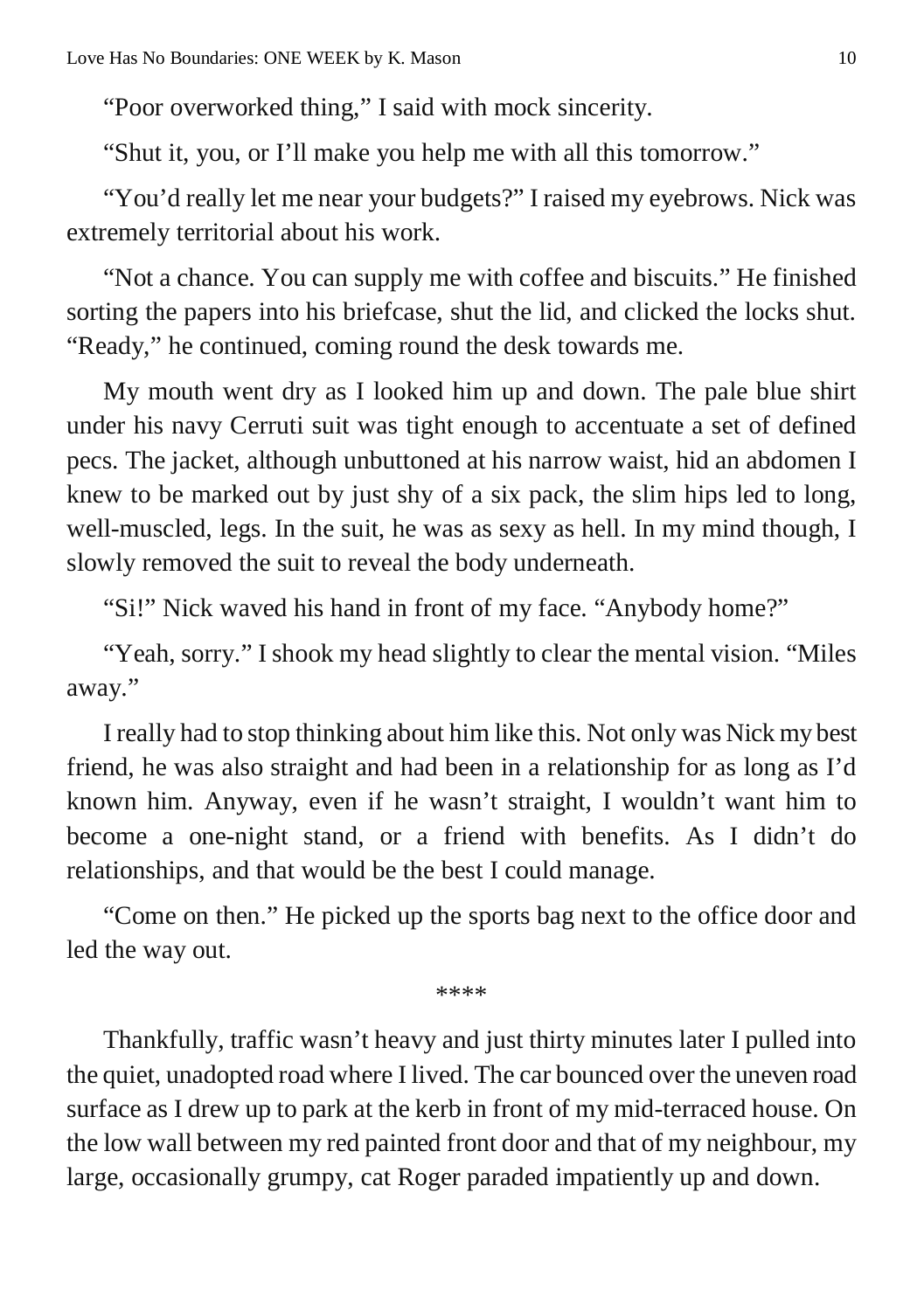As I unlocked the front door, Nick put out his hand to stroke Roger, only to withdraw it quickly as a large paw—claws extended—swiped at him.

"Evil critter," Nick muttered under his breath. The cat, taking no notice, pushed his way in front of me as I opened the door and ran in the direction of his food bowl complaining loudly.

"The taxi is booked for seven," I said over my shoulder as I followed the cat. "Do you want a drink or anything, or do you want to grab a shower first and get ready, I'll jump in after you."

"I wouldn't say no to a beer if you've got one." Nick dropped the bag on the bottom of the stairs and followed me through to the kitchen. "I need to unwind. This week has been one thing after another." He removed his jacket and loosened his tie. Stretching his arms above his head, his shirt rode up, coming free from the waist of his trousers, and let me catch a glimpse of the smooth muscles of his stomach. My fingers itched to reach forward and touch.

Instead I turned to the fridge and dug out two bottles of Peroni. Stepping back from the fridge I found myself standing flush against Nick's body, where he'd silently walked up behind me.

"Steady," he laughed, putting his arms around me. I could feel the hard planes of his chest against my back. A hot flush crept up my neck to my face at his touch. What I really wanted to do was twist round in his arms and hold him, but I stepped quickly away.

"Sorry," I muttered as I turned, holding out the bottles in front of me like a shield.

"No problem." He smiled easily as he took one of the bottles from my hand. "Opener?"

"Top drawer." I pointed across the kitchen before ducking down to another cupboard and fishing out the cat food.

I heard the bottle tops come off with a slight hiss of gas and my bottle being put on the table before I stood up.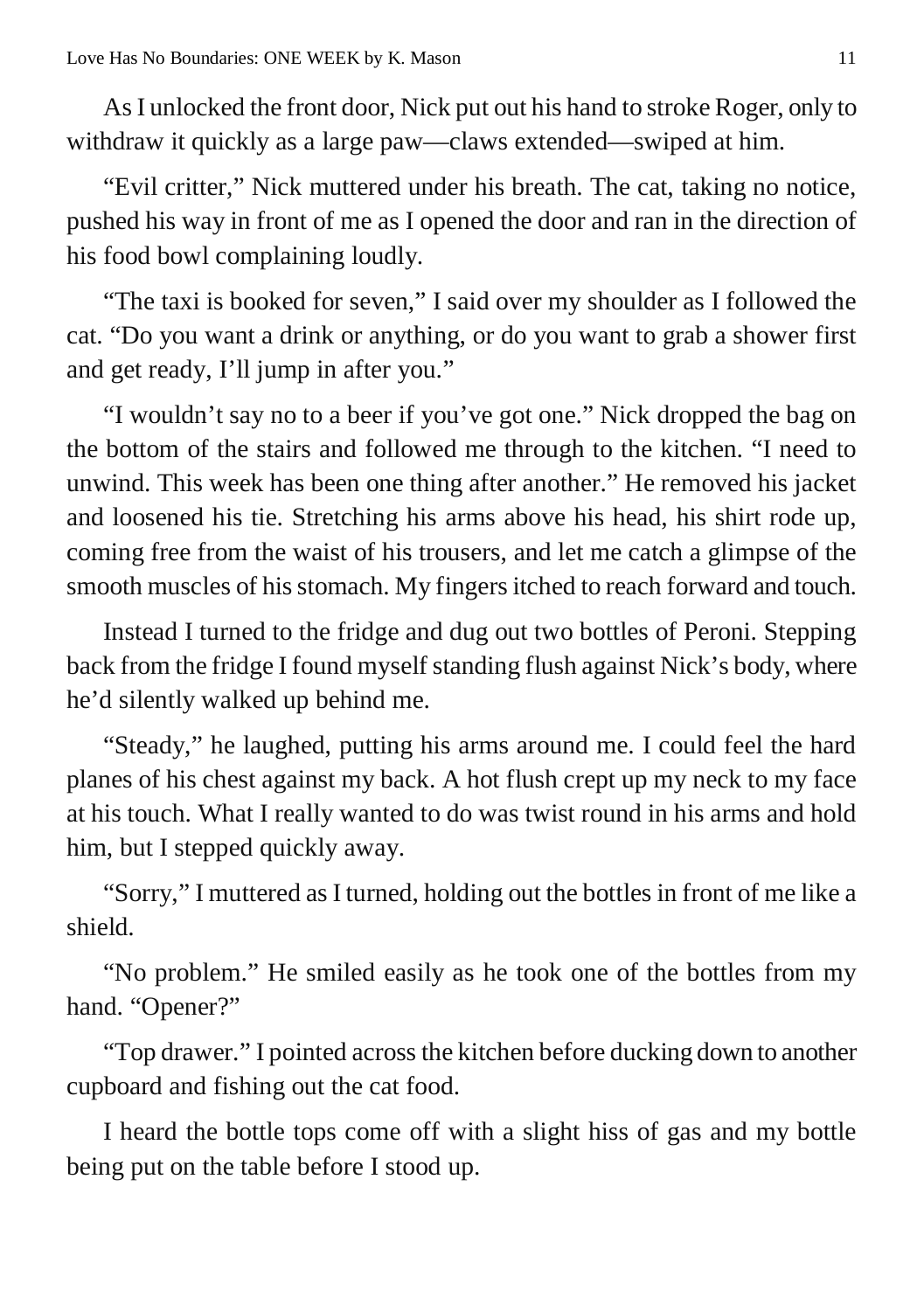"I'll take mine up with me," Nick said as he left the kitchen whilst I finished emptying the revolting, smelly pouch of cat food into Roger's dish.

I heard him cross the landing above me, the boiler on the kitchen wall kicked on just seconds before I heard the first splatters of water hitting the bottom of the bath. Looking up, my imagination went into overdrive as I pictured Nick stripping off the rest of his work clothes in preparation for getting in the shower. I growled at myself and tried to force my thoughts elsewhere. Grabbing my own beer, I took a large mouthful of the cold liquid. Maybe a drink or two would take the edge off. It was either that or trying to pick someone up tonight for some relief.

"Shower's free," Nick yelled from upstairs as I finished my second beer. Placing the empty bottle into the recycling box I headed up to get ready.

At the top of the stairs I pushed open the door to my bedroom, pulling my T-shirt off over my head as I did.

"Nice!" Nick said unexpectedly from in front of me.

"What the hell?" I asked tossing the T-shirt into the laundry basket. "The guest room is the other side of the landing."

"Yeah I know, but Roger's in there." My eyes wandered up and down his body. Little rivulets of water ran down from his wet hair and across his chest, before being absorbed by the towel that was wrapped loosely round his hips.

"Sorry?" I shook my head.

"Your cat, the stroppy one, he's in the guest room and he won't share," Nick said with a smirk. "Anyway, it's not like I've got anything you haven't seen before, we share a changing room at football every week." With that he turned his back to me and opened the towel from around him, before lifting it to his shoulders to reveal his smooth, biteable arse.

I stood and stared at him, unable to move as the blood rushed south from my brain to my dick.

"So are you going to shower?" he asked, turning his head over his shoulder to look at me.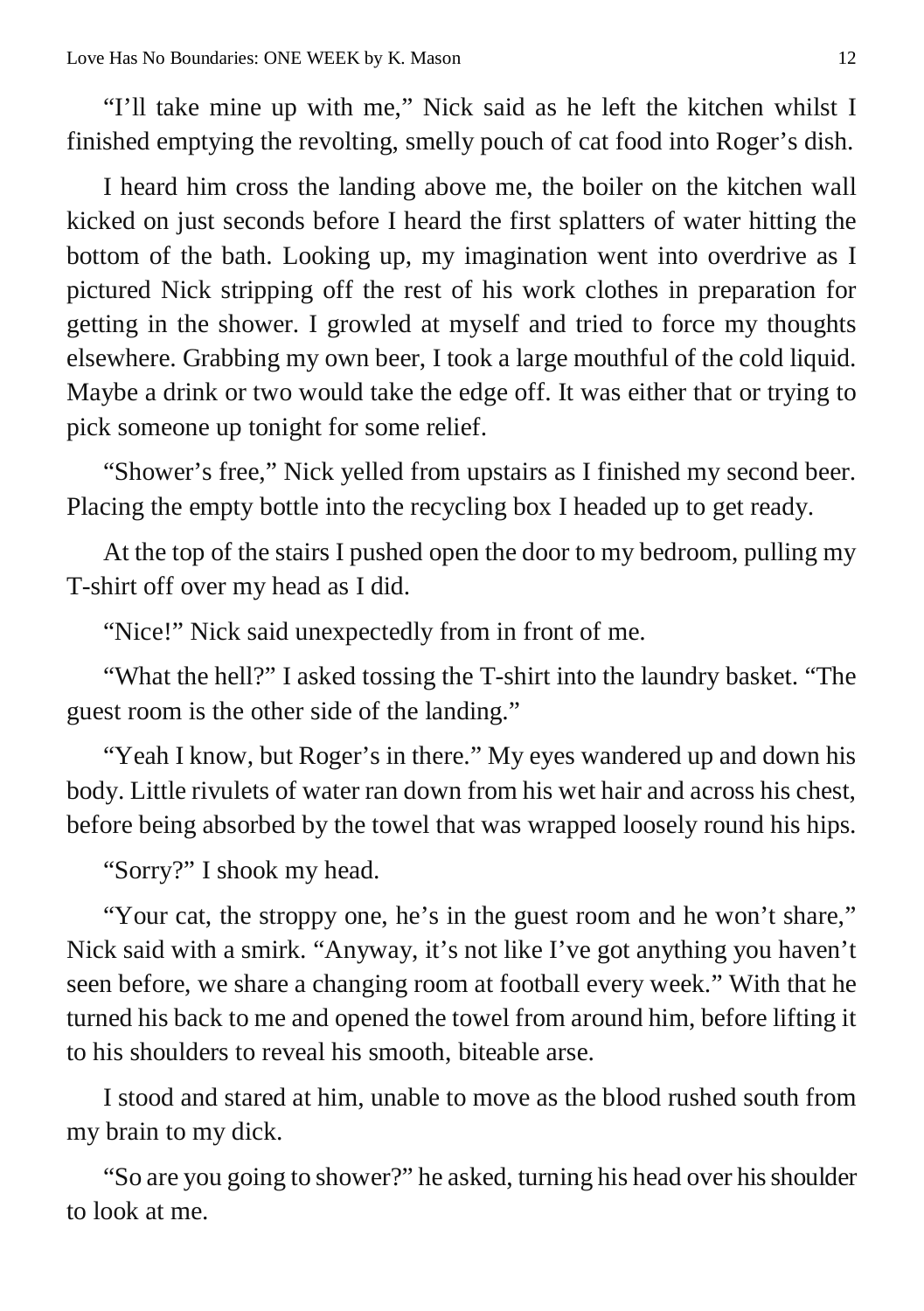"Yes," I snapped, turning on my heel and heading across the landing. Shutting the door behind me I leant heavily against it trying to catch my breath.

Stripping off my jeans and boxers was hampered by my hard-on. Leaving the discarded clothes in the corner of the bathroom, I stepped over the edge of the bath and under the soft spray of water from the shower. I let the hot water fall over my head and shoulders, trying to relieve the tension, but even after I had washed my hair I knew there was only one way that my cock was going to go down.

Squirting the shower gel into my palm I began to wash myself. Tracing the muscles in my arms and chest I imagined that it wasn't my own hand but Nick's that caressed my body. Moving my hands down, across my hip bones I knew where this was heading. Leaning forwards, my left hand braced against the cool tiles of the wall, I wrapped my soapy right hand around my cock and started to stroke. Gently at first, teasing the foreskin back and forth across the glans, twisting my wrist to rub around the corona. As my need for release increased so did the pressure I used, moving my hand up and down the entire shaft, squeezing and pulling as I went. Looking down I imagined Nick on his knees in front of me with his mouth wrapped round my straining cock as he sucked and licked along my length—his sparkling eyes looking back up at me through his long dark lashes. My breath came faster, my hips rocking back and forth as they followed the motion of my hand. My nuts drew up towards my body and I turned my head to my left, biting into the soft tissue under my arm to prevent me calling out as I came in short spurts that covered my right hand and splattered on the rim of the bathtub.

My knees trembled as I caught my breath in the aftermath of my climax. Removing the shower head I quickly washed any trace of my spend down the drain before finishing my shower and stepping out the bath. Pulling the bath towel from the rail I dried myself carefully before poking my head out the bathroom door.

"Nick?" I called, hoping the coast was clear for me to finish getting ready.

"You're safe, I'm downstairs." I could hear the laughter in his voice.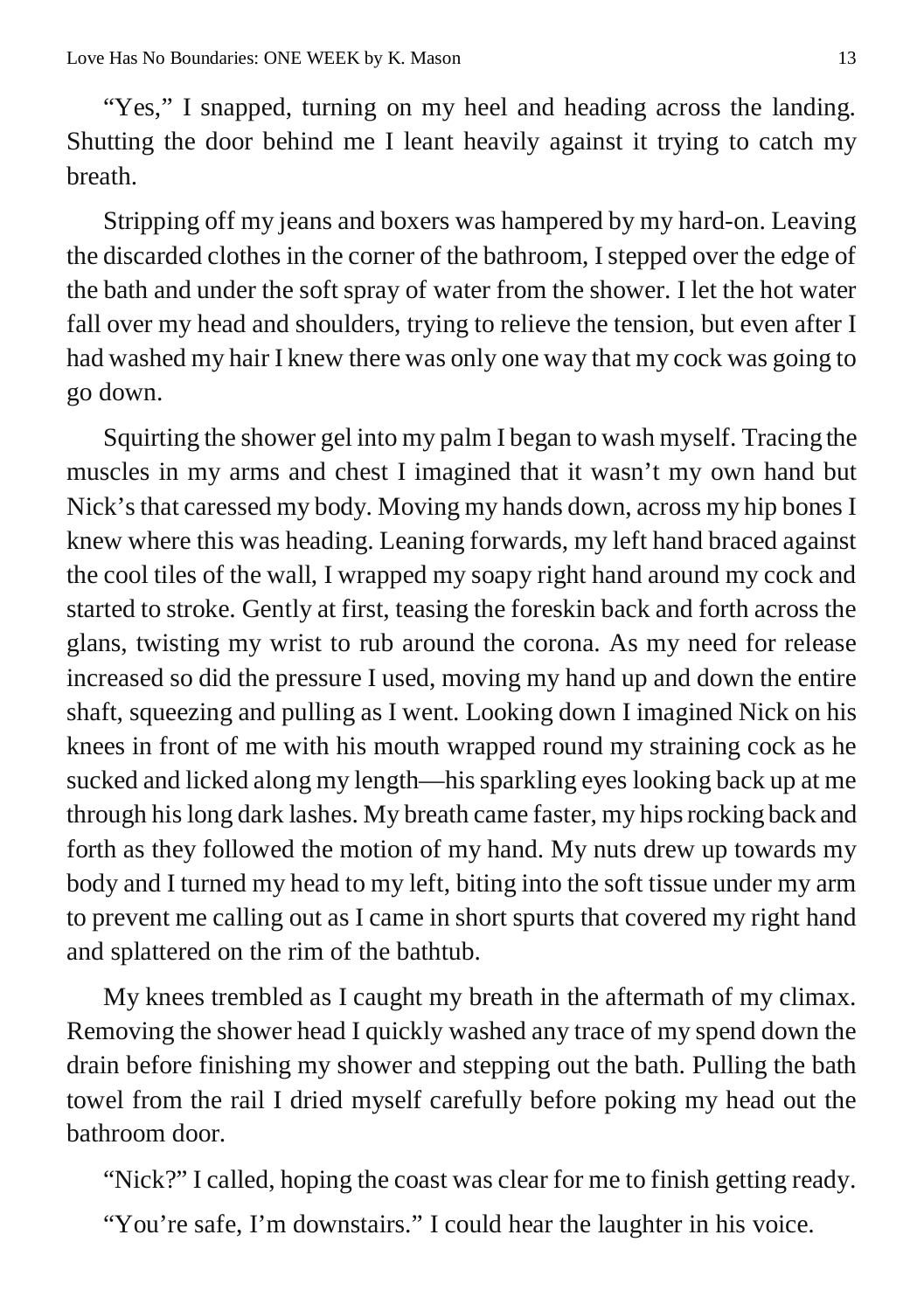I legged it across the landing in the nude, not daring to look down the stairwell in case Nick was looking up, and shut the bedroom door behind me. I laid out my clothes on the bed: black fitted jeans that I knew would draw attention to my backside, green Armani polo shirt that matched my eyes, and my favourite worn black denim jacket. My vintage Doc Martens boots would finish the outfit.

"Taxi's here," Nick shouted from downstairs as I finished running the styling wax through my hair.

Grabbing my jacket I headed to the front door where he was waiting. As I stepped into the front room the sight of him took my breath away. He was wearing skin-tight leather trousers the colour of rich cinnamon, a cream shirt hung loosely over the top, and a deep-chocolate-brown leather jacket finished the outfit. He looked totally edible, and a greater part of me wanted to stay home and peel him back out of those trousers.

"Will I do?" he asked, a quirky smile playing across his lips, his eyes alight as though he were dying to laugh.

"Yep." I nodded, not really sure what else I dared say out loud.

"Bye Roger, have a good evening," he called back over his shoulder as I followed him to the front door and down the path to the waiting taxi. A gentle breeze blew the scent of his aftershave in my direction, which didn't help the battle I was having with my libido.

\*\*\*\*

The taxi dropped us directly outside Salvatore's. Pushing open the door of the restaurant we were assailed by a gust of warm air, scented with garlic, basil, and tomato. Most of the tables were already filled with diners enjoying the home-cooked Italian food the restaurant was renowned for.

"Good evening, table for two?" the hostess asked as we stood in the entrance.

"No, we're joining another party. There should be a table booked in the name of Shaw," Nick replied.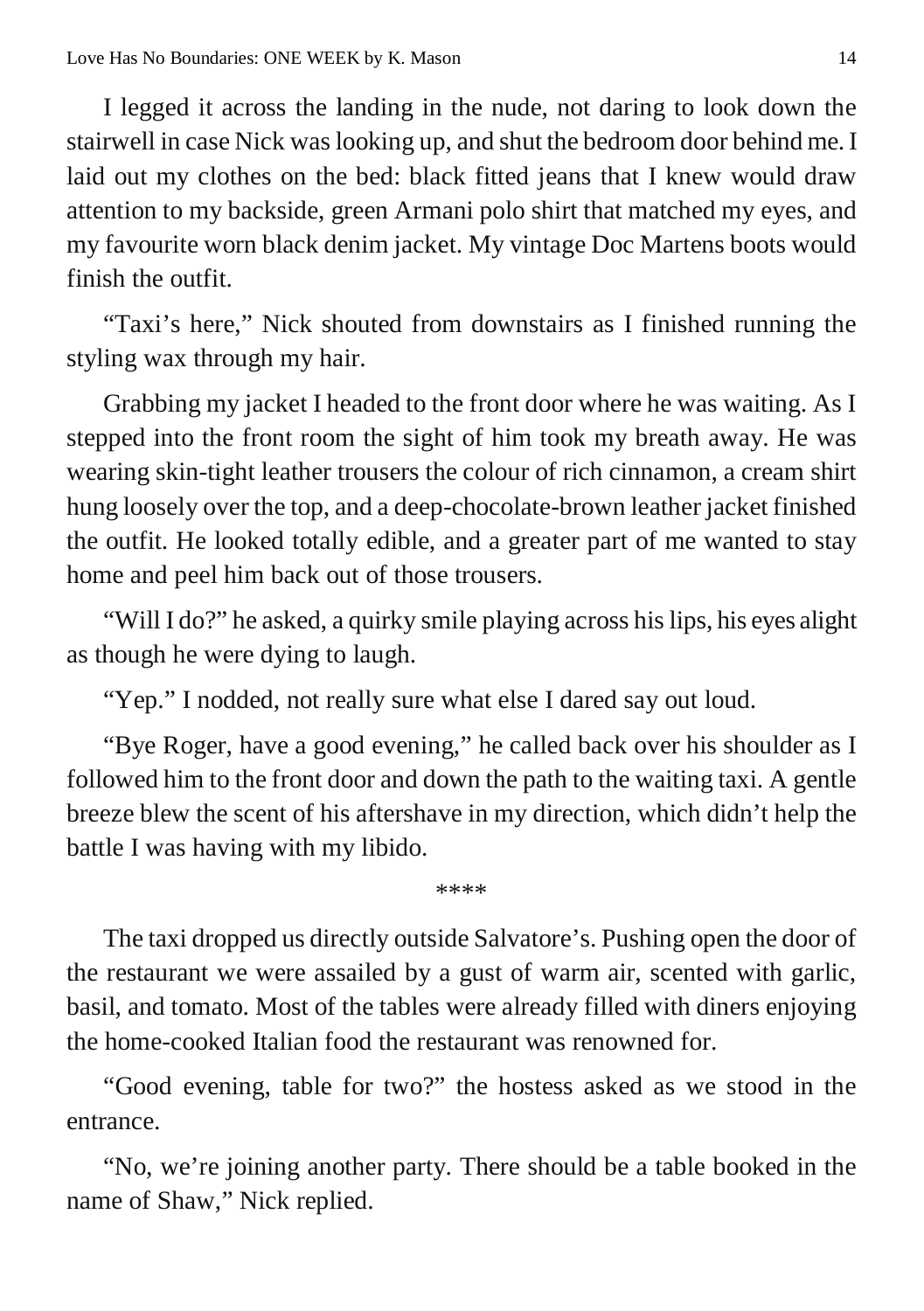"Of course. This way."

We followed as she wove her way through the tables towards the back of the restaurant. The other members of our party were already seated, leaving two empty chairs, side by side, with their backs to the rest of the diners.

"Finally!" Amie grinned at us. "We were about to send out a search party."

"We're only a couple of minutes late," Nick replied as I pulled out one of the chairs and offered it to him. As he slid into the seat he patted my hand where it rested on the back. "Si's fault, I've never known anyone take so long getting ready."

Shucking off my jacket I draped it over the back of my own seat, before taking my place at the table.

"All lies. Don't believe a word of it." I shook my head as I replied, trying not to blush as I remembered why I'd taken longer than usual in the shower.

Aside from Amie, around the table were her boyfriend Jai, my sister Paula, her husband Mark, and my oldest friend James with his partner Harry. They had already started on a selection of antipasti, olives and breadsticks whilst they'd been waiting.

"Well you're here now." Mark picked up one of the open bottles of red wine from the table and offered it in our direction. Both Nick and I pushed our glasses towards him to be filled.

"So how does being thirty feel?" James asked with a smirk.

"You can tell me in ten days time," I replied dryly, reaching for a breadstick before taking back my now full glass.

"Sadly true," he conceded, as he lifted his own glass in mock salute. The ten days that separated us had turned into something of a joke, with him always finding the most insulting age-related card he possibly could for my birthday.

"Anyway, they say thirty is the new twenty," Amie added cheerfully. Both James and I groaned.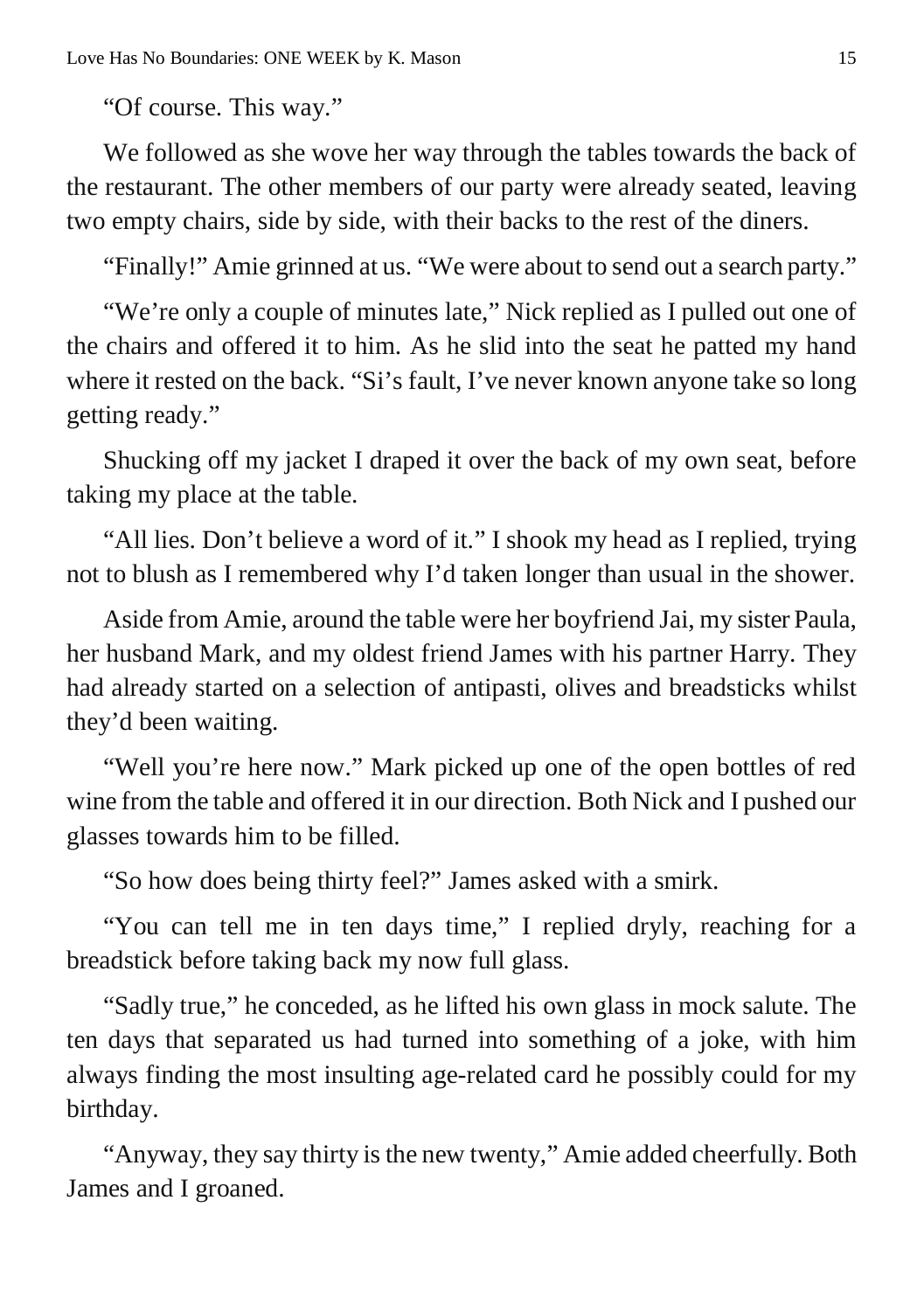"Oh God, I hope not," James replied darkly.

"Well, it's either that or admitting you're old," Jai added philosophically.

"I'm not old," James protested with a sly glance at his partner. "I will never be old in our house."

"Okay, rub it in," Harry replied with a laugh. "Just because I'm officially the old man at the table. You can all sit around and moan about getting older, but it does have its good points. And I am sure the saying goes you're only as old as the man you feel up." He ran his hands over his partner's shoulders. "See, I'm only twenty-nine now too."

Our waitress returned to the table, handing round four overly large menus and reeling off a list of the evening's specials. The table fell silent as we considered what we wanted. Nick leant towards me as we read from the same card, our shoulders brushing together, our heads almost together. His closeness distracted me completely. I scanned the menu but nothing was registering at all. Giving up trying to make a decision, I sat back and, without thinking about it, laid my right arm along the back of Nick's chair.

I needed to focus. I couldn't afford to let the feelings I had for him get out of hand. Picking up my glass and taking a deep swallow of the dark red wine, I met my sister's eye across the table where she sat watching me, her head tilted to one side with a quizzical expression on her face.

"Are you ready to order?" the waitress asked as she returned to our table. Quickly we told her want we wanted and ordered a couple more bottles of the red wine.

"About ten minutes for your starters," she advised before taking the menu cards from the table and heading away. Nick sat up and leant back in his chair, as he did I quickly dropped my arm down behind him. He turned with a slight frown as I did.

"Sorry," I muttered.

"No problem, you could have left it there. I didn't mind."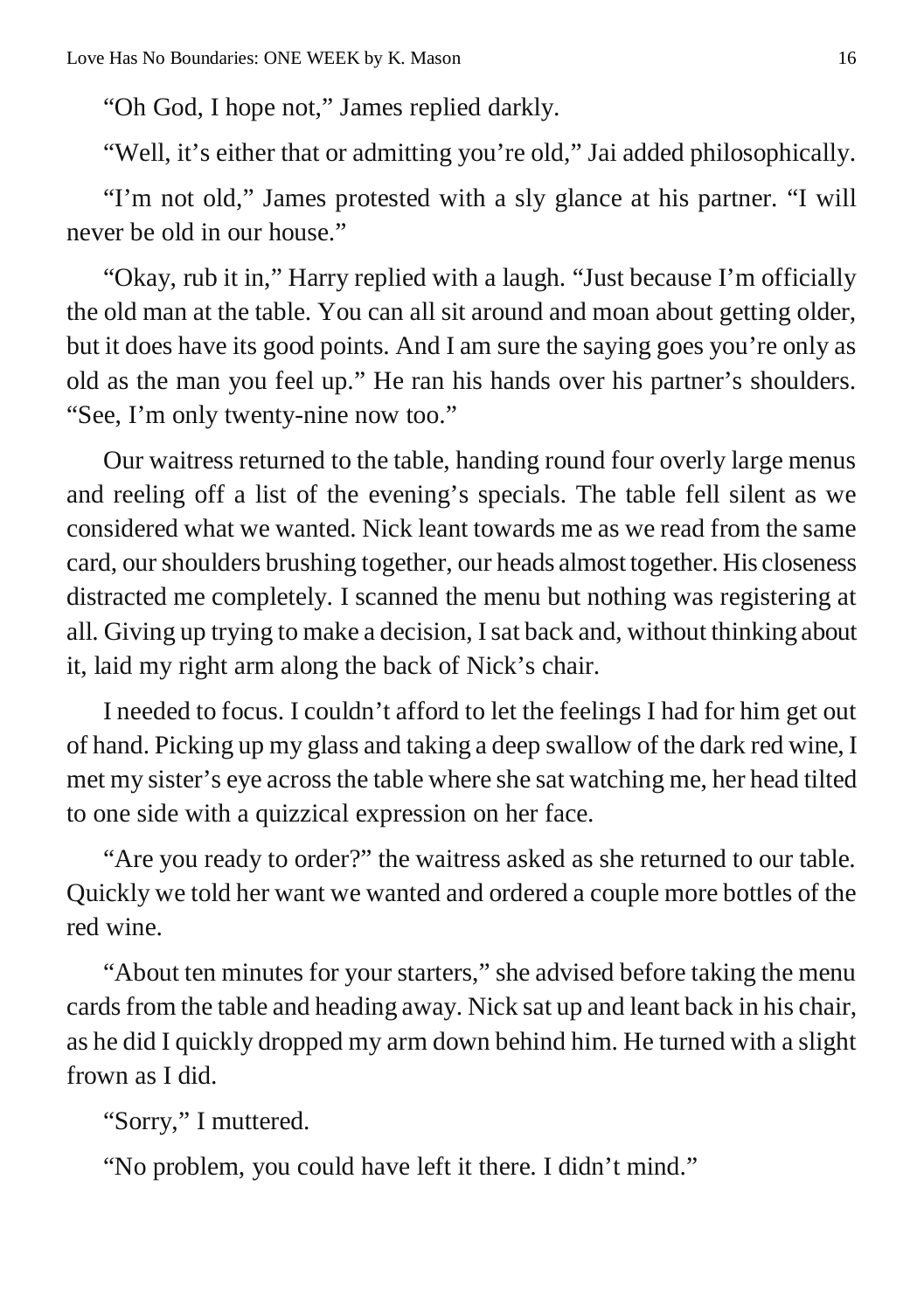I shrugged but didn't reply. I couldn't decide whether I was getting mixed messages from him or whether my own lust was making me see things that weren't there.

I tried to concentrate on the conversation around the table as we ate, but was constantly distracted by Nick sitting next to me. It didn't help that occasionally his leg would brush against mine, or our arms touch as we ate. The wine flowed throughout the meal, and by the end of the meal I felt warm and more than a little intoxicated.

"So, are we going on?" Nick asked as we began to split the bill.

"No, sorry, we've got to get back for the babysitter," Paula replied. At the same time Jai said, "I'm working tomorrow."

"What about you two?" Nick asked Harry and James.

"I'm afraid not; the old man here needs his sleep," James replied and then ducked out the way as Harry went to smack him on the arm.

"Looks like it's just us then, Si." Nick's look at me held a hint of challenge.

I wasn't sure if it was the look he gave me or the alcohol that made me take up the challenge.

"Fine by me. You up for going to Honey Trap night at Affinity?"

"What the hell is Honey Trap night?" Amie asked.

"Men only my dear," James replied in a totally camped up voice.

"Meat market," Harry added.

"We don't have to. We can just go grab a pint from The Tap before closing," I suggested.

"No, Affinity it is." Nick pushed his chair back from the table and picked up his jacket. "Just off to the bathroom first. Meet you at the door."

As I put on my own jacket, I watched him head across the room, the bottom of his shirt swinging just above his leather-clad arse.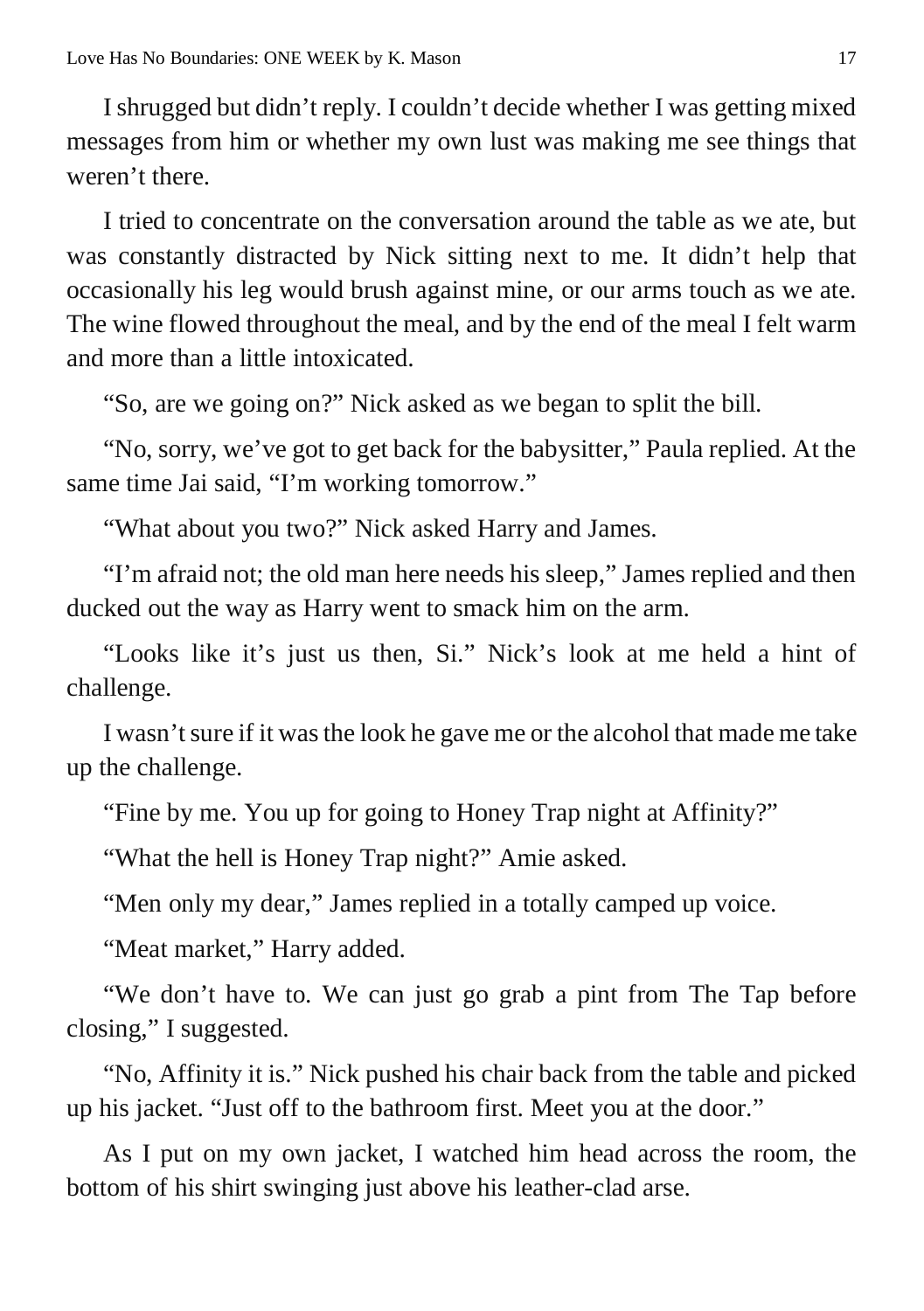We headed towards the entrance and Paula tucked her arm through mine, pulling me away from the others as we reached the pavement.

"What are you doing?" she asked.

"What do you mean?"

"Nick."

"Nothing, I'm not doing anything with Nick."

"Simon." Her tone was exactly the same as our mother used to use when we were kids.

"Sis, leave it. There's nothing going on. He's straight. He's with Michelle. Hell, he might as well be married to her. We're just friends, enjoying a bit of banter and a night out."

"Really?" She raised an eyebrow as she asked.

"Yes, really."

"Just be careful little brother. I'm not so sure he sees things the same way," she cautioned.

"I'm a big boy now, Paula. This isn't the playground. I don't need my big sister to look after me."

"Oh Si, I will always look after you, whether you need me to or not." She hugged me and stepped away as the others came to join us. Tucking her arm through her husband's she continued, "We'll see you tomorrow at Mum's for lunch"

I nodded and shook Mark's hand. James and Harry both hugged me before heading into their waiting taxi, leaving Jai and I together whilst we waited for Nick and Amie, who had gone to fetch her coat.

"Ready?" Nick said as he reached us.

"Have fun boys." Amie grinned mischievously and then winked. "Don't do anything I wouldn't do." Both of us laughed at that. Jai took Amie's hand in his and asked, "Does that go for me too?"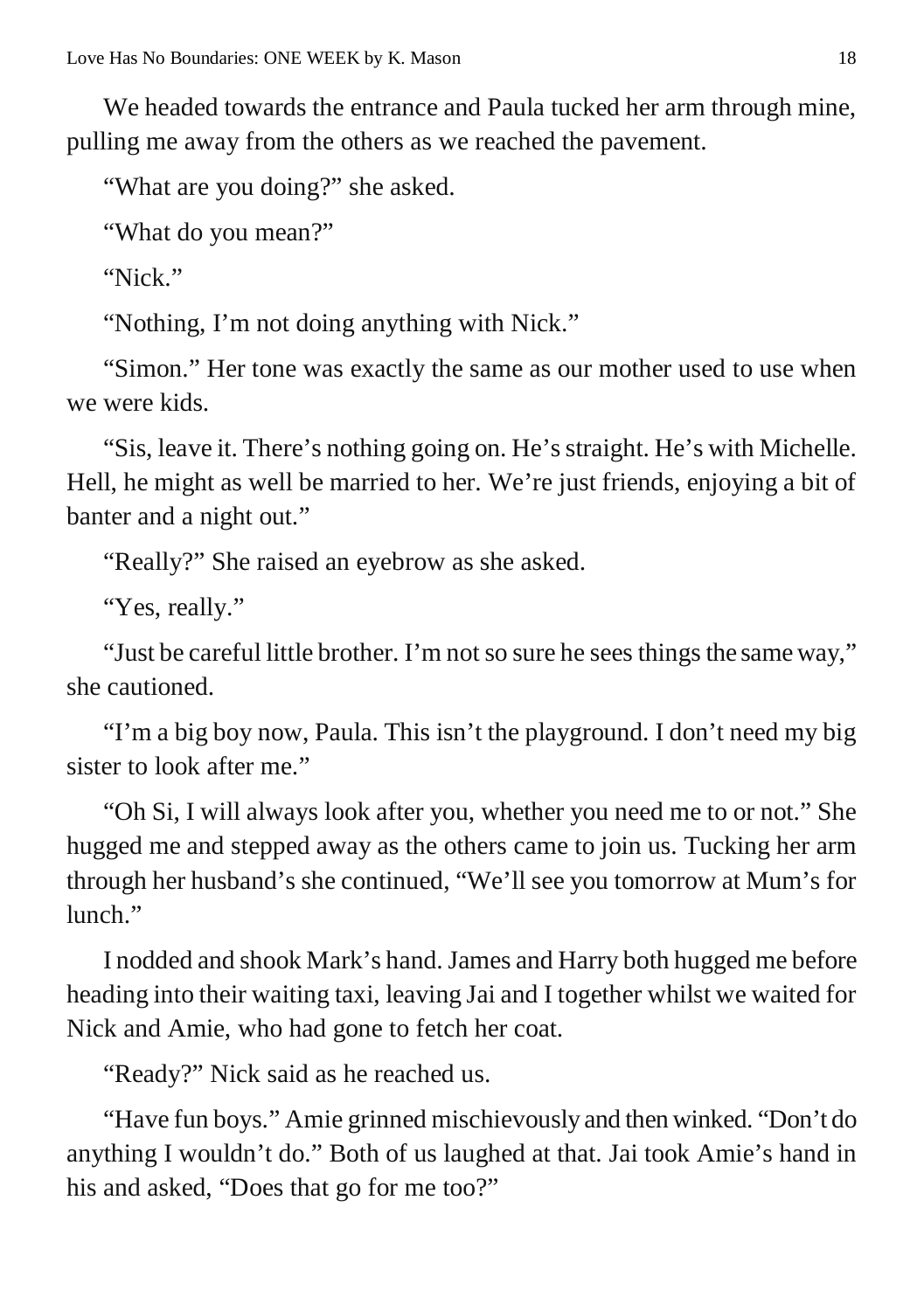"Yes, you can take me home and ravish me," Amie told him as she started to pull him towards the taxi rank.

\*\*\*\*

Nick and I walked down the cobbled side street towards Affinity, neither of us speaking. Paula's caution played in my mind and all of a sudden I wasn't sure this was a good idea.

"Are you sure you want to go clubbing?" I asked.

"Yes," he said definitely. "I don't get a chance much; it's not Michelle's thing, and well, I'd really like to." He laid a hand on my arm as he spoke.

"Okay."

"Good." He smiled as he tucked his arm through mine and pulled me towards the entrance of the club.

Two bouncers stood on either side of the doorway. They made no move to stop us as we passed them.

"I guess we look too old to ask for ID," I said, somewhat ruefully.

"Well, you are thirty, are you sure you aren't too old to be clubbing?"

"Wait till we get on the dance floor, then I'll show you who's too old for clubbing."

I pulled my wallet, phone, and door key out of my jacket pocket and tucked them, with some difficulty, into the pocket of my jeans before handing the jacket through the hatch to the cloakroom. Nick's leather jacket followed suit, then we headed through the double doors into the main part of the club.

Inside it was both hot and noisy. There wasn't a seat to be had among the dimly lit booths that surrounded the packed dance floor. I could feel the soles of my boots sticking to the floor as we threaded our way through the crowd of clubbers towards the bar. To make himself heard, Nick stood on the metal rail that ran around the base of the bar and leant forward over the counter top. Standing behind him, my eyes were drawn to his leather-clad backside. I wasn't the only one looking. The bloke next to him at the bar gave him a once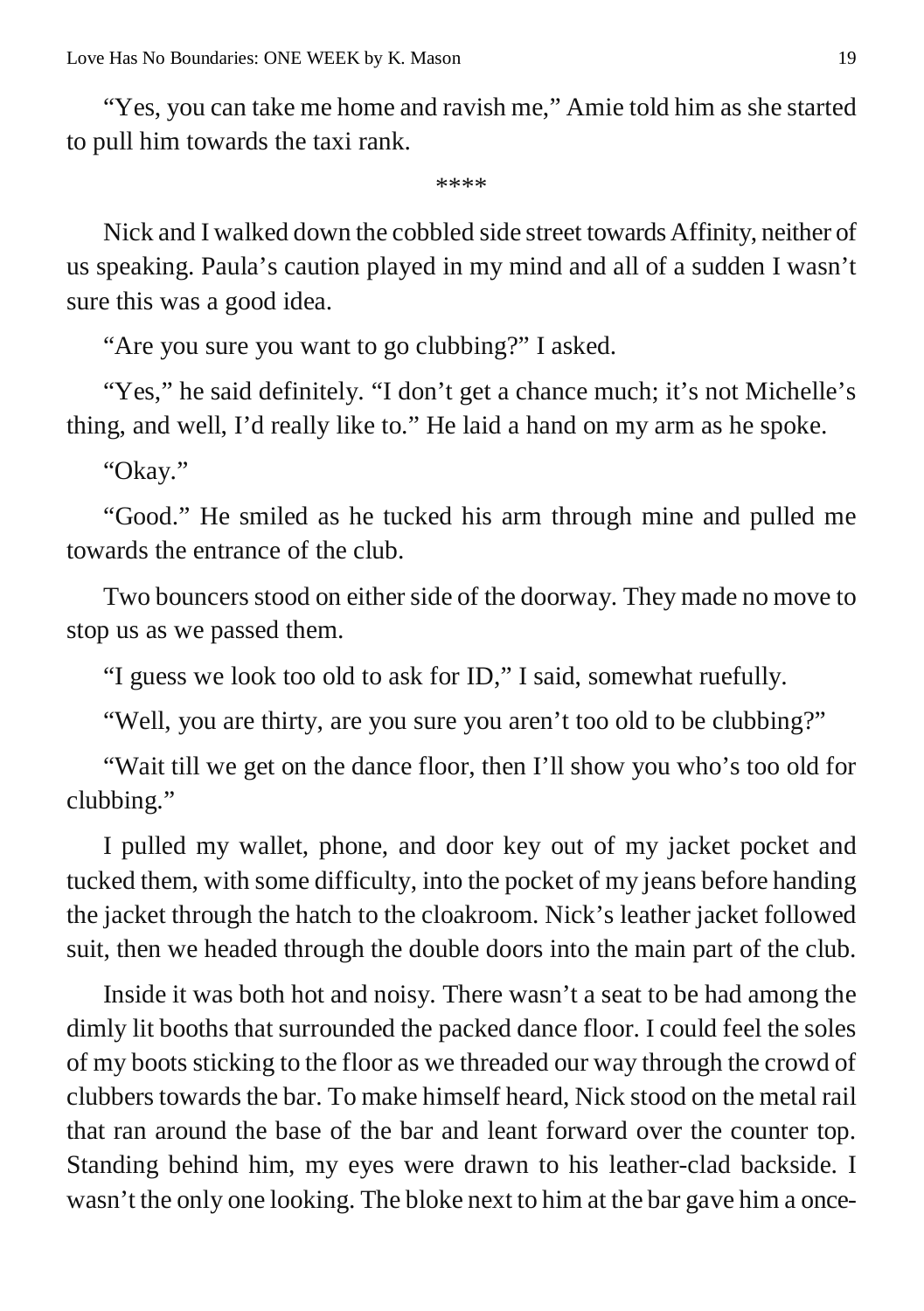over with lingering eyes. Jealousy flared and for a second all I could think was "mine." I moved up behind him and placed a hand on his back, glaring at his admirer. Nick turned his head briefly at my touch and grinned at me. Seconds later he stepped back into me and straightened up. Turning, he held two bottles of lager in one hand, in the other two shot glasses filled with at least a double measure of clear spirits. Taking a drink from each hand, I carefully sniffed at the shot glass. Tequila.

"Down in one?" He shouted as he raised his own glass in a toast. Nodding I tossed back the drink, the raw alcohol burning my throat.

"Cheers," I coughed as I watched him down his own drink. He shuddered as he ran his tongue around his lips. I had to fight the urge to lean forward and chase his tongue with my own, tasting the alcohol on his lips. This wasn't good. My attraction to him was getting out of control.

We pushed our way out of the crush of bodies around the bar. I pointed to an empty section of wall to one side of the dance floor and headed in that direction. It was too noisy to talk, so we leant against the wall side by side watching the mass of heaving bodies on the dance floor. I'd thought earlier when Nick had suggested going clubbing that I would see if I could pick someone up—not to take home, but to at least relieve some of the frustration I was feeling. Looking round the club, despite the amount of naked flesh and handsome faces, my mind was made up. The only person I wanted was the man next to me.

"Dance with me?" Nick asked suddenly. Without waiting for my response, he removed the almost empty bottle from my hand and leant over to put it with his on a nearby table. Taking my hand in his he led me out into the crowd of gyrating bodies that packed the dance floor.

The lights overhead were brighter, the electronic beat of the music louder. He didn't drop my hand as he closed his eyes and started to sway rhythmically to the music. I could feel the beat vibrating through me as I began to move with him. Slowly the moving crowd around us pushed us closer together until our bodies came in contact. Being a couple of inches shorter than me, one of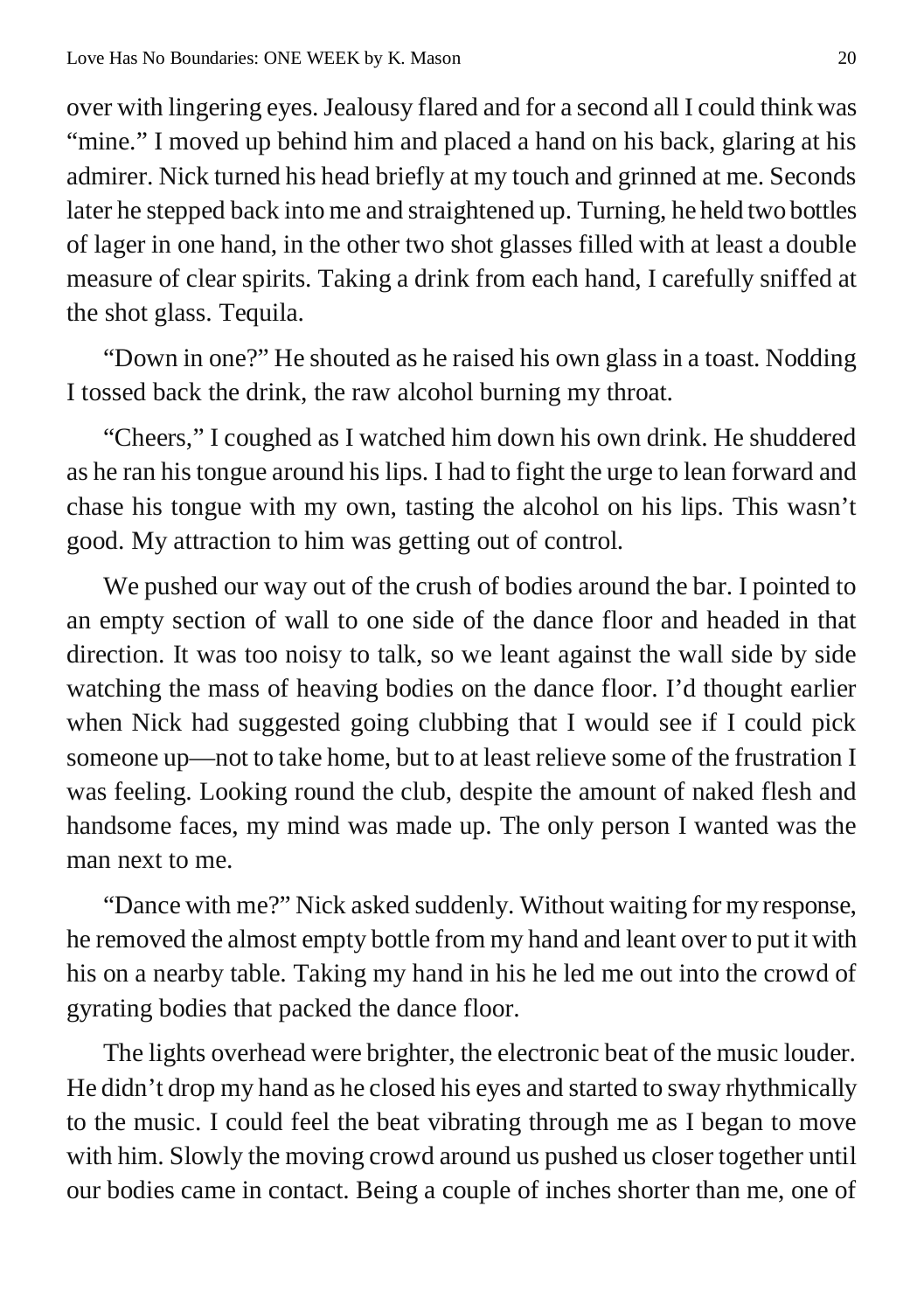his thighs nestled against my crotch. It seemed only natural to slip my free arm around Nick's waist as we continued to move.

I could have tried to blame the music, the alcohol, or the testosteronefuelled atmosphere of the club for it, but it I knew it was my attraction to Nick that caused my dick to rise as his body pressed against mine. I tried to pull away, unsure what his reaction would be to my arousal, but rather than let me go, he dropped my hand and reached up to hook his arm around my neck, pulling us closer together. Unconsciously, my hand roamed over Nick's back, from his shoulders to the curve of his arse. As we swayed together he turned slightly and pulled his hip tighter against my crotch. I was slow to realise that I wasn't alone in my arousal as I felt his hard length digging into my hip. My own erection hardened fully in response.

Cautiously I looked down, trying to gauge whether he'd realised how turned on I was, or whether he knew that his own attraction had been noted. He was looking up at me, his expression uncertain but at the same time hopeful.

Leaning down until my mouth was level with his ear, I whispered, "What do you want?"

One arm uncurled from my neck, but he didn't step away. Pressing his forefinger to my chest he kept eye contact and said simply, "You."

I nodded and tightened my hold on him. His head turned slightly until our mouths met. Gently at first, he pressed his lips to mine. Still swaying to the music, our kisses deepened, mouths opening and tongues dipping in and out of each other's mouths. As the song ended, I pulled away.

"Home?" I suggested. He nodded and I led him across the dance floor towards the exit.

As we waited in the queue for our jackets I kept my arm around his shoulders, whilst his roamed over my back and arse. Outside though we let go of each other and headed towards the taxi rank.

Ducking my head to get into a black cab, I settled on the bench seat and gave the driver my address as Nick climbed in next to me and shut the door.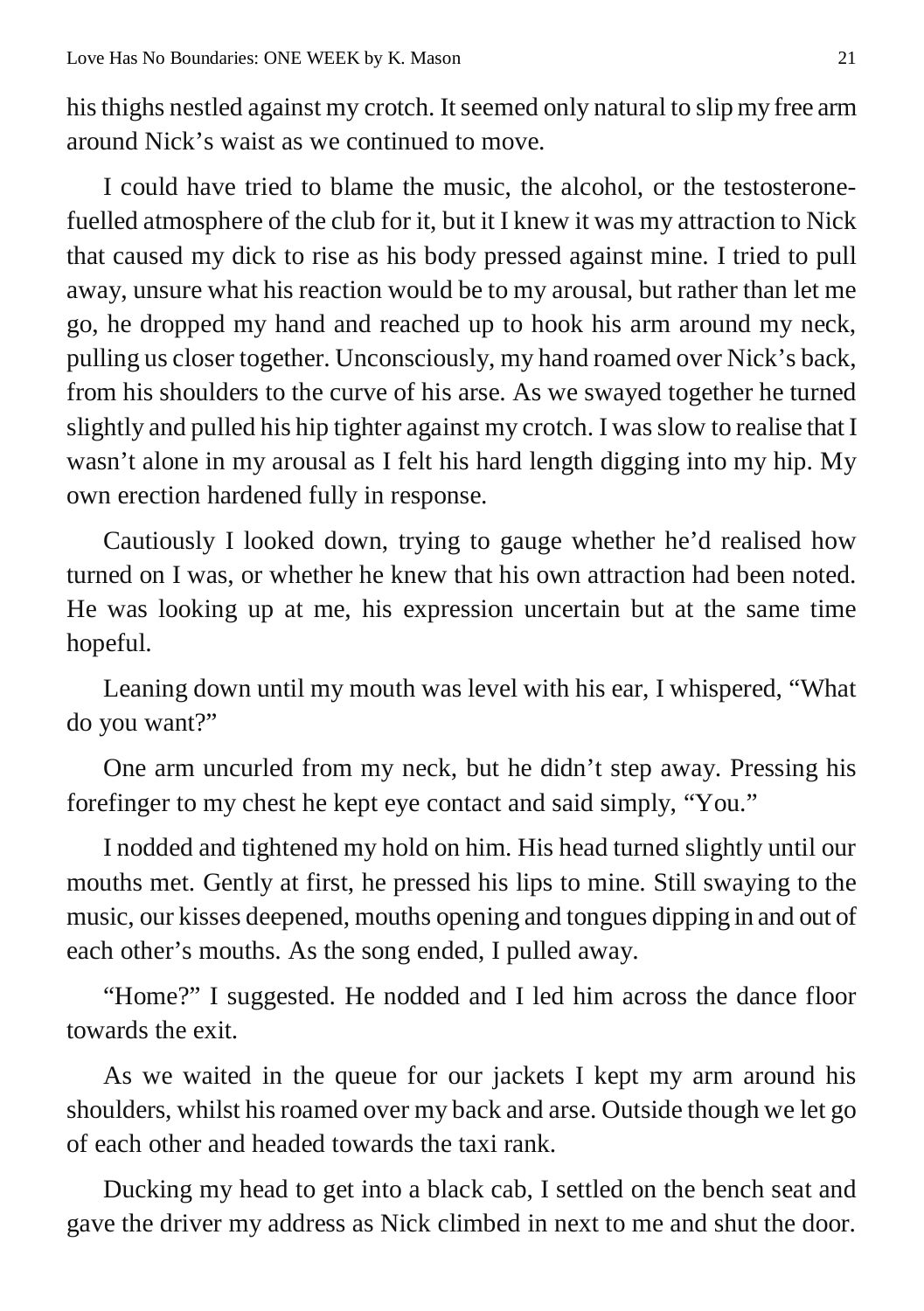The lights in the back went out when the driver pulled away from the kerb. Nick's hand slid over my hip and into my lap, gently stroking my denimcovered crotch. In return I nudged him forward, my hand sliding up the back of his shirt and caressing the smooth, warm skin, dipping my fingers into the small gap at the top of his trousers and gently teasing the crack of his arse.

Moving my hand round to his front I quietly unzipped his trousers. Parting the fly and running my fingers up and down, teasing his erection through the thin cotton of his underwear.

He hissed an indrawn breath, letting his hand fall from my lap and grasping the edge of the vinyl seat. He leant over, bringing his mouth to my ear so he wouldn't be overheard by the taxi driver, and whispered, "Keep that up and I am going to come in my briefs before we even get home."

"And?" I asked, smirking at him. "Surely you can get it up again."

"Yes, but..." He bit down on his lip rather than finish his sentence as I applied more pressure, stroking with the heel of my hand against his length. The damp patch under my hand was spreading as he leaked precum.

"Si!" he gasped, his hips jerking against my palm as he forced himself to try and keep still. Turning my hand I rubbed my thumb over the crown of his cock. He tensed suddenly, twisting in his seat and burying his head in the neck of my jacket as he came. Pulling my hand away and wiping it on the edge of his shirt, I sat back in my seat waiting for Nick to recover and sit up.

"I can't believe you did that," he whispered as he tried to rearrange himself and zip up the tight leather trousers. Despite sliding down in the seat, he couldn't make the zip go up, and resorted to resting his hand across his crotch.

"If you'd have told me to stop I would have."

For a minute he didn't respond. Looking away from me, his bottom lip caught in his teeth and a frown crossed his brow. Without turning back to me he admitted almost bashfully, "I didn't want you to stop."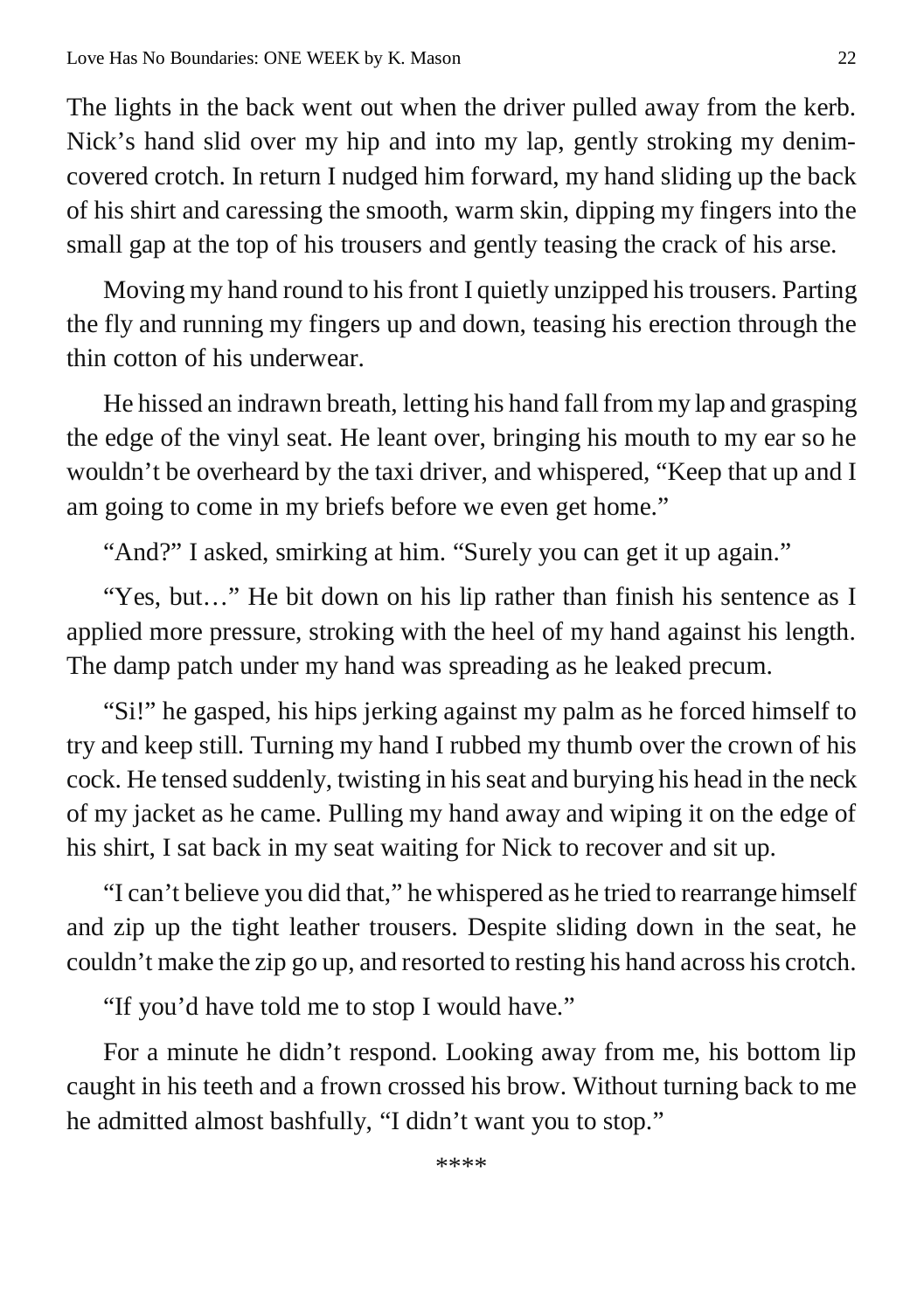Nick paid the taxi driver and followed me up the path towards the front door. As he stumbled up the steps I put my hand back to steady him, grabbing the sleeve of his jacket and hauling him closer to me. He pushed up behind me as I tried, without much luck, to get the key to fit into the lock. For some reason we both found this funny. By the time we got the door open and almost fell through the door way, we were laughing.

I turned to close the door, caging Nick with my arms as I reached over his shoulder with one hand and slid the bolt home. Pressing closer I brought my body up flush against his. I leant forward and captured his lips with mine. His mouth yielded with a gasp as his lips parted, our tongues danced and tangled as the kiss deepened. Nick's arms snaked round my back, under my shirt, caressing the bare skin. I ground my still-hard cock against the open crotch of his trousers, and smiled into the kiss as I felt him harden in response.

Pulling my head away I looked directly into his eyes. "Are you sure?" I asked.

"Yes, I've never been surer."

I slid my hands down his arms, past his shoulders and took him by the hands. Walking backwards I headed towards the stairs. Letting go of one hand I led him up the narrow, steep staircase. At the top, I stopped and pulled him to me, stealing another kiss.

"Too many clothes," I suggested, moving him into the bedroom. He shrugged out of his jacket, letting it fall to the ground with a dull thud. My own followed suit almost immediately after. I peeled my shirt off over my head and let it join my jacket on the floor. Nick moved in closer, one hand tracing the muscles of my upper arms and moving down across my chest, brushing my nipple, which hardened in response. With his other hand he reached for the zip of my fly. As he slowly teased it down past my hard shaft, I gasped at the changing pressure. With the zip all the way down, he pushed his hand through the open material and caressed my length.

"Not yet," I whispered, reaching up to run the palm of my hand down his cheek, leaning in to kiss him again. His arms dropped as I reached to peel his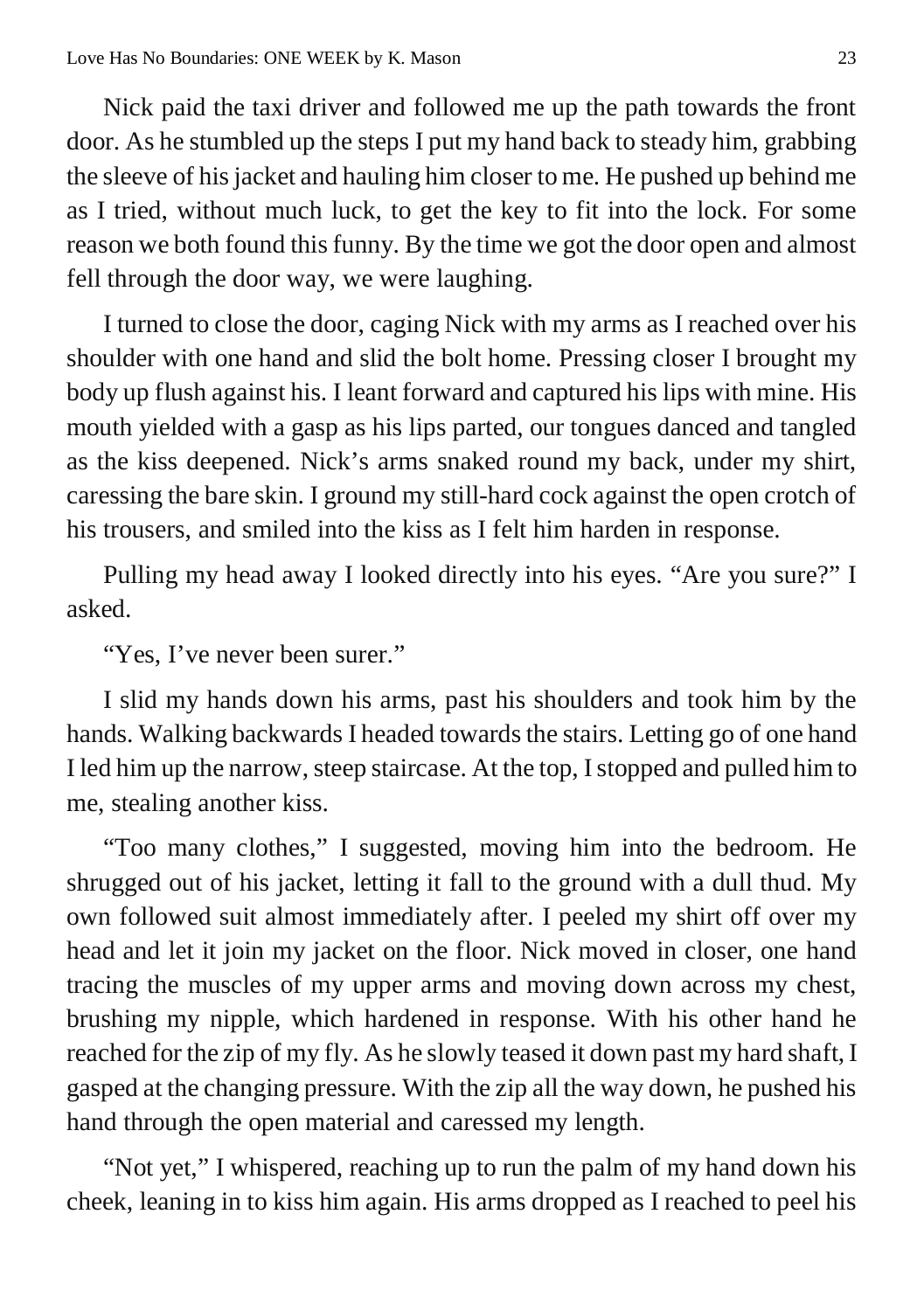shirt over his head, moving forward as I did so our chests came together, skin on skin. Tossing the discarded shirt to the floor I put my arms around him and pulled him closer. Starting just below his ear I placed little biting kisses down the length of his neck. I could feel him shudder, goose bumps rising on his skin. I bit down harder on the cord of muscle between his neck and shoulder, worrying it with my teeth then moving back up his neck. All the while his hands explored my skin. Slowly caressing my back, his hands moved down to grasp my arse through my jeans, pushing my hips into his and rocking back and forth.

I gradually manoeuvred him towards the bed, until the back of his knees met the mattress. Sliding my hands down to the top of his trousers I began to inch the tight leather down past his backside, taking his damp briefs with them. I took my time to run my hands over his buttocks as I revealed them. As I moved my hands back up his chest to his shoulders I applied a little pressure until he fell back to sit on the bed. Falling to my knees in front of him I was eye level with his groin. His now-free cock pointed upwards, curving slightly to the left, the foreskin drawn back over the crown. As I ghosted a breath over the tip of his shaft his stomach muscles quivered.

Leaving his trousers, I sat back on my heels and carefully removed his shoes and socks. I ran my hands over his bare feet, grinning to myself as he flinched away—obviously a ticklish spot. Slowly I moved my hands up his legs, tracing the muscles through the leather until I reached skin at midthigh. I sat up and leant forwards over his crotch, running my tongue up the thick vein on the underside of his cock before circling the crown, as I continued to push his trousers down his legs.

Laying my forearms on the bed on either side of his hips I looked up into his face. His eyes were closed, his bottom lip caught in his teeth.

"What do you want?" I asked. His eyes opened and he gazed down at me.

"I don't know." His voice shook slightly. I wasn't sure if it was down to arousal or nerves. "You naked," he added.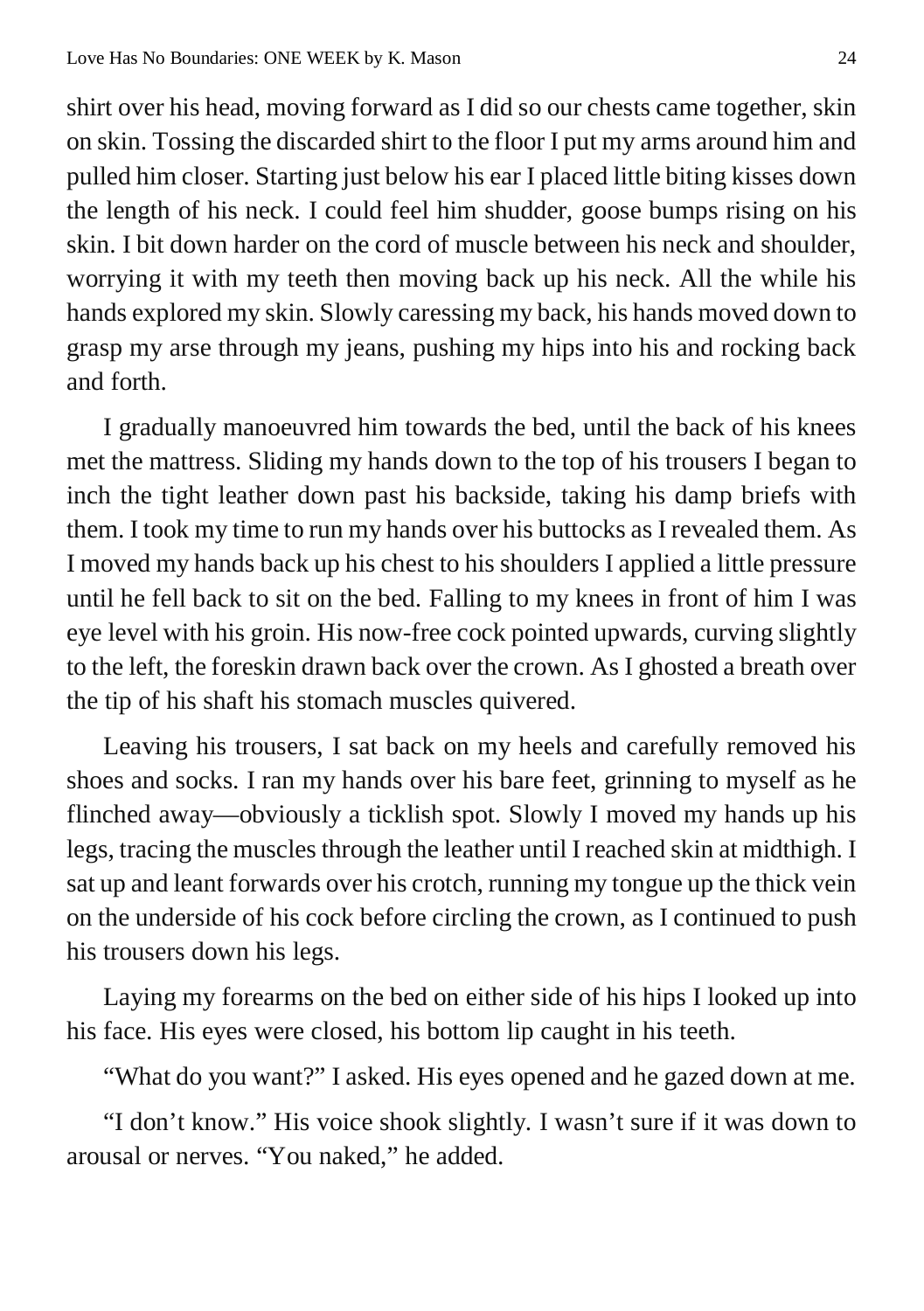I rose to my feet and turned away from him and took a couple of steps away. Bending at the waist I leant forwards to unlace my boots before toeing them off. With my back to him I slid my jeans down past my hips and wriggled them down the rest of the way, then stepped out of them, leaving my socks with them. Just clad in my briefs, my erection straining against the front of them, I turned back to him and walked slowly towards him. Using my knee to part his legs, I moved between them. My navel was at his eye level, but his gaze had moved further down.

He licked his lips as his hands moved to my briefs. Dipping one hand beneath the stretched material he cupped my balls, rolling them gently in his fingers. The tip of my cock peeked over the top of the elastic, a bead of precum leaking from the slit. Slowly he slid his hand up my shaft while his free hand began to peel down my briefs. I used my own hand to help lower them from the other side while he continued to stroke, until they fell past my knees to the floor.

He let go, shuffled back up the bed, and lay down; I crawled up over him until our hips were level. Bracing my hands on the bed above his shoulders, I gently lowered my body onto his. As the erect lengths of our cocks pressed together I leant forwards and captured his lips, pushing my tongue between them; our kisses deepened as I began to grind against him. I could feel him rocking his hips against the building pressure, and he groaned into my mouth. Dropping onto my right elbow I moved my left hand down his body, slipping it under his hip and rolling him towards me so we lay side by side.

There was less friction this way, but I moved my hand between us, coating my fingers in the fluid leaking from our pricks before grasping both our lengths and squeezing them together. I started to stroke, finding a rhythm that complemented the rocking of our hips as we thrust against each other. Slowly I began to increase both the pressure and the speed. Nick pressed forward into the kiss we shared, biting gently down on my lip and panting slightly. Suddenly his leg quivered and he pulled away, giving a strangled gasp as he spilled over. I kept stroking, chasing my own release, my hand now slick with his cum.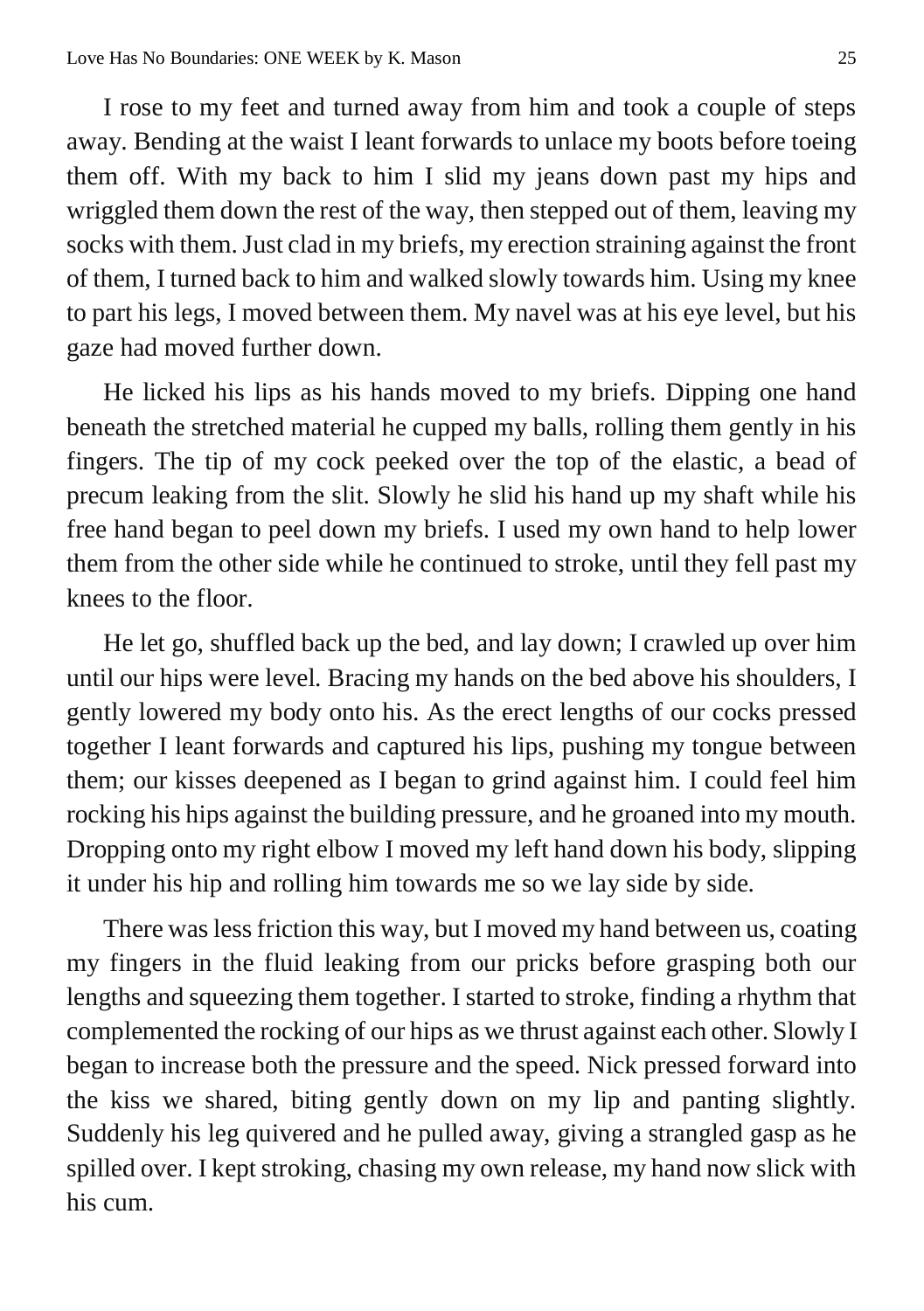"Nick!" I gasped as I followed him over the edge.

In the aftermath of our climax we held each other, sharing leisurely kisses as our heart rates returned to normal and our breaths no longer came in shallow pants. Releasing him, I rolled over and grabbed the box of tissues by the bed to clean us up. When I turned back, Nick had collapsed onto his back, his arm raised with the back of his hand shielding his eyes. Gently, I wiped his spend from his stomach and groin before turning my attention to myself. I tossed the used tissues into the bin and shuffled back over to him, lying on my side and running my fingers up and down his chest.

"You okay?" I whispered.

"Yeah," he said. A tired smile crept across his face and he lifted his hand from his eyes. Looking directly at me he added, "More than okay."

"Let's get into bed before we fall asleep on top of it," I suggested, sitting up and tugging at the duvet. Nick slid sideways so his legs dangled off the bed before standing.

"Whoa!" He grabbed for the headboard, unsteady on his feet. "Head rush!" I couldn't help laughing as I folded back the duvet.

"Get in," I suggested as I tucked my own legs under the covers and lay down on my back. He slid back across the mattress, curled into my body and resting his head against my shoulder.

"Night," he said sleepily, pressing a final kiss to my chest.

I reached for the bedside light and plunged the room into darkness.

\*\*\*\*

Carefully, I leant over him, studying his familiar features. His eyes were closed, a faint smile brushed his lips. One arm was thrown up above his head, resting on the pillow. This was my best friend. My straight best friend. In the cold light of day I should have had regrets at what we'd done. What I'd done. At the very least I should have felt a little guilty; but that was not what I was feeling.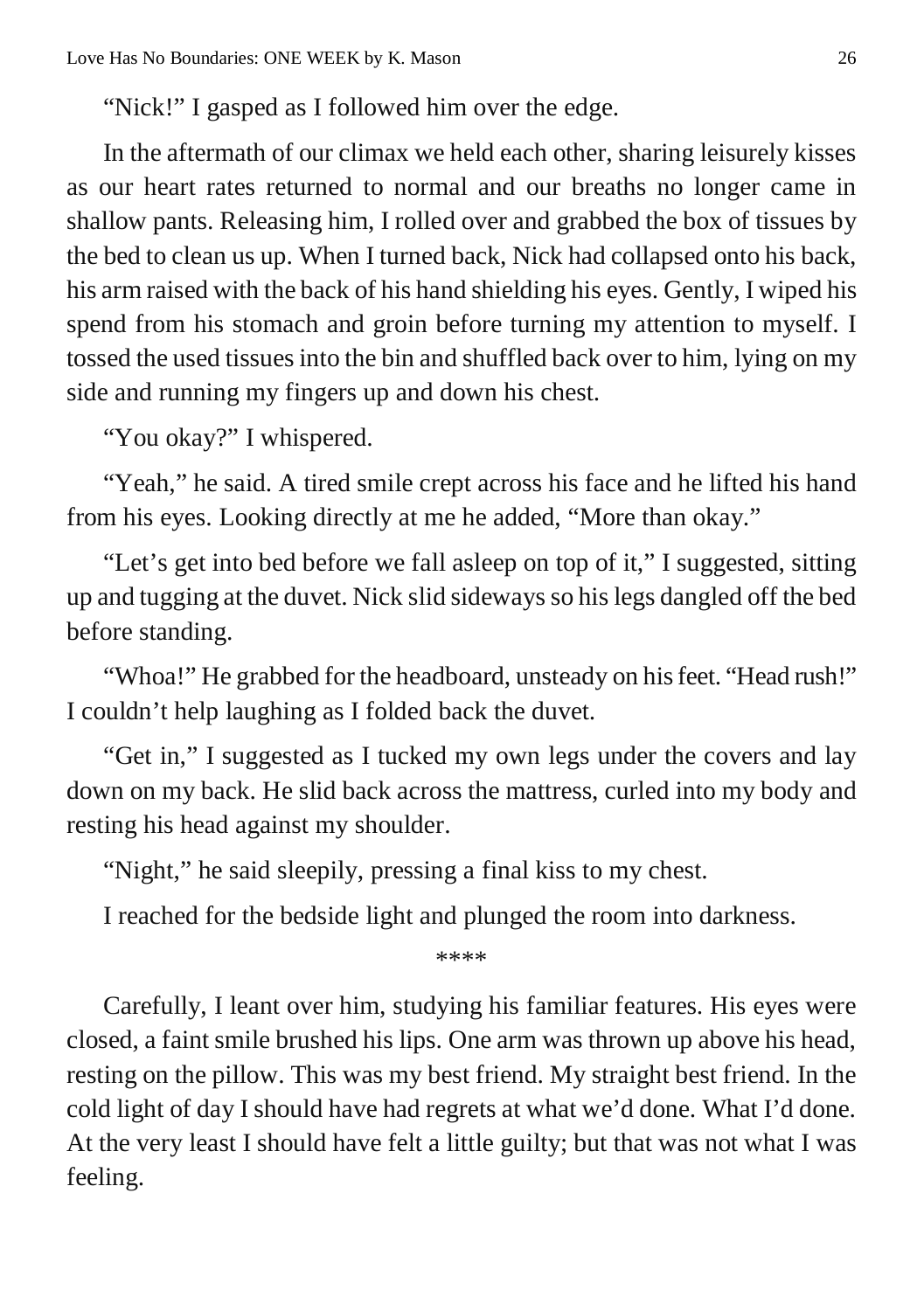I bent my head lower, my stubbled chin grazing his. I could feel his breath on my skin. Slowly his eyes opened. I found myself holding my breath, waiting for his reaction. He didn't speak, but his smile widened. I pulled back slightly as he brought his hand down, gently skimming the side of my face and for a second cupping my chin. His eyes remained locked on mine as his hand kept moving down towards my chest, where his fingers came to rest, tracing the rosebud tattoo over my heart.

Suddenly his expression changed. His smile faltered and his eyes widened with panic. In seconds he had rolled out from under me and was halfway across the room, picking up his clothes as he headed towards the bathroom.

As he slammed the door behind him I flopped down onto my back. My stomach churned unhappily. Had last night ruined everything? Lying in the sweat-stained sheets, the scent of him around me, the guilt finally caught up with me. I felt like a complete shit. No matter what I felt about him I should have kept my hands off. Even if he had been the one to come on to me, the one who started things, I should have said no.

A heavy thump as Roger landed at the end of the bed pulled my mind away from the regrets and recriminations that were keeping my mind busy. He stalked his way up my body and stood over me, his whiskered nose against mine, glinting green eyes looking accusingly at me as he meowed loudly.

"What do I do, Roger?" I asked, pushing my fingers into his thick ginger coat. His only response was to meow again. Not getting any further response from me he tucked his front legs under him and settled down, starting to purr as I kept stroking him.

After a while I realised I couldn't hear the shower running, or any other sound from the bathroom. Glancing at the clock I realised Nick had been in there for the last half hour. I dislodged the cat, who gave a disgruntled yowl and glared as I sat up and swung my legs out of bed. Pulling on a pair of boxers and an old T-shirt, I padded barefoot over the wooden floorboards towards the bathroom. Pressing my ear to the door I could hear nothing from within.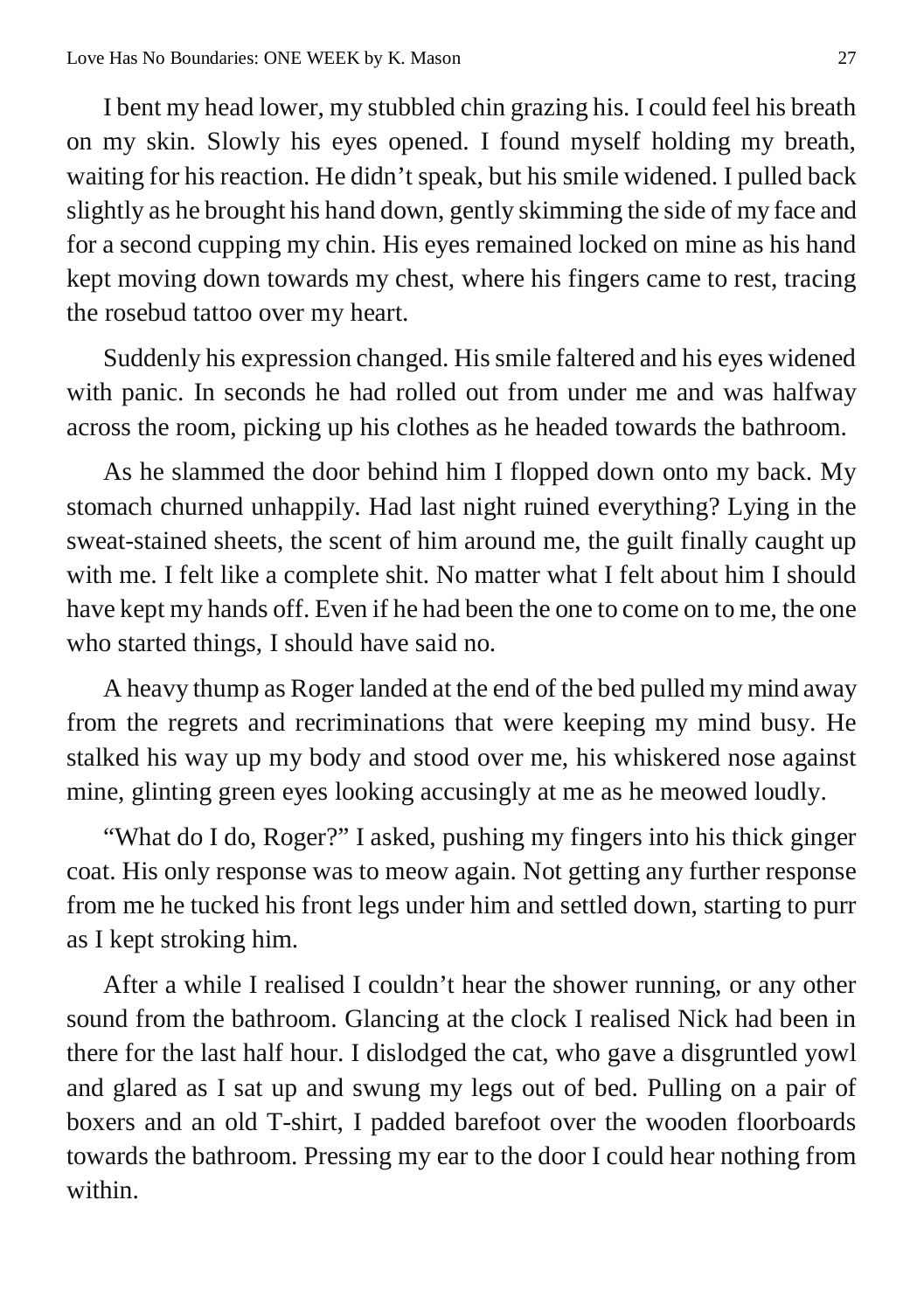"I'm going down to put some coffee on; come down when you're ready," I called through the closed door. Not waiting for a response, I headed for the kitchen to busy myself with the kettle and then fished about in the fridge to find something edible for breakfast.

As I poured water into two mugs, I heard the sound of a car horn beep in the road. Seconds later came the sound of the bolt on the front door sliding open, followed by the gentle click of the door closing. I reached the lounge window in time to see Nick, bag in hand, duck into the waiting taxi. He didn't look back.

\*\*\*\*

For the rest of the weekend I felt like I was treading water, and not very successfully at times. Somehow I managed to get through a raucous family meal for my birthday, a fake smile plastered across my face. Thankfully, my niece and nephews garnered most of the attention from the older members of the family.

I spent much of my time carefully refusing to meet Paula's eye, or to be cornered by her. After her warning last night and from the expression on her face, she knew something had happened.

The whole time I kept checking my mobile, but it remained silent, devoid of the usual stream of inconsequential texts that Nick and I usually exchanged.

Saturday night was spent sitting morosely on the sofa in the company of the cat, wondering what the hell I'd been thinking. My mood became bleaker as I dwelt on my own stupidity: allowing one drunken night when I couldn't keep my hands or dick to myself to ruin my closest friendship. I must have dialled Nick's number a dozen times that evening, wanting to talk to him, to check if he was all right; but I chickened out each time before placing the call.

Eventually, I crawled into bed. Nick's scent still lingered in the room, despite the clean bedding, and each time I closed my eyes, my mind replayed scenes from the night before. I slept eventually, only to be taunted by dreams of what I'd lost and what could never be.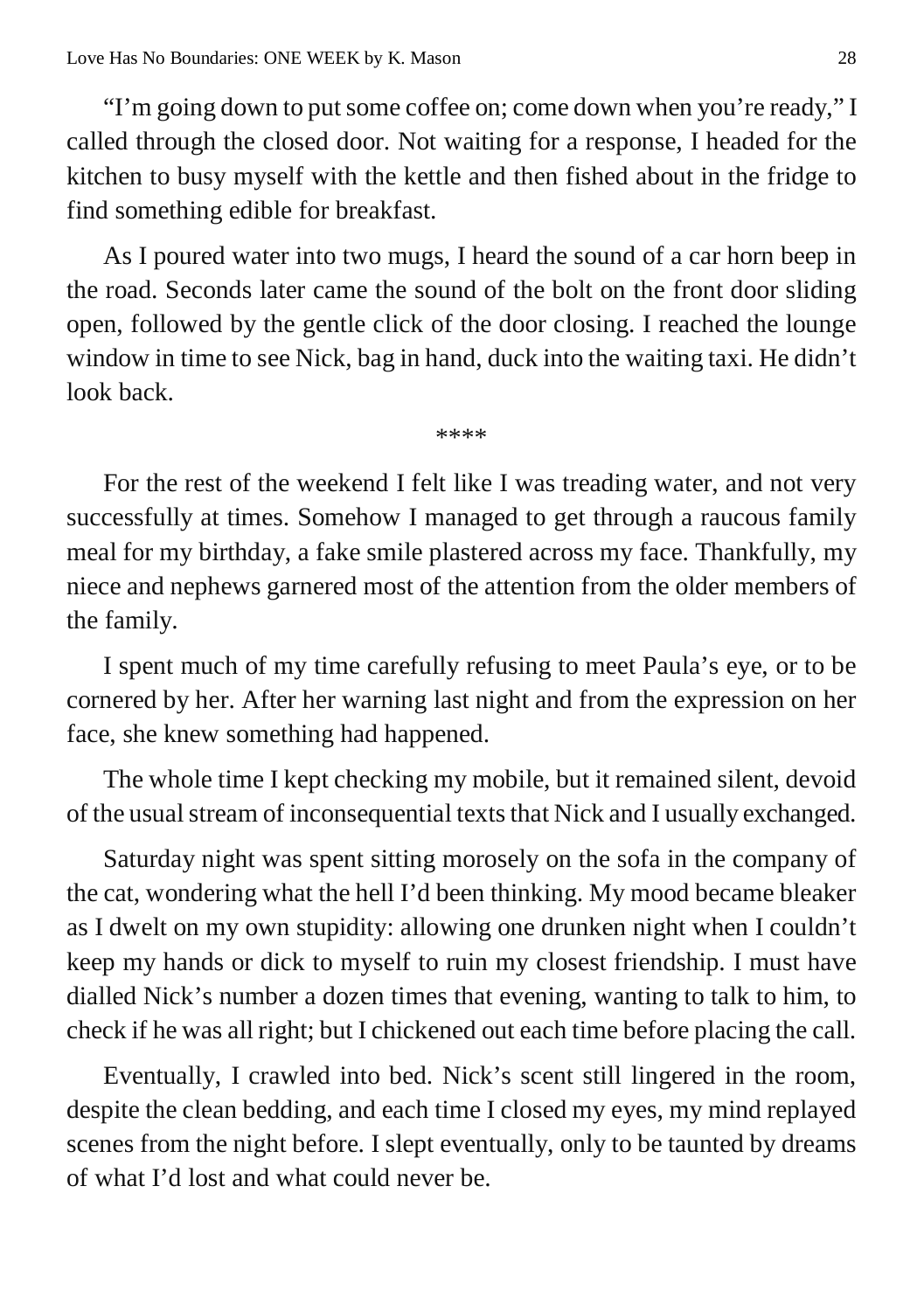I woke early, determined to keep Nick out of my head. Throwing on my running gear I warmed up in the back garden before heading out to the park. At that hour my only companions were dog walkers and a group of birdwatchers. I spent the rest of the day in the garden, digging out the lawn mower and tackling the overgrown grass before trimming the beech hedge that separated my house from my neighbours. By the time I fell into bed that night I was exhausted, and slept deeply with Roger perched precariously on my hip.

The drumming of rain on the windows woke me. Opening the blinds revealed a heavy grey sky, in sharp contrast to the sunshine of the weekend. As I headed for the bathroom I glanced at my phone, where it lay on the dresser recharging. Four voice-mail messages all from my sister, which I deleted without listening to. There was nothing from Nick.

As I showered I tried to get myself together. I had to see him today; the working week always started with a breakfast meeting to review the current projects. I needed to hold it together, to be professional.

Monday morning traffic was a bitch, and I arrived just in time to grab a coffee and slide into an empty seat at the long table in the boardroom. Graham Anderson, the company's director, sat at the head of the table, with Nick on his right-hand side. From my position I could see that he looked paler than usual, dark circles stood out under eyes which lacked their usual shine. His hands were in constant movement, either tapping the side of the white coffee cup, shuffling the papers in front of him or aimlessly twirling a pen between his fingers. At first I kept glancing at him, trying to make eye contact, but he never looked in my direction.

As usual we went round the table, each of the managers reporting on the position with the current projects. I kept my own report short; it was a miracle that I got it out at all. Afterwards, I hadn't a clue what I'd said.

The meeting started to wind down and I glanced again at Nick, who was still carefully studying the paper in front of him.

"Which brings us to any other business," Graham's tone lightened. "I have just one item. On a personal note and on behalf of the firm, I'd like to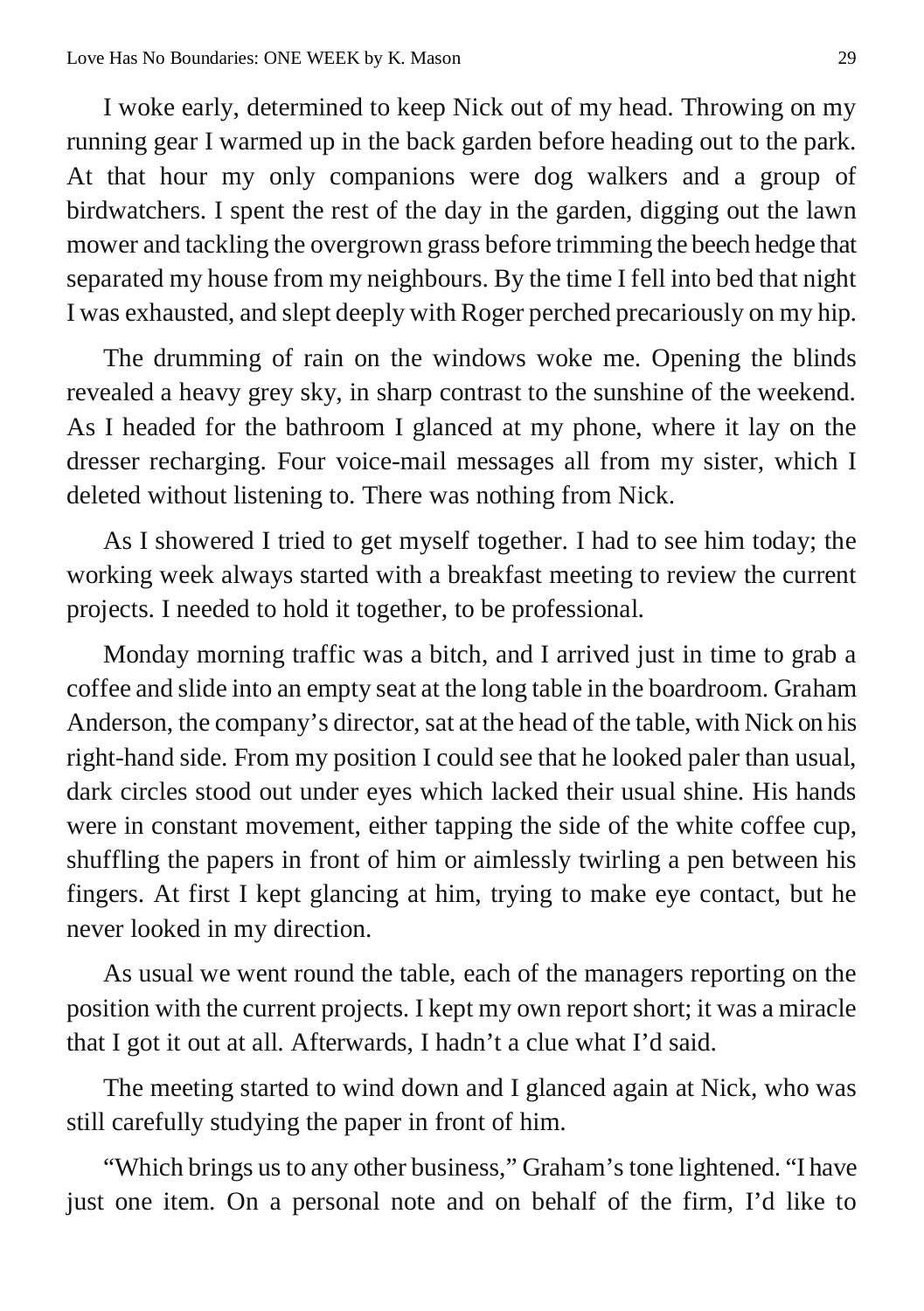congratulate Nick on his engagement. It's about time that Michelle made an honest man of you." He paused to smile at Nick before adding, "Now if no one has anything else, I suggest we get to work."

Graham clapped Nick on the back, as he headed towards the door. The other project managers offered their congratulations while they gathered papers and pushed back chairs ready to leave. I sat motionless, my chest felt tight; each breath was an effort.

"Simon, you all right?" Brent asked as he pushed his chair back from the seat next to me.

"Yes, fine," I lied. Rising from my chair I looked to where Nick still sat, accepting the good wishes of the others. I walked over to him and put one hand on his shoulder.

"Congratulations." The single word was all that I could get out, but even that sounded hollow. Insincere.

"Thank you." Nick flushed slightly as he spoke. Although he looked up at me, he couldn't meet my eyes, staring over my shoulder instead.

I headed for the door without looking back.

I'd got as far as the lift when I realised I needed to talk to him. I needed to clear the air between us at least. With a sigh I turned and headed towards his office.

Unusually, the door was closed. Just outside, Amie sat at her desk, partially hidden by the computer screen. She looked up at me over the top of it with a worried expression.

"Is he in?" I asked

"Sorry Si, he's busy." She winced as she said it. "Conference call." Amie couldn't lie to save her life. I raised an eyebrow at her and waited. Eventually she sighed and admitted, "I'm sorry, he specifically said he didn't want to see you."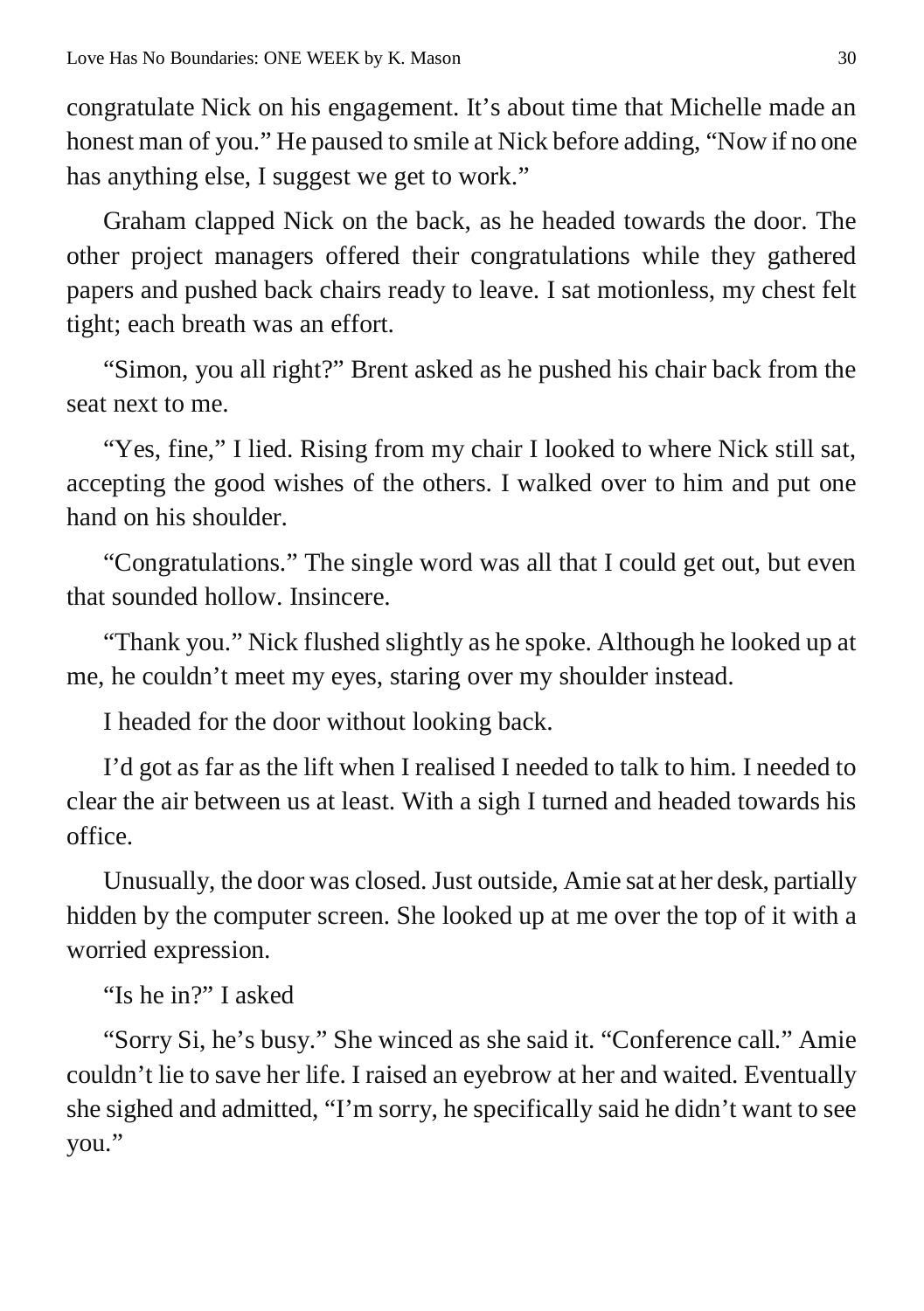"Fine," I said curtly, turned on my heel and stalked away. I could hear her footsteps as she followed me out of the office. Grabbing me by one hand, she pulled me into an empty meeting room and closed the door behind us.

"What the hell happened?" she demanded. Standing in front of the door, hands on her hips, she glared at me.

"Back off," I warned. "It's nothing to do with you. If you really must know, you need to ask Nick. It's up to him if he tells you."

"You think I haven't? I can't get him to talk to me at all. I only knew about the engagement because Michelle changed her status on Facebook. When I congratulated him this morning he just shrugged, said he didn't want to be disturbed and that included if you came by. Then he barricaded himself in the office."

"Amie, I can't." I shook my head. "Look, it's complicated. Just, I don't know, give him some time."

"And that's what you're doing? Giving him time?"

"Yes, no, he doesn't want to talk to me at all, I am just going to have to live with that."

"Si, what happened?" she asked more gently.

"I made a mistake," I sighed, closing my eyes and rubbing my forehead. "A horrible, drunken, mistake which I don't think Nick will forgive me for. I've probably ruined our friendship completely."

"Hey." Her hand gripped my forearm. "If this mistake is what I think it is, then chances are you didn't make it alone. You can't turn back time and you can't undo what's done. You just have to live with it. Maybe you're right and giving him time is the way to go. But, seriously, you've got to remember you aren't responsible for him, he's an adult and he can make his own decisions."

"I know, I just…Amie, what if I've ruined everything?" Not for the first time since Saturday morning tears pricked my eyes and I blinked rapidly trying to chase them away.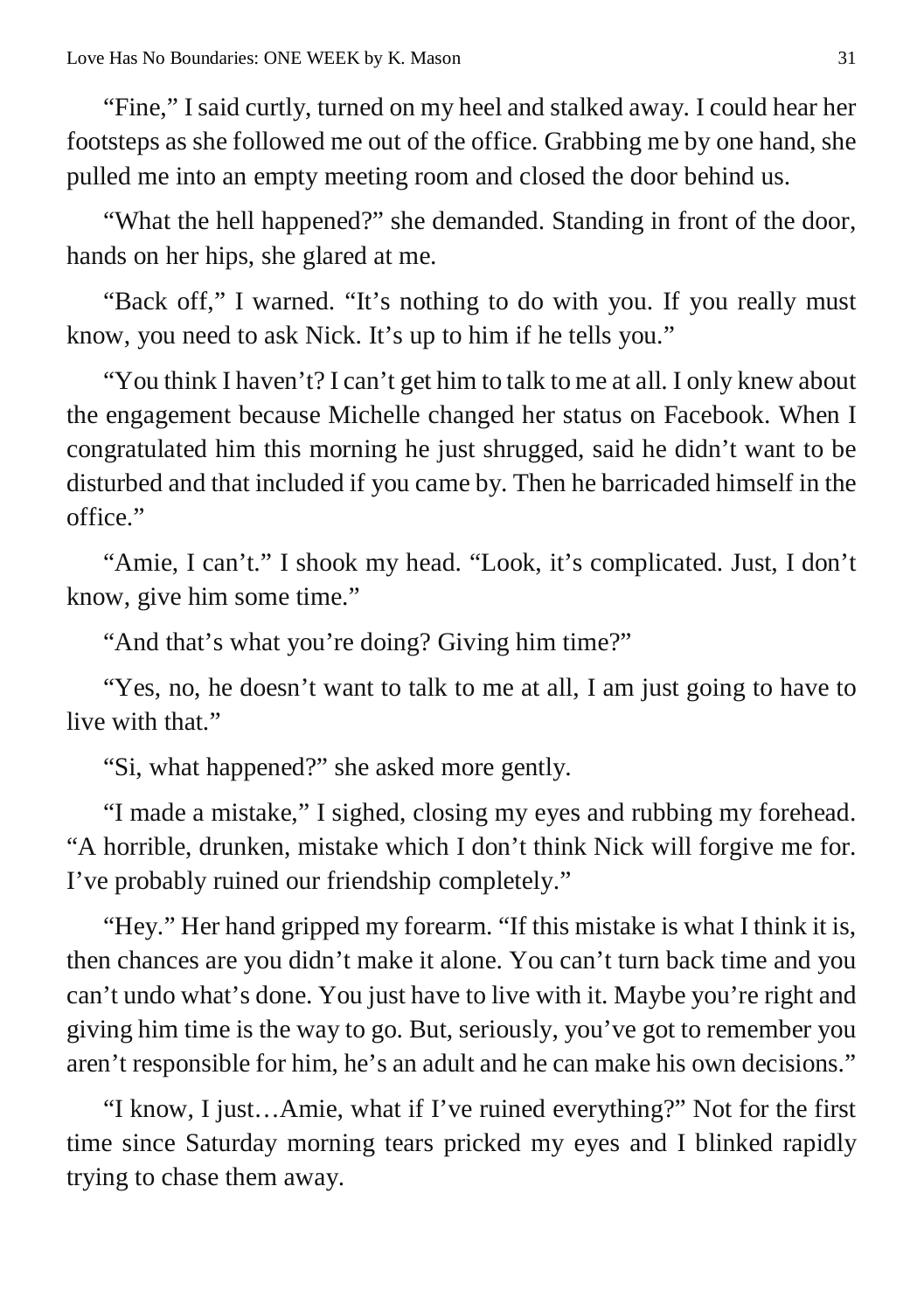"I don't know. It's a mess—that's for sure, but whatever happens you move forward. Now, we've both got work to do. I'd give you a hug, but we both know that's not proper office behaviour." She squeezed my arm again before she left, shutting the door behind her and giving me time to pull myself together before I headed out to the job site.

\*\*\*\*

The week dragged. I didn't go near the office and instead of just supervising the project I got involved with the renovation work, everything from hauling bricks to plastering. I did anything to keep myself from brooding, doing enough hard work to tire myself out so that I didn't even have the energy to think. Evenings were the hardest, and most nights I ended up settled into a silent sulk in front of the television with a beer or two for company. Roger, having gauged my mood, gave me a wide berth, save for his regular demands for food. I'd given up checking my phone. The one person I wanted to hear from didn't want to talk to me, or even text.

Leaving the site on Wednesday evening, Pete, the banks man responsible for ensuring safe movement of vehicles on the site, leant into the open window of my car.

"You're playing tonight aren't you? We've got a pitch at six o'clock."

"Sure," I agreed. The physical exercise would help wear me out if nothing else.

"Great, Ryan's playing, Jim from accounts is in, and Nick. That gives us enough players and a ref. We can have a full five-a-side game with fifteen minutes each way."

My heart sunk; I wanted to change my mind but he'd already pulled away from the window. Before waving me on, he tapped his hand on the roof of the car and called out, "Later."

I cursed under my breath just about all the way home. There was just enough time to change into a clean tracksuit and throw my football kit into the bag before heading back out.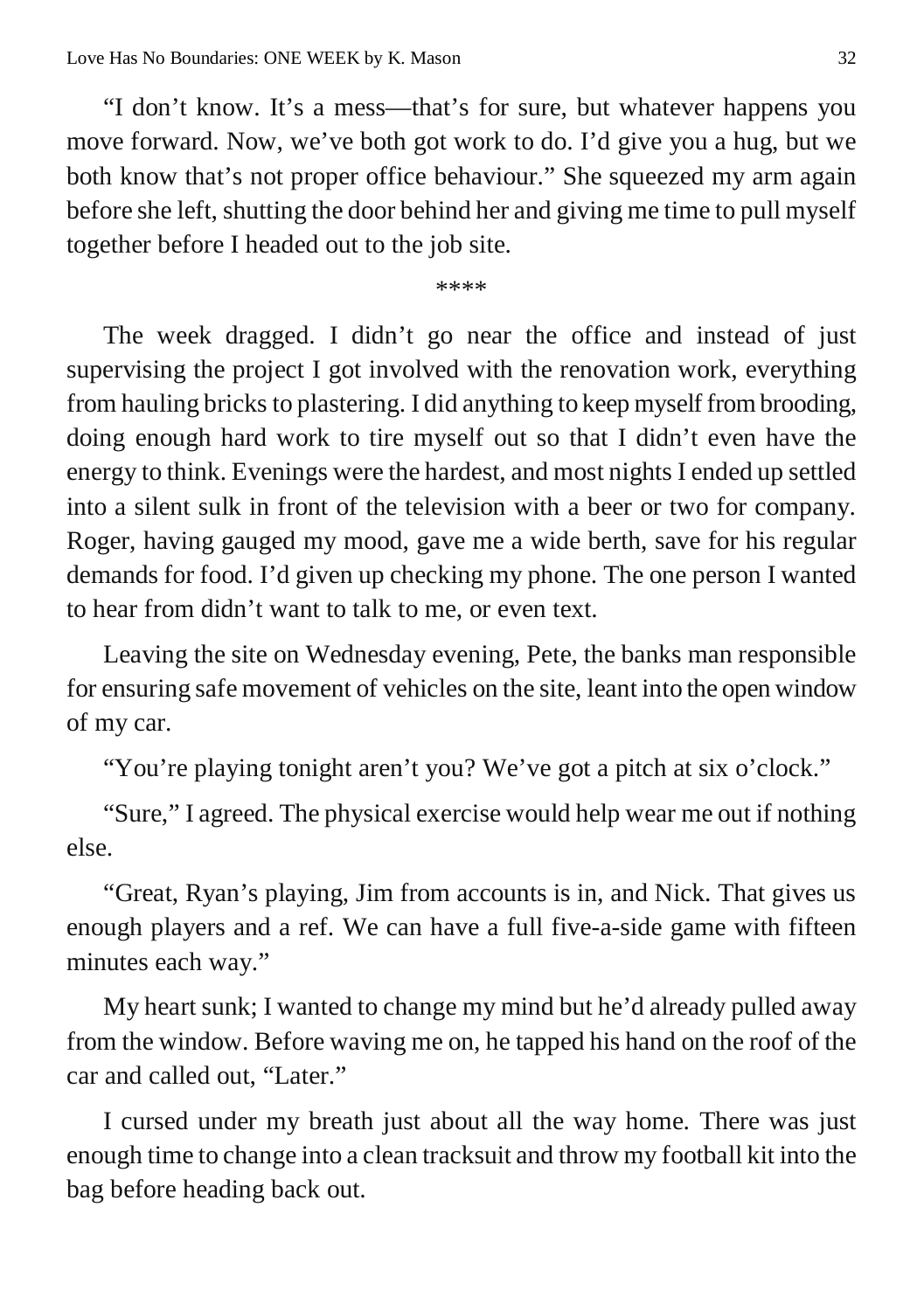The men's locker room in the sports centre was crowded. A combination of swimmers, those using the gym, and the evening football crowd meant there was little space to change. All the private cubicles were already occupied. Moving to the far corner, I chose an open locker on the lower tier and toed off my trainers before kicking them inside. I pulled out my football kit and began to change. I settled my jersey into place, bent and picked up my boots, then turned as I straightened up.

Nick stood motionless on the opposite side of the changing room, staring at me, like a rabbit caught in the headlights. The colour in his face drained away as his expression changed from his initial shock to something that was a mixture of embarrassment, guilt, and fear. Obviously Pete hadn't told him I'd be playing. For all I knew Pete had no idea of our falling out. For a second I thought Nick was going to turn and run. I wanted to go over, to talk to him, tell him everything would be okay, that we could forget what happened and just be friends, but it felt like my feet were glued to the floor.

The door opened behind him and a hand landed on his shoulder, making him jump.

"Come on Evans," Jim's face appeared over Nick's shoulder. "Get a move on, pitch is ours in five minutes."

Nick was given no choice as he was propelled forwards to the central bank of benches. I turned back and stuffed the rest of my things into my locker. Then I headed, as fast as I could in my stocking feet on the slippery floor, towards the exit that led to the outside pitches and tennis courts.

Outside in the cool evening air I leant with my back against the brick wall of the building, berating myself for my stupidity and cowardice.

By the time the rest of the guys had reached the pitch, I'd put on my boots and was going through my warm-up routine. I barely looked up from where I was sitting on the Astroturf, bent forward with my hands round my left foot, stretching out my hamstrings and calf muscles. Around me everyone else got on with their own warm-up routines, until Jim, who was acting as referee, blew his whistle.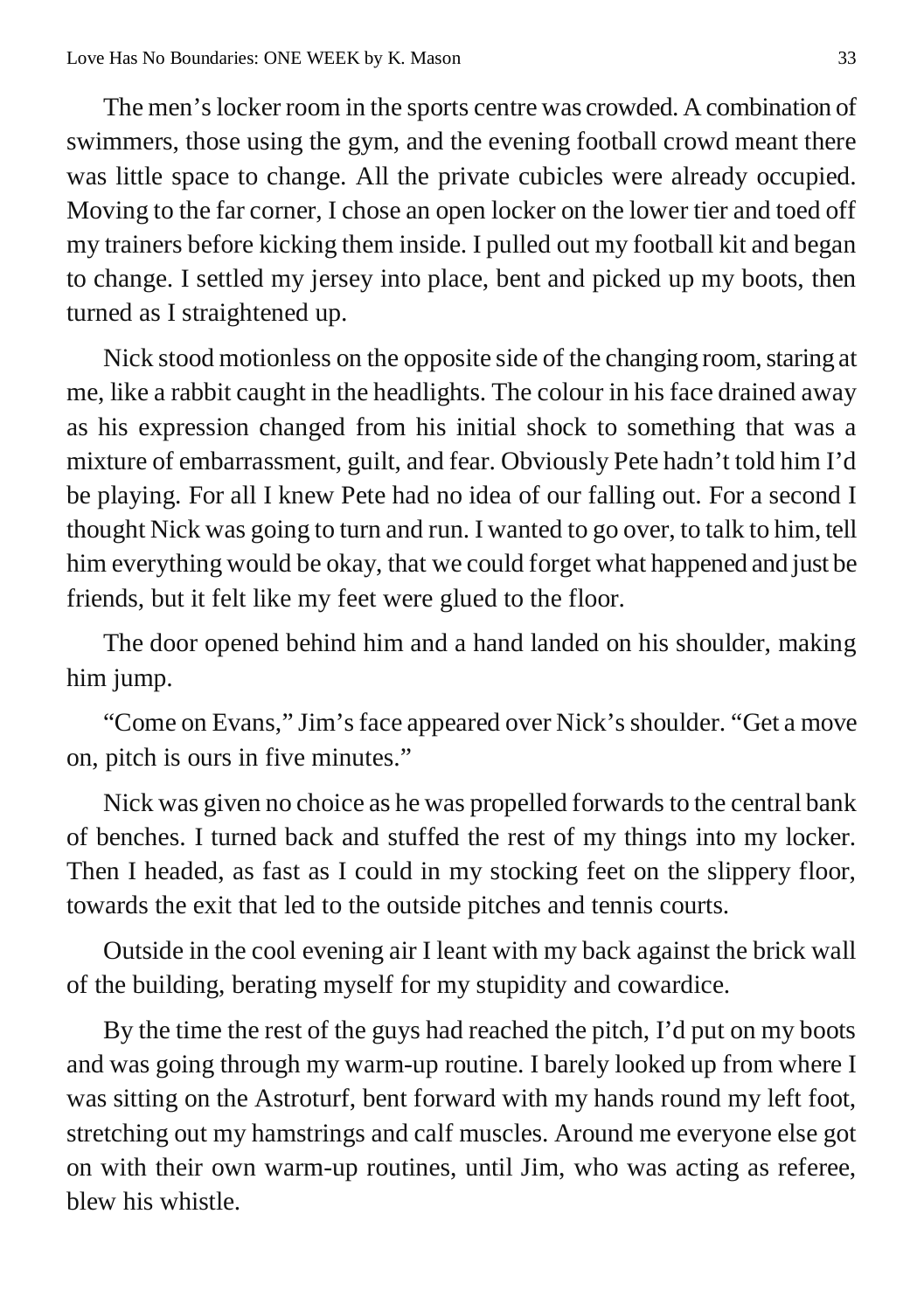Pete and Ryan, who were acting as captains, picked out their teams. I was the first person selected by Ryan, and found myself holding my breath waiting to see whose team Nick would be on. Usually I played a defensive role, whilst he played attack. On opposing teams we would be marking each other, which wouldn't be easy for either of us. Pete called Tom, a short and stocky but effective forward with a good turn of speed. As Tom made his way to stand by Pete, Ryan called out Nick's name. He didn't look at me as he came to join us. The rest of the teams fell into place quickly and we headed to opposite ends of the pitch.

"Okay," Ryan said as we huddled round him. "Square formation. Hitesh and Nick take the forward positions; Si and I will be the back pair. I'll take the right side as Tom's a left footer and will be my opposite number, and he's not fast so I can keep up with him. Dave, you okay taking goal?"

"Yep, fine by me." Dave accepted his position as the rest of us nodded our agreement as Jim blew his whistle again.

"Good luck team," Ryan said as we all jogged off to take our positions.

Nick got first touch of the ball and headed up the pitch, passing between himself and Hitesh, trying to dodge the defending players. For much of the first half of the game our team had possession, I only got to touch the ball twice, both times to kick it wide away from our goal. Which was probably a good job as I was spending more time than I should watching Nick play. By the time Jim signalled a five-minute break for half time, Nick was flushed and short of breath and our team were two nil up. Wordlessly, I handed him my water bottle and he accepted with a tight smile. Head tipped back, his Adam's apple bobbed up and down as he swallowed, sending my mind to places that I was trying so hard to avoid. I bent down to fiddle with the laces of my boots to stop myself staring.

The second half was very different, Pete had obviously spoken his team at half time and their play was much more aggressive. Ryan and I were kept busy, but it was Dave's goal-keeping skills that kept us ahead.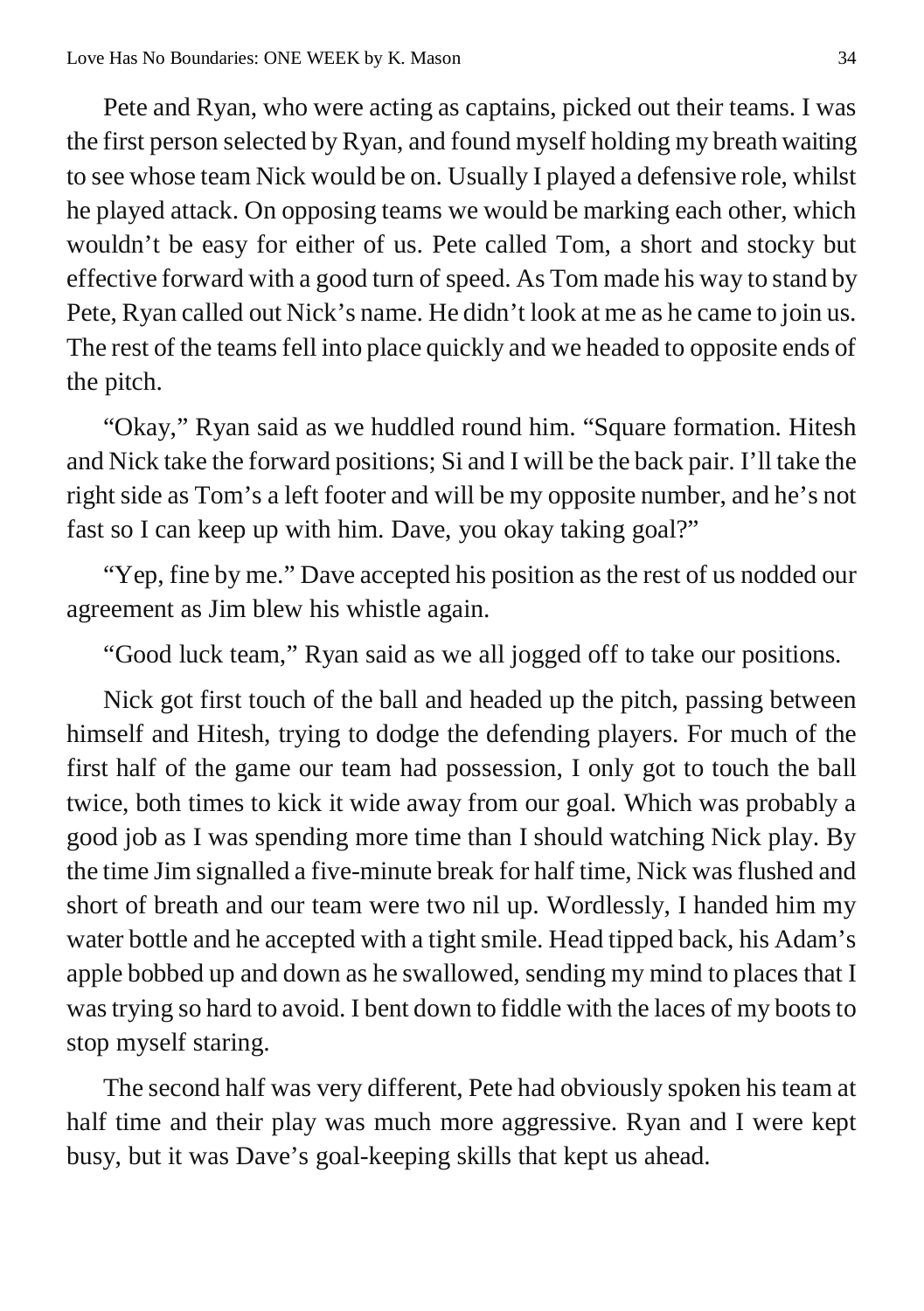Jim blew the whistle again and called out that he was adding three minutes of extra time. Nick had possession of the ball, but the other team's defender was directly in front of him and Hitesh was blocked on the other side. Feinting and turning, Nick passed the ball back to me. Looking around I steadied the ball under my foot, before drawing it back to pass it to Ryan who was free on my right side. I hadn't realised how fast Pete was closing in. As I moved to strike the ball away he dived, sliding towards me across the turf with both feet. I got the ball clear before the studs of his boots collided with the inside of my left ankle. The impact sent me tumbling forwards. I flung out my left arm, braced to try and cushion the impact of the fall.

Lying with my face planted in the ground, my legs tangled with the opposing player's, I swore deeply as pain radiated down my leg from knee to ankle. Carefully, I began to push myself up, taking my weight on my left arm. A flicker in the corner of my vision was the only warning I had as Tom, who had been running over, slipped on the artificial grass, his arms wind milling around as he fell. The impact knocked the breath out my lungs as the full weight of another player landed on my shoulder. There was a loud popping noise and then pain, white-hot pain, shooting down my left arm. My vision blurred and everything went grey.

"Can you hear me?" The voice was distant, as though someone was speaking from the end of a tunnel. "Si, open your eyes for me."

My stomach rolled as I tried to sit up, bile rising and burning the back of my throat.

"Gonna throw up," I muttered weakly.

"Okay, lie still. Jim's coming back now with the first aider."

After explaining that the problem was with my shoulder, I was helped gently to a sitting position. Pain radiated out from my shoulder, my left arm hung useless by my side, and even the slightest movement sent sharp spikes of pain down it.

"I think we'll need to get you to hospital," the first aider advised without even touching me. "Your shoulders are uneven and I can see a lump there."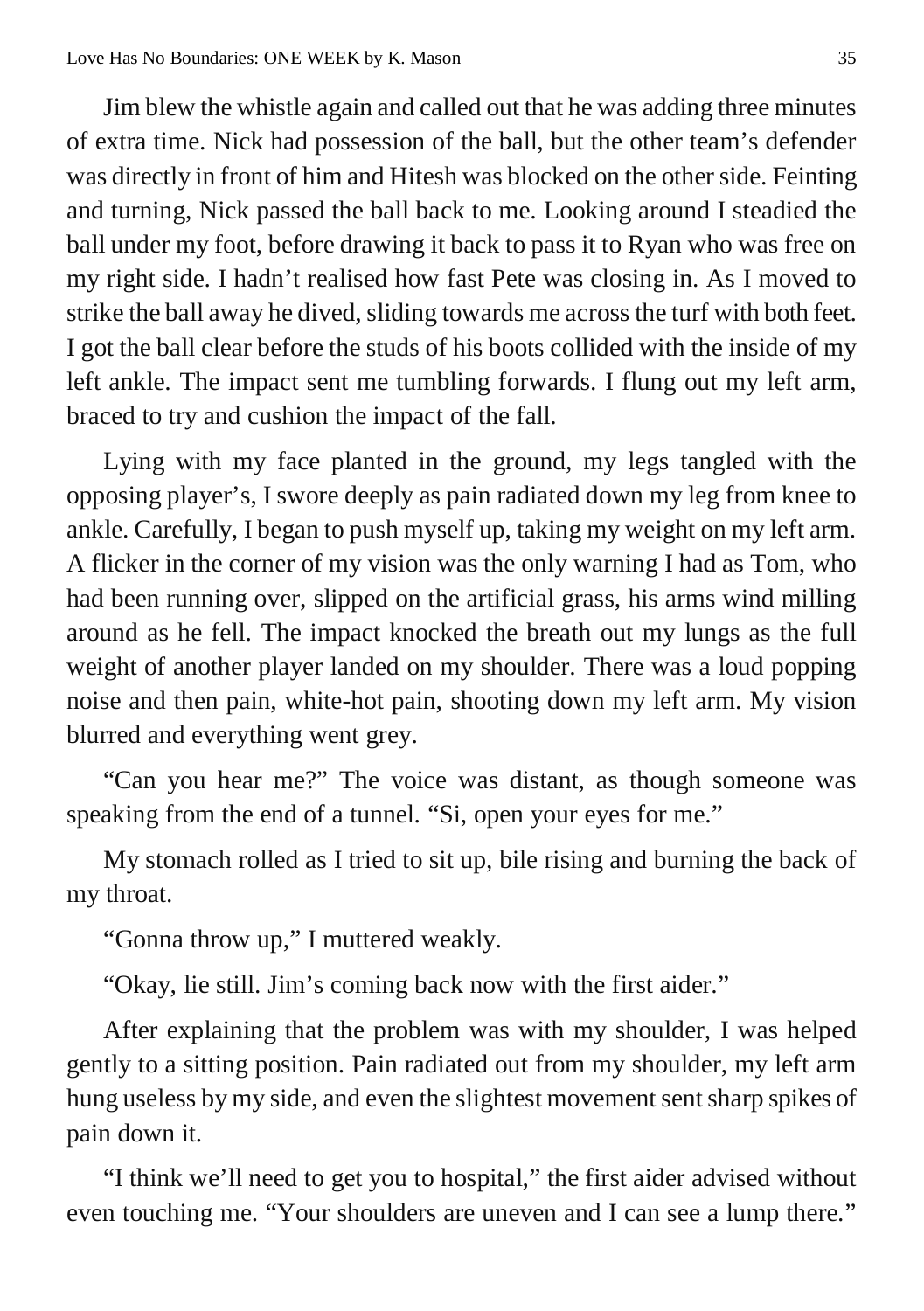She pointed to where the top of my arm met my body. "Can anyone take you up to casualty or do I need to call an ambulance?"

"I'll take him," Nick volunteered before anyone else could speak. I wasn't in any state to raise objections. It was all I could do to stop myself from either throwing up or passing out.

Pete went to get our things from our lockers as Ryan and Hitesh gently helped me to my feet. Nick grabbed his car keys out of his bag as soon as Pete returned and ran off to bring his vehicle round to the pitch. Carefully I was assisted into the front seat of the car. With care Nick reached around me and pulled the seat belt across my body.

"Let us know how he is," Ryan said as he slung our bags onto the back seat and slammed the door.

"Will do," Nick replied as he put the car in gear and slowly drove away. Although Nick drove carefully he couldn't avoid the uneven road surface or sleeping policemen. Each time the car jerked, pain pulsed in my shoulder. I tried to keep quiet but occasionally it became too much and I cried out.

"You doing okay?" Nick asked as we pulled up at a set of traffic lights, and took his eyes from the road momentarily to look at me. I could only manage a weak smile in response. "Okay, couple more minutes and we'll be there."

Nodding in a response was a mistake. Pain flared again in my shoulder and shot down my arm.

"Fuck!" I swore. I couldn't stop the tears that leaked from my eyes.

Nick pulled the car into one of the drop-off bays outside the Accident and Emergency Department, switched off the engine and ran from the car into the entrance. He returned with a porter, who pushed a wheelchair. Carefully they transferred me from the car into the chair.

"I'll be back shortly. I'm going to go park the car properly," Nick said as the porter wheeled me into the hospital.

The waiting area was crowded, a sign above the main desk advised there was a two-hour wait and recommended patients attending with non-urgent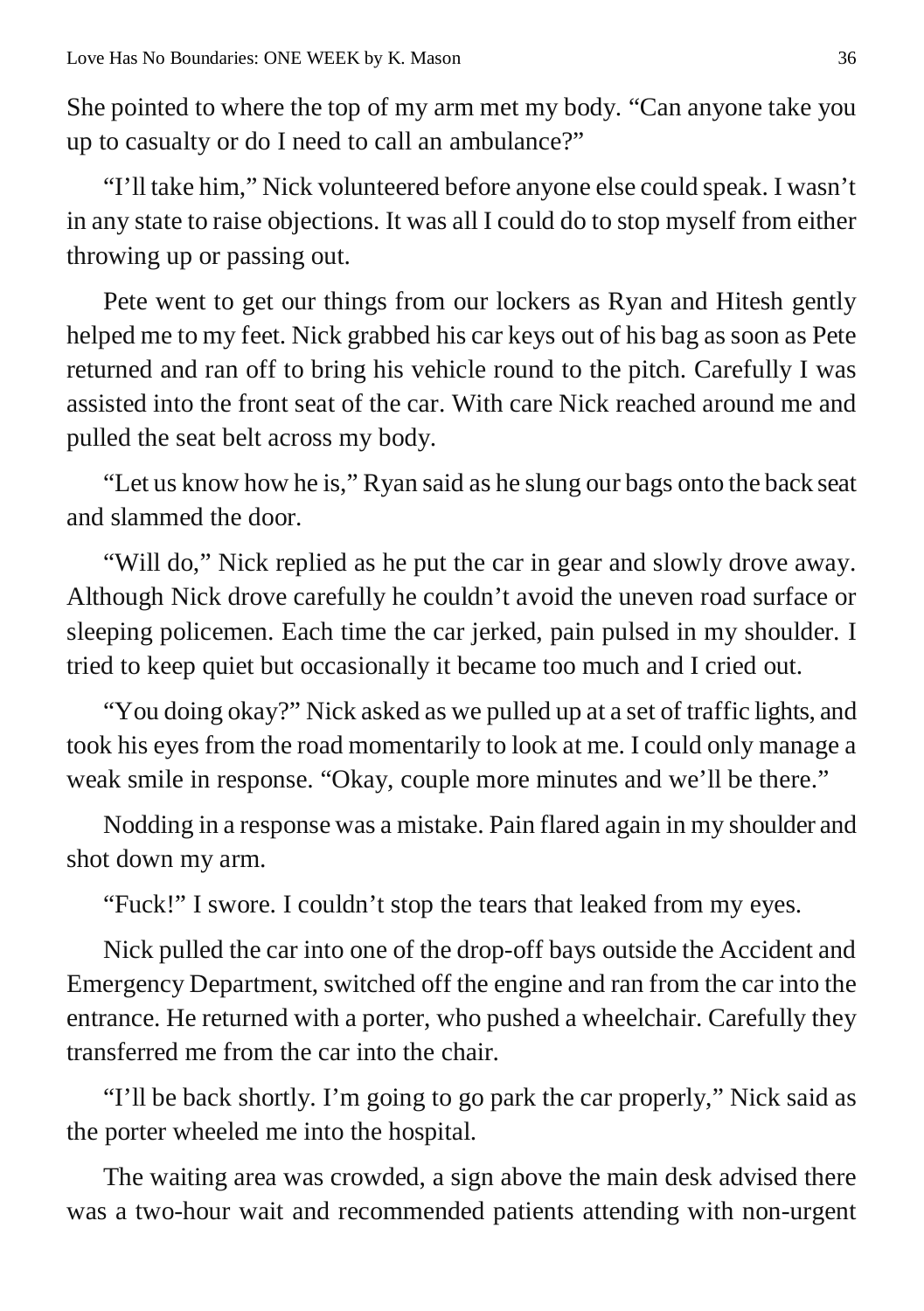issues see their own doctor. The porter wheeled me straight past reception to a series of curtained cubicles.

"Triage," he said, pushing me through an open curtain and parking the wheelchair by an empty bed. "Can you get up yourself?"

"I think so." Using my right hand to grip the arm of the chair and push myself up, I staggered to my feet. The porter steadied me as I shuffled round and rested against the edge of the bed. It was too high for me to get up on too. "Maybe not," I admitted.

"No problems, let's have you back in the chair for now until you've been assessed." I turned back and sank gratefully into the chair.

I wasn't waiting long until a young nurse came through to examine me. After taking my details he asked me to describe what had happened and how much pain I was in. Then he carefully cut away my shirt and looked closely at my shoulder, but didn't touch it.

"Okay, we'll start by getting something for the pain, then we'll take you to x-ray. I'm pretty certain you've dislocated your shoulder. If the x-rays confirm it, then the doctor will manipulate the shoulder to reduce the dislocation."

If I had had two working arms I'd have hugged him at the promise of pain relief.

Despite the injection of morphine, the trip to x-ray was uncomfortable but confirmed that my shoulder was dislocated. On my return to the casualty department I was taken straight through to a private room and helped onto the bed, the top of which was tilted so that I was sitting upright.

"The doctor will be with you in a second," the nurse waiting in the room advised. "Do you want to see your partner before they put your shoulder back in?"

"Partner?" I asked vaguely.

"Yes, he's waiting outside." The nurse hadn't noticed my confusion. Instead of waiting for me to reply she went to the door and beckoned to someone outside.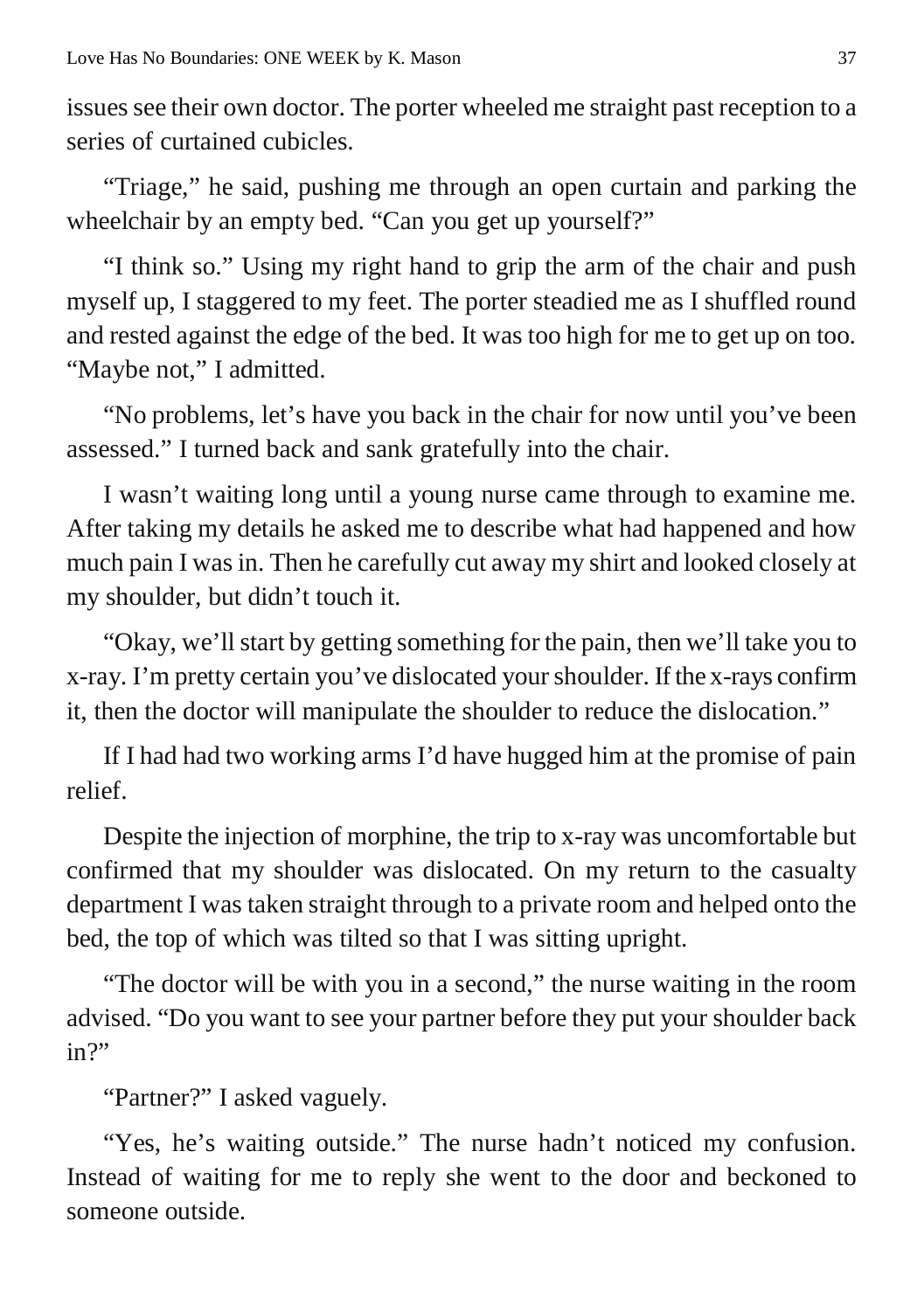Nick looked uncertain as he approached the bed. There were no chairs, so he stood beside me with his hands bunched in the tracksuit bottoms he'd obviously slipped on over his football kit at sometime between dropping me off and coming back.

"Partner?" I asked raising my eyebrow.

"Family only," he explained.

"And you didn't think, say, telling them you were my brother would be a better option?"

He shrugged, looking slightly embarrassed, before changing the subject. "What have they said?"

"It's dislocated, the doctor is going to reduce it then I can get out of here. The drugs they gave me are working, it's not nearly as bad now, but I still can't move my arm. Getting the x-rays hurt like…"

"Si, I'm sorry," he interrupted with a whisper. He was no longer looking at me. Instead he seemed to be focused on a small area of the bed next to my leg.

"What for exactly?" I couldn't quite keep the sharpness out my voice, but regretted it immediately when I saw him flinch.

"For what happened."

"For all of it?"

"Yes—No—Well—" he stuttered. "I just…I can't." He looked directly at me, shaking his head. There was a slightly wild cast to his eyes: part confusion, part anxiety.

"It happened. We can't undo it. We just have to live with it as best we can."

I would have said more but the doors opened and a small group of people entered the room. Nick was quietly ushered out as they gathered 'round the bed. The doctor introduced himself and explained what they would do. Having determined that the morphine was working effectively, the top of the bed was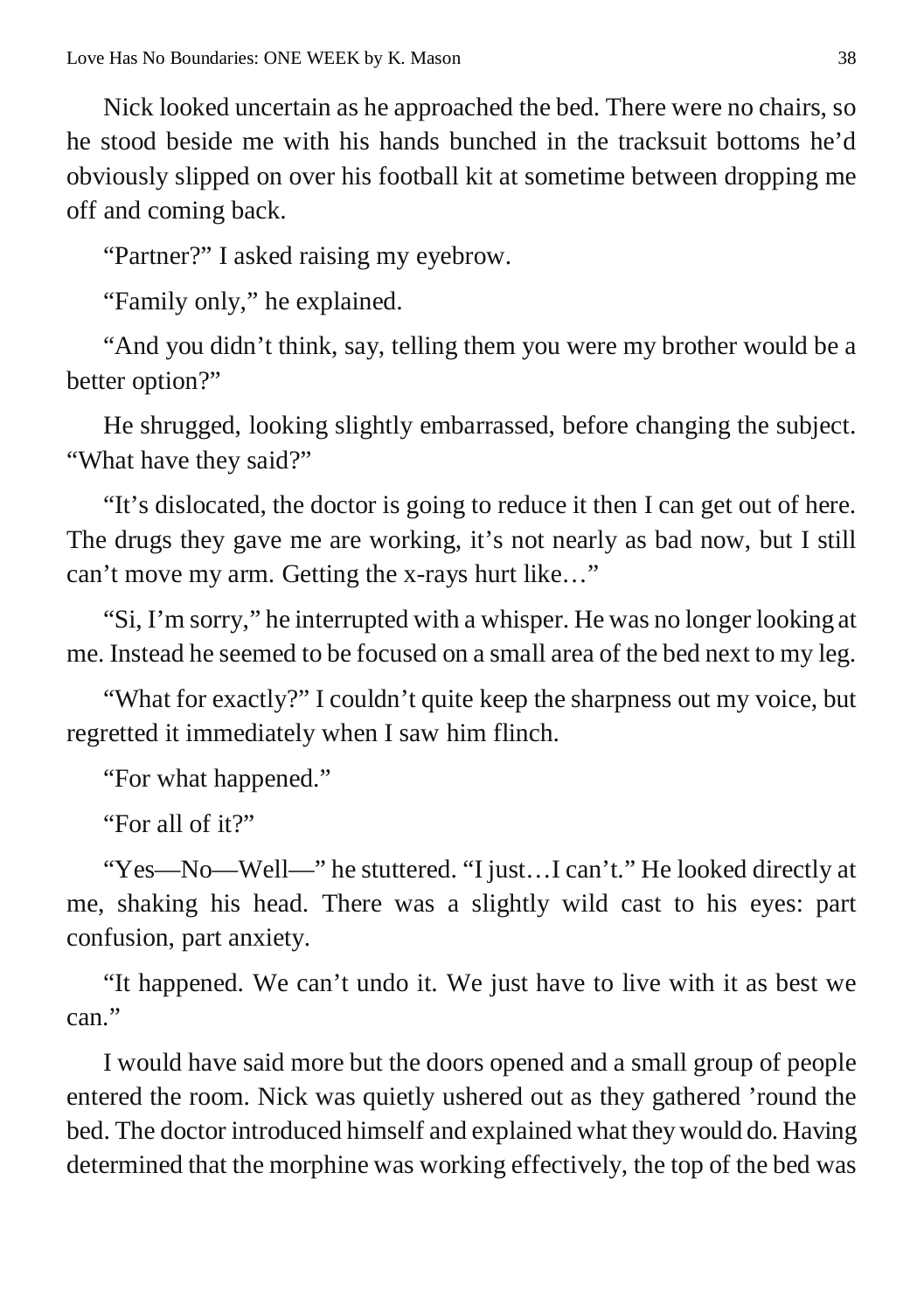lowered, and I was rolled onto my stomach with my dislocated shoulder hanging off the side of the bed.

My arm was supported until it hung down, pointing towards the floor. I was asked to turn my head away and a nurse began to babble at me, trying to get me to join in conversation, I guess to take my mind of what was happening. The doctor had taken hold of my arm by the elbow and wrist.

"Relax," he advised, which given the circumstances wasn't even remotely possible. Slowly but firmly he began to pull the arm downward away from my shoulder. The pain—which had dulled to a throb—began to build again as he did. Suddenly there was a popping noise and the pain eased suddenly. I let out a huge breath I hadn't realised I'd been holding.

Still holding my arm, the doctor bent the elbow as the nursing staff rolled me back over and tilted the bed again to a sitting position. My arm was brought to rest on my chest before being cradled in a sling, which tied behind my neck.

"There you go, now that sling has to stay in place for about four weeks. We'll see you in Orthopaedic Outpatients and arrange for some physiotherapy," the doctor advised. "I'll arrange for some anti-inflammatory pain relief medication and the nursing staff will discharge you."

I nodded in response to his instructions. The lack of pain combined with the morphine was suddenly making me feel very tired.

I must have dozed off. A gentle hand shaking my arm woke me.

"Hey," I mumbled sleepily, squinting through half-opened eyes. Nick looked down at me, a frown creasing his forehead.

"Time to go, are you okay to get up?" I nodded sitting upright and swinging my legs round and off the bed. As I pushed myself to my feet I went dizzy, stars sprinkling my vision as I lurched forward. "Steady!" Nick slipped his arm around my waist, holding me up.

"Head rush." I grinned weakly.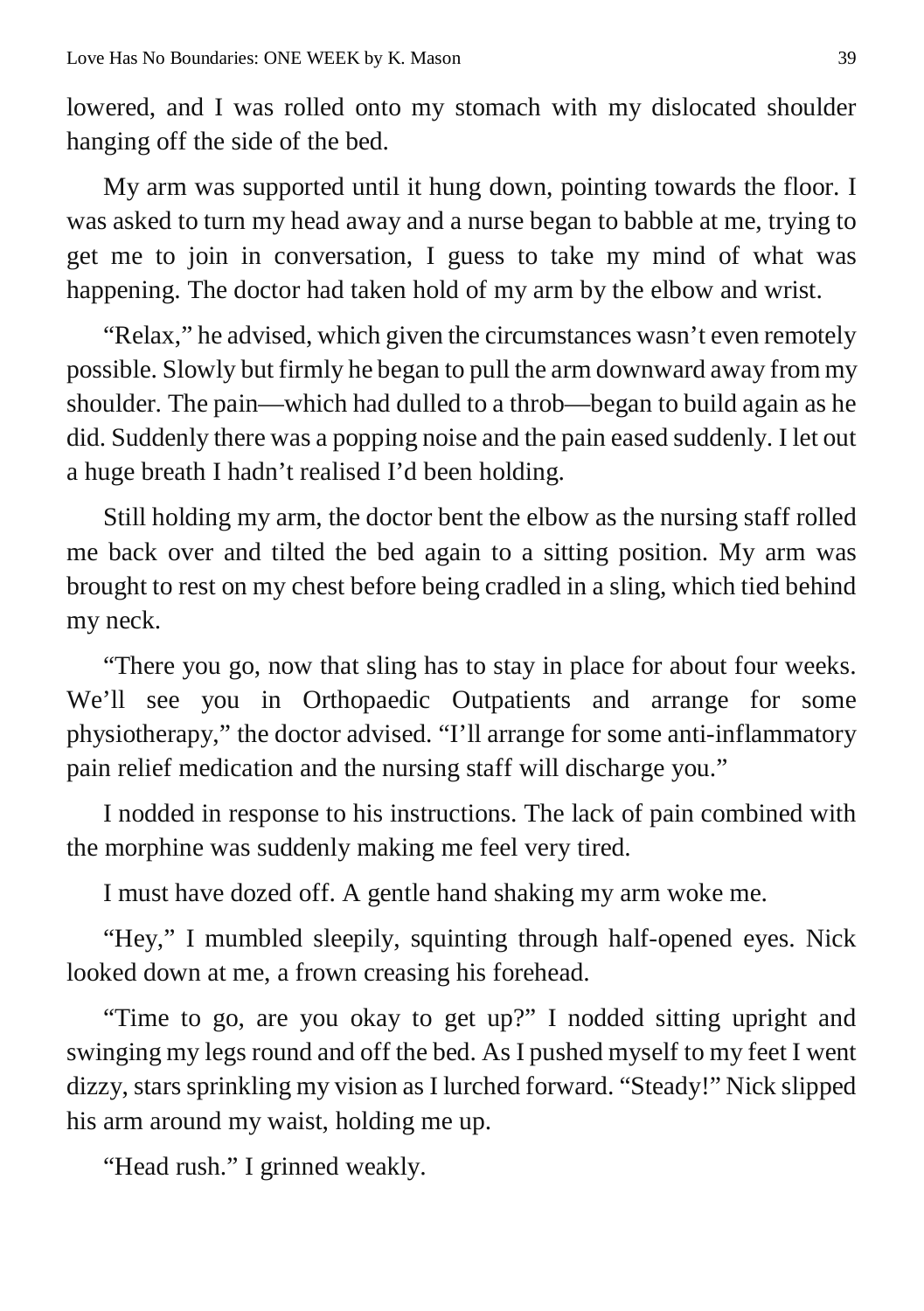Still holding on to me, he guided me towards the door. Stopping by reception to collect my belongings and sign the discharge forms, the nurse smiled as she handed me my prescription.

"Right, Mr. Sharpe, you've a check-up with Outpatients on Friday morning at 10:00 a.m. In the meantime, that sling stays in place and you don't use your arm." Turning to Nick she added, "He's not to be left alone for the next twenty-four hours." Nick nodded in agreement and steered me away from the desk.

"I'm sure that James or Harry will come and stay with me," I began to make plans so that Nick could go home. "Paula can probably do tomorrow after she's got the kids off to nursery."

"I can stay," Nick said quietly.

"There's no need, really, I am sure my friends have it covered." I felt him tense next to me as soon as the words were out of my mouth. "Sorry, that came out wrong."

"It's fine," he said coldly, clearly lying. "You'd better phone them so there's someone there when I drop you home."

He didn't say another word, silently helping me into the car and digging my phone out my bag on the back seat. As he climbed into the driver seat I could see the hurt expression on his face.

"Nick, I didn't mean…"

"Si, leave it. You did mean it. You don't consider me a friend anymore." He waited for me to call James, who agreed to pack an overnight bag and go straight round to mine. Then without saying a word, Nick turned up the radio and backed out the parking space. I slouched down into my seat and concentrated on the view out the window. The silence between us was painfully uncomfortable.

What I couldn't tell him was that he was right. I didn't consider him a friend anymore; I didn't want him as a friend. I wanted him as a lover, a partner. I wanted what I knew I couldn't have.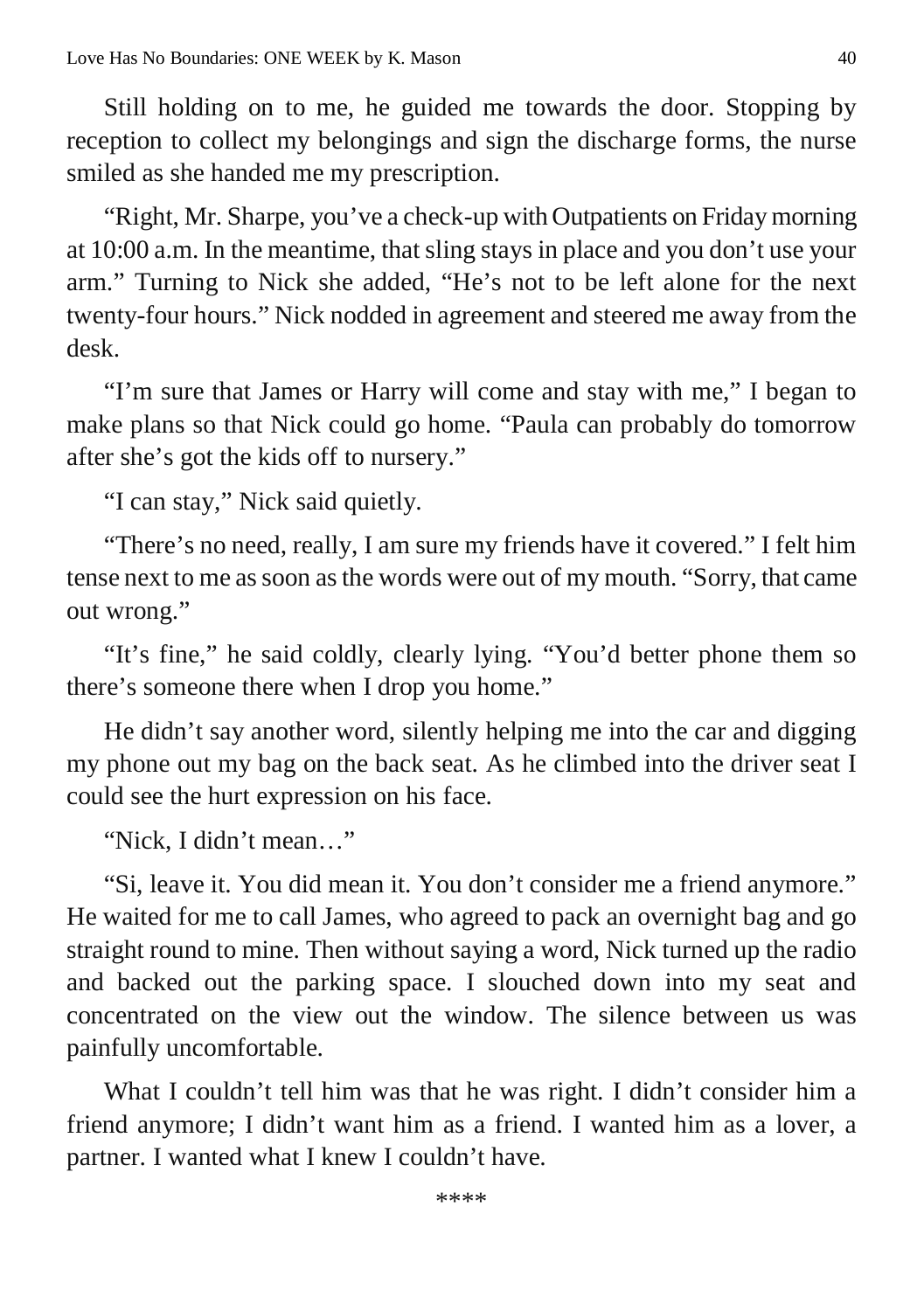That night I discovered two very important things: it's virtually impossible to find a comfortable position to sleep in when you are in pain with your arm in a sling; and that the only comfortable position, sitting bolt upright, isn't one where sleep is actually possible.

When James looked in on me at eight the following morning I was sore, tired and in an extremely bad mood. After my less than polite response to his cheerful greeting and request to know how I had slept, he tactfully withdrew and left me to drink the coffee he'd bought me. I complained to Roger, who had taken up residence at the foot of my bed, about my situation, but being a cat, he just ignored me and carried on washing himself before settling down with a final glare that told me, quite clearly, that I was nothing more than an inconvenience interrupting his sleeping time.

Although it was my left arm that was completely out of commission, I hadn't realised how difficult it was to do the simplest of tasks one handed. When putting on my dressing gown, I settled for tying it tightly round my waist to compensate for the fact that one sleeve hung limply, I headed for the bathroom. I was sweaty and sticky, having not had a chance to shower after the football match. Brushing my teeth, I glanced mournfully at the shower. I thought that I might manage a shallow bath, but what I wanted was to stand under the hot spray of water, letting it help ease nagging pain that persisted in the tightly knotted muscles around my shoulder and neck. I winced slightly as I realised that washing my hair was going to require assistance.

From downstairs I heard Paula let herself in, followed by a muted conversation with James and then the sound of his car starting in the road outside as he headed off, probably with a sigh of relief.

"Simon, breakfast in five minutes," Paula called from the bottom of the stairs in her most no-nonsense tone. Sighing, I left the sanctuary of the bathroom.

"Eat that," she commanded, sliding a plate with a slice of buttered toast in front of me as I sat down at the kitchen table. She'd cut the toast into triangles. I picked one of them up and put the corner to my mouth, taking a small, unenthusiastic bite.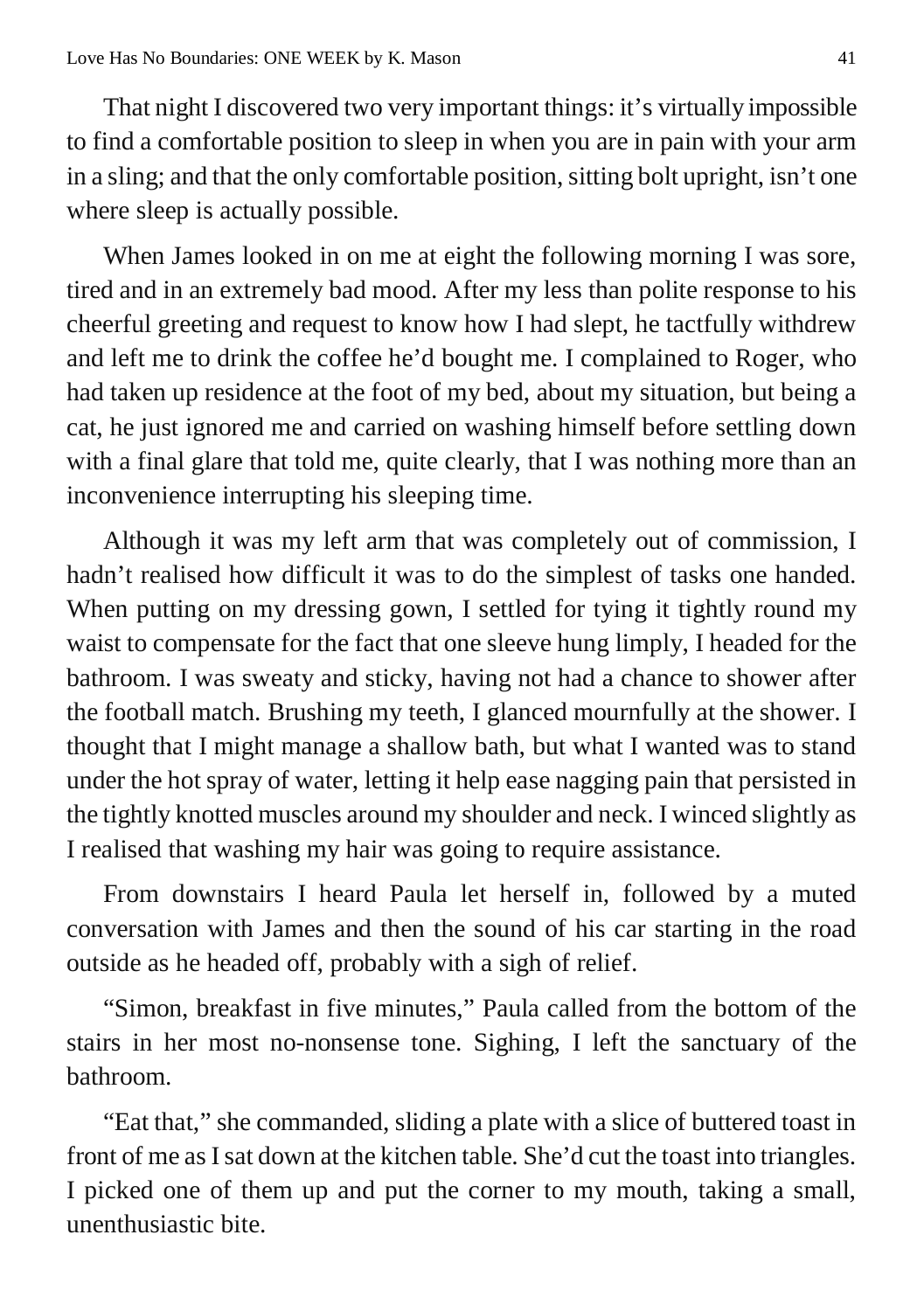"You can have pain killers after you've eaten." She put the bottle and a glass of water on the table between us as she took the seat opposite. She studied me as I slowly munched my way through the food she'd put in front of me. As I brushed the crumbs off my fingers she took out two of the tablets and offered them to me.

"I'm not one of your kids," I snapped. All I got in response was a slight tilt of her head and a raised eyebrow that told me clearly that in her view I was behaving like a five-year-old.

"Thank you," I muttered, taking the tablets from her and reaching for the water.

"Now, do you want to tell me what the hell is going on with you?"

"Nothing is going on with me." I pointed to my arm. "Football injury, accidental."

"Not what I meant."

"So what did you mean?" I rubbed my forehead with my good hand.

"Si," she said more gently. "I spoke to Nick last night. He sounded gutted, did something happen between you?"

The kindness and concern in her voice choked me up. I knew I'd behaved badly, not just by what I said last night, but what happened between us last weekend. But I wasn't ready to talk about it, it was too raw.

"I need to go and lie down." Without looking at her I stood up and headed for the lounge. Settling in the corner of the sofa, a cushion behind my back to support my shoulder, I pulled the fleece throw over me and shut my eyes. I heard Paula follow me out of the kitchen and after a rather pointed silence head back to the kitchen, from where I heard the occasional scrape of paper as she turned over the pages of the book she was reading.

Despite the discomfort from my shoulder, the lack of sleep caught up with me and I dozed on and off throughout the morning. Paula woke me at lunch time, insisting I eat the bowl of soup she'd made and take more tablets. She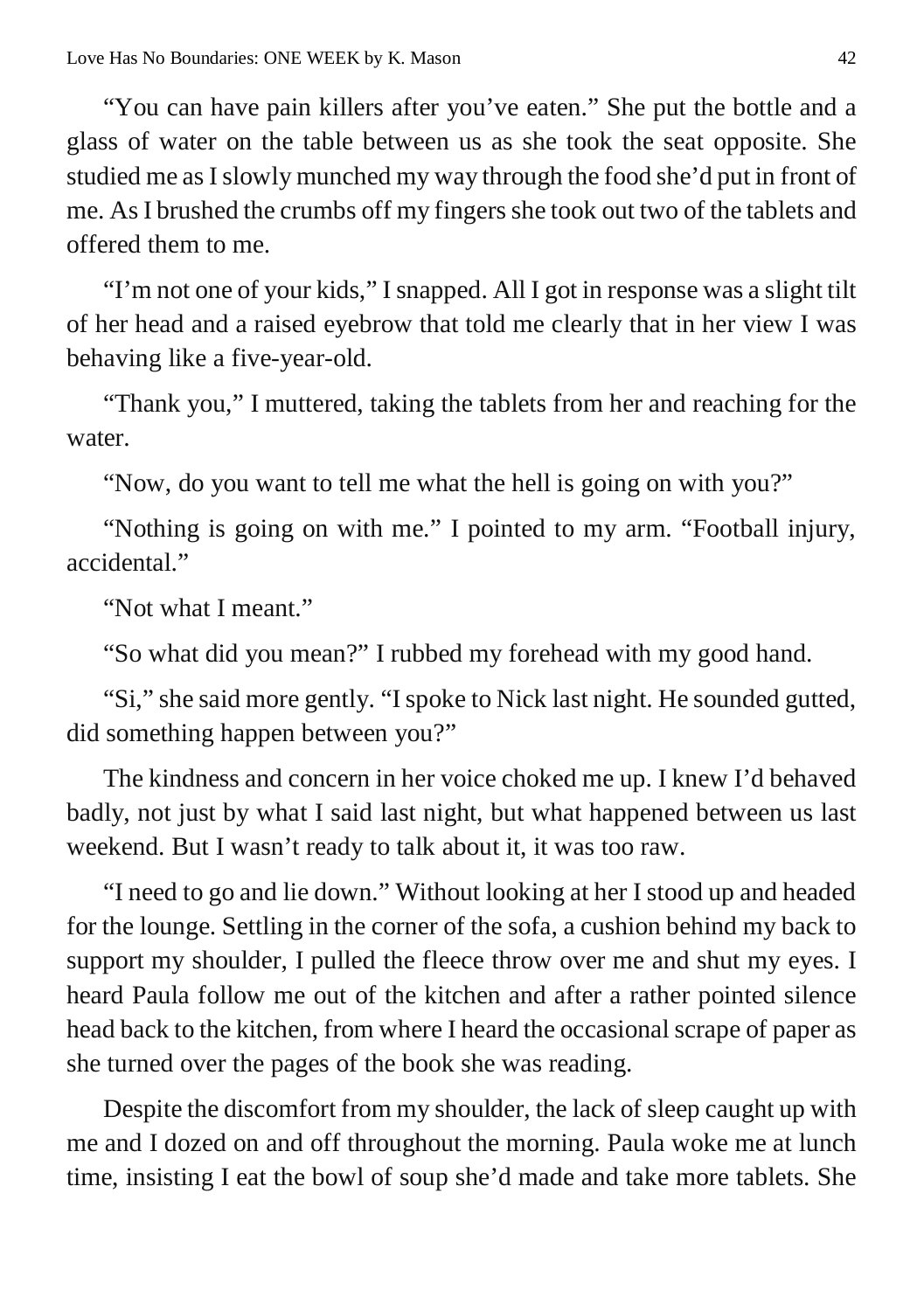didn't push further to find out what had happened between Nick and me, but I could see from her expression she wanted to ask.

The afternoon found me back on the sofa, my mind being numbed by the reruns of American crime shows which seemed the best programmes on offer. Just before four, Paula came through and took a seat at the opposite end of the sofa.

"I need to get going in a bit," she said. "I asked Nick if he would mind coming to sit with you for a bit this evening, but he says he can't. He's being as evasive as you are. I'm not sure what happened between you, but I warned you how he felt about you."

"How he felt about me? He's my friend, nothing more. Or he was anyway. I might have put my foot in it last night," I confessed.

"Just last night?"

I nodded. I really didn't want to tell her how badly I'd screwed up so far as Nick was concerned.

"Will you be okay on your own this evening? I can come back later if you need me."

"I'll be fine. I'm going order out for a pizza and relax. I'll call you if I need anything."

I never did get 'round to ordering pizza. Instead I spent my evening staring at my phone wishing it would ring, because I didn't have the guts to phone Nick and clear the air myself. Then I dragged myself off to another night of broken sleep.

\*\*\*\*

I woke on Friday determined to move on. If Nick could put what happened behind him and move on with his life, so could I. My arm was still sore, but the rest of me felt more like my usual self. Not least because I'd managed to have a shower and wash my hair, protecting my shoulder by wrapping my arm, sling and all, in a black bin bag. I had to take the sling off in order to slip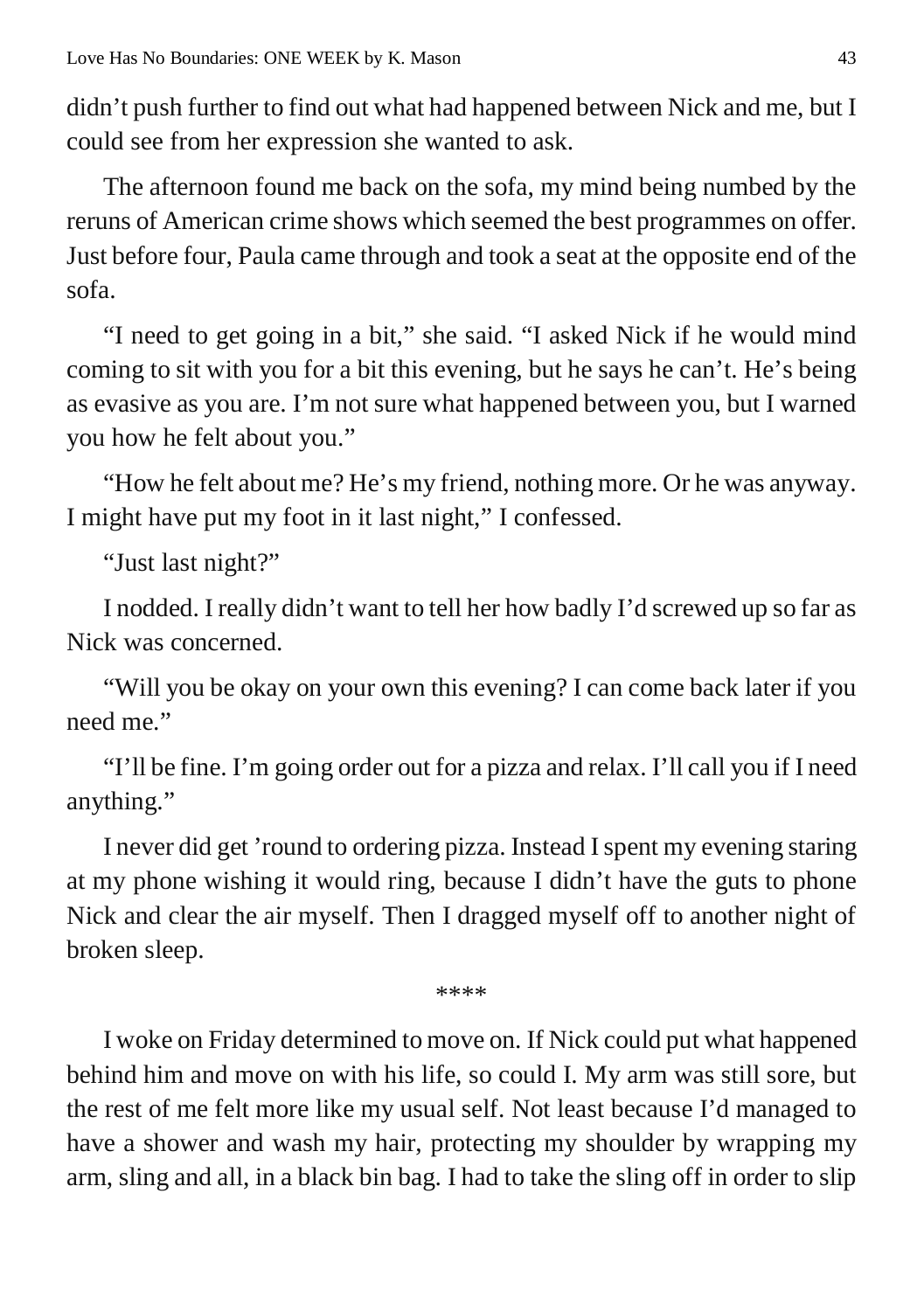on a T-shirt, though. I didn't think that going topless to my outpatient appointment was a good idea.

The hospital was busy. It appeared that all patients were told their appointments were at ten in the morning, with the nursing staff then sorting out some sort of order on a "first come, first served" basis. It was almost noon before I was seen by a rather frazzled looking junior doctor, who removed the sling and manipulated my arm to check my shoulder was still in place. The doctor advised that the sling had to stay on for three more weeks, in the meantime I'd be referred for physiotherapy but they didn't need to see me again.

I took the bus back home again, calling work to let them know that with luck I would be able to work from the office on Monday. By the time I arrived home my arm was aching from the doctor's ministrations. I grabbed a sandwich, mainly so I could take some medication before settling back on the sofa. Unable to face another afternoon of daytime television, I switched on the stereo and picked up my book from the coffee table where I'd left it.

I was woken suddenly by a knock on the door. Glancing at the clock I realised I must have been asleep for at least an hour, probably a result of the pain killers. My book had fallen, still open, onto the floor beside the sofa. Carefully I rose to my feet, wishing that I could roll my shoulders and stretch out the crick in my neck.

"Hang on," I called out as I made my way to the door. Pulling it open I was surprised to see Michelle standing on the doorstep.

"Erm, hi. Shouldn't you be at work?" I blurted out before I could censor my mouth.

"I'm playing hooky," she replied with a tight grin. "Can I come in? I need to talk to you, and this was the only way I could do it without Nick knowing."

Part of me wished I could say no and shut the door on her, after all this was the woman who got the man that I wanted. Instead I nodded and stepped back to let her in.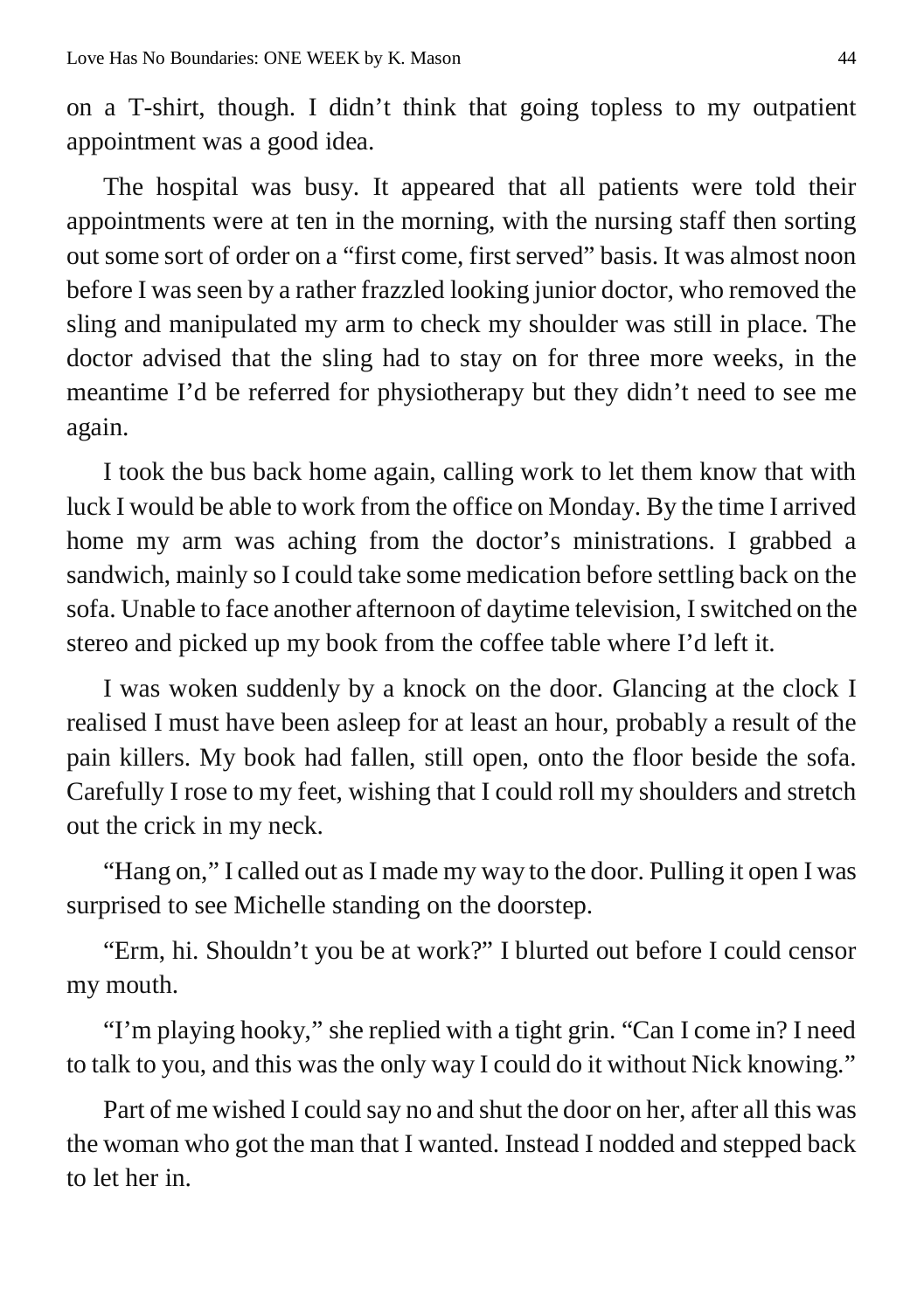"I was just about to put the kettle on when you knocked," I lied as I shut the front door behind her. "Do you want coffee?" Without waiting for a response I turned and walked towards the kitchen.

"How are you feeling?" she asked as she took a seat at the kitchen table.

"A bit sore. It's frustrating more than anything, but at least it's my left arm." Keeping my back to her, I busied myself with filling the kettle and spooning instant coffee into mugs as I waited for it to boil.

"Congratulations, by the way." I spoke simply to fill the growing uncomfortable silence.

"Thank you, it was…" she paused before she continued, "…unexpected."

"Unexpected?"

"Yes, we've talked about it, in the past, but neither of us felt it was necessary. I mean, maybe, one day, if say children came along, but we were quite happy as we were. Something happened to change his mind."

I had no response to that. I knew full well what had changed his mind. I'd seen the panic in his eyes on Saturday morning, that "what have I done" moment.

My hand was shaking as I poured the water into the two mugs in front of me. I didn't want to turn back around and face her but there wasn't much choice.

"What makes you think that?" I asked carefully. Gathering both mugs in my right hand, I took a deep breath and turned around. I put the mugs onto the table, detouring to the fridge for milk before I sat down.

"I know him." She shrugged. Placing her hands round the mug she looked deeply into the dark brown drink. "You slept together didn't you?" she asked without raising her eyes.

I suddenly inhaled the mouthful of coffee I'd just taken, spluttering and choking as the hot liquid scalded my throat. My mind was screaming a million things at me, mainly along the lines of "shit, what do I tell her". Luckily I was prevented from having to say anything as she continued.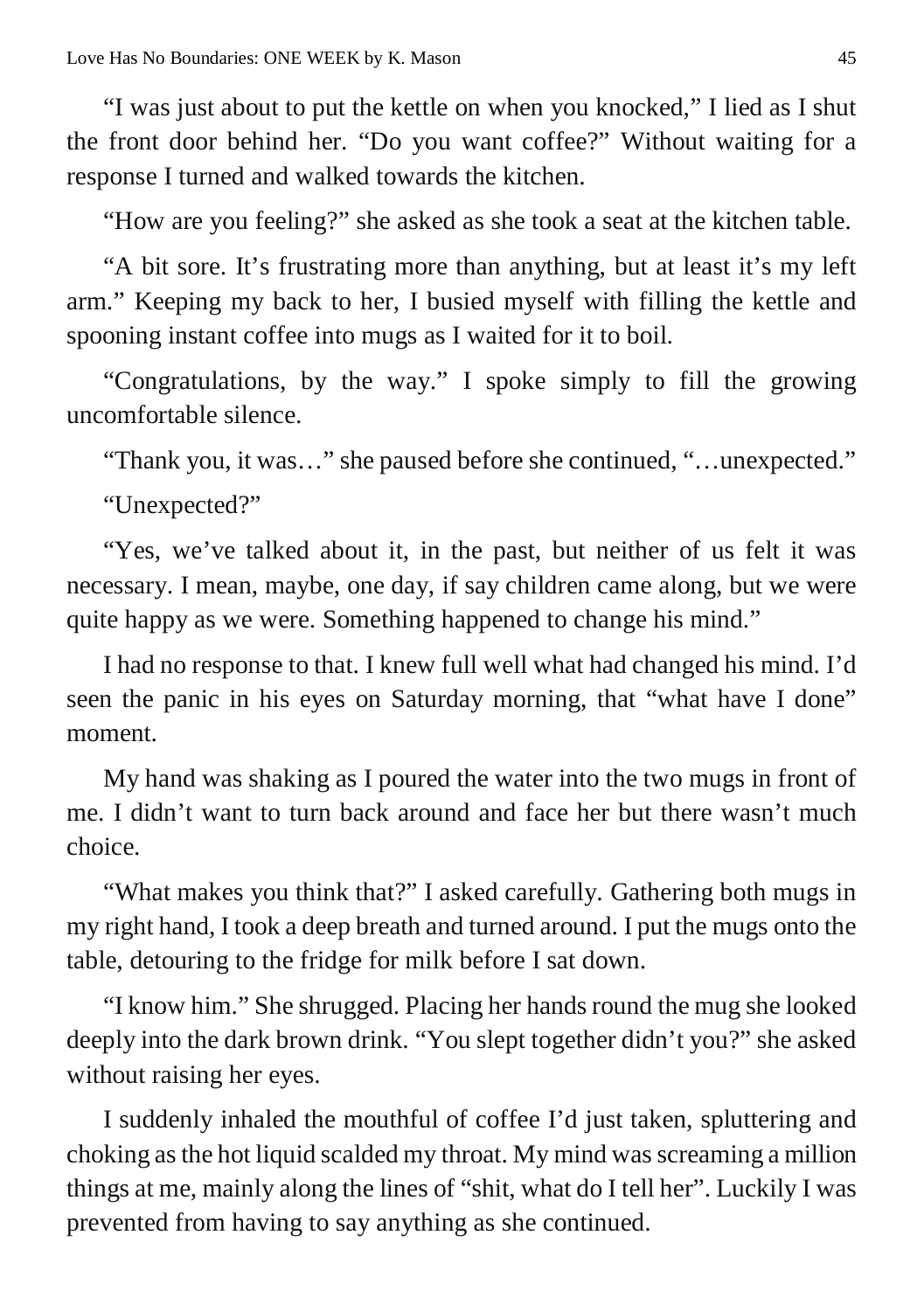"I don't actually know why I am asking. I know you slept together."

"You do? He told you? I mean, well, erm…" I trailed off realising if she didn't actually know I'd just confirmed it for her.

"No, he didn't say anything about it. I know him Si, sometimes I think I know him better than he knows himself. The proposal, it couldn't have been a bigger announcement that he'd done something he shouldn't have, even if he'd screamed it from the rooftops."

"It's a big jump, from having done something wrong to, well—" For some reason I couldn't say what we'd done out loud.

"Not really." She shrugged. "I knew you were together on Friday night. When I spoke to him on Saturday he was working, but he proposed just about as soon as I got my foot through the door on Sunday evening. He had the ring ready and everything." She held out her left hand; the ring, a single solitaire diamond set in white gold, circled her forth finger. "He looked so relieved when I said yes. That was when I knew. The other night confirmed it. When he phoned from the hospital to tell me you were hurt. Well, you'd have thought that he was the one who'd actually caused your injury from the way he was acting. Then later, when he came home, he didn't want to be there. He wanted to be with you; I could see guilt for something written all over his face."

"But you didn't ask him?"

"No, I didn't say anything about it; I just watched him. He's not happy; he's not sleeping. He's barely looked at me, let alone, well, for a newly engaged couple you'd expect some romance. He hasn't even touched me."

"I'm sorry…I…just…" I shook my head. "I really don't know what to do or say."

"Look, I'm not here to threaten you, or warn you to keep away from him. I just needed to talk to you."

"Why?"

"Why what?" she asked.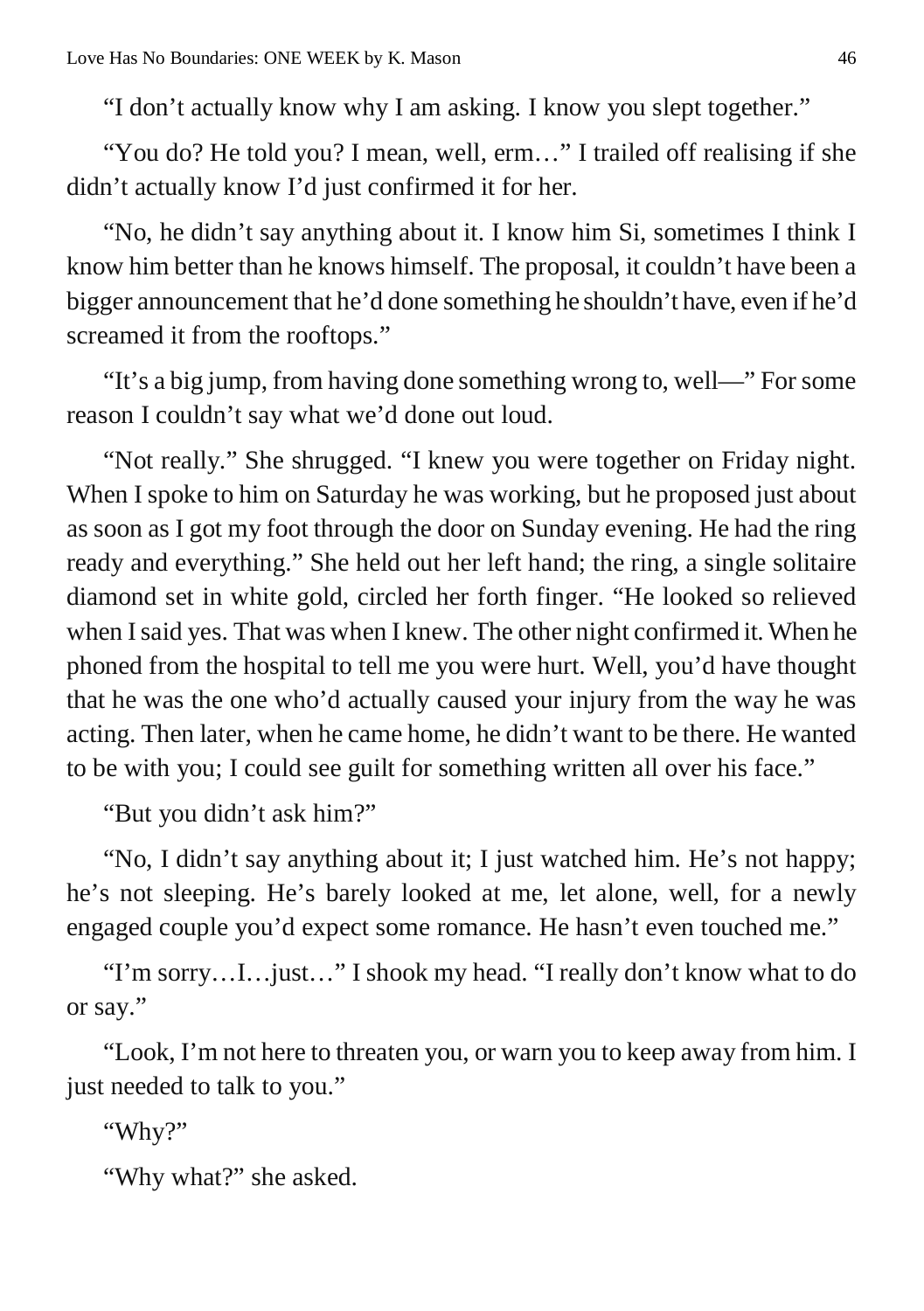"Why do you want to talk to me? I mean, given what happened, if you aren't warning me off or wanting to rant at me, I would have thought I was the last person you'd want to talk to right now."

Her responding laugh was hollow. "I'm not sure how to explain this," she began. "Just bear with me whilst I try." She returned to staring into her mug. I picked up my drink and took a large gulp whilst I waited for her to continue.

"Although we're a couple…more than that he's my friend, probably my best friend. I just want him happy, but he's a long way from that at the moment. Looking back, it seems to have been a while since he was happy. He tries to hide it as much he can, but I know him well enough to see it. It's not hard; he's always worn his flaws on his sleeve. He throws all his energy into his work. He brings it home in an evening and at weekends, like he's using it block the rest of his life out. On the surface he seems fine, but even when he smiles it doesn't touch is eyes. The only time I ever see him properly happy is when he's talking about you, or when he's spent time with you. Hell, even when he gets a text from you. I've done a lot of thinking in the last week and while I do love him, I've realised that I'm not in love with him, and I'm not going to marry him."

"So what are you going to do, and where do I come in?" I shook my head, finding it difficult to take in what she was saying.

"I don't want to hurt him, but I'm certain I'm going to," she continued as though she'd not even heard me. "Right now he's scared and confused. We've been together for eight years and we've been through a lot, but I've never seen him like this. It's as though he's standing at the top of a cliff. Behind him it's safe, comfortable, and familiar. In front of him is the unknown and he doesn't know whether to jump. Part of him is telling him to step back, away from the edge, return to what he knows, but I can see that part of him wants to jump." She smiled sadly at me as she continued. "That's why I'm here really. I suppose I am at the top of the cliff with him."

"And you're going to stop him falling, keep him safe?"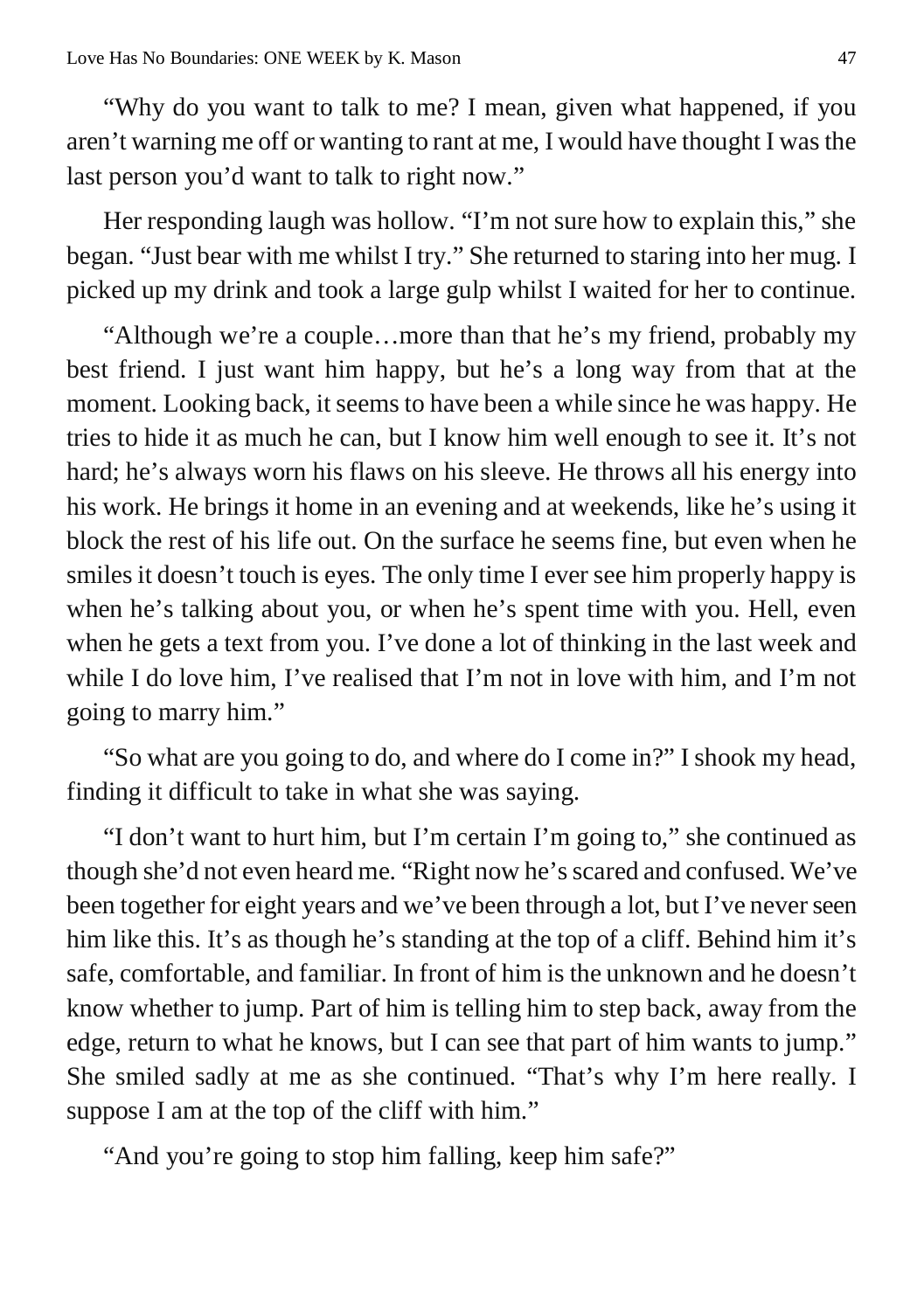"No." She shook her head, unconsciously twisting the engagement ring. Looking directly at me, a hint of a challenge in her expression, she continued bluntly, "I'm going to push him off the cliff. I'm just hoping that you'll catch him when he falls."

"Catch him?" I echoed, my mind whirling from what she was asking. Could I do that? Was that what he wanted? Was that what I wanted?

"Yes." Her head tilted to one side as she watched me. "He deserves a chance to be truly happy, and so do I. In a way I'm as bad as he is. We're just drifting along because it's easy, and, well, I'd like a chance to find someone I can be madly in love with, and who can love me the same way in return. So, I am going to break of the engagement and get him to move out. I'm going to suggest that he come here."

"But he doesn't want me, not that way. He isn't gay, for God's sake. I think part of last weekend was him trying to prove that to himself," I babbled.

"No, I don't think he's gay. Then again, I don't think he's completely straight. His parents wouldn't have approved, and I think the reason our relationship has drifted so long is in part because it's easy—and he doesn't have to face the unknown. I don't know whether it's just you or whether he's had feelings for other men, but he thinks of you as more than a friend. That much is obvious."

"You can't just decide on what's right for him. Expect him to come running to me if you dump him."

"You love him though?" The direct question threw me completely.

Did I love him? I sure as hell had missed him this last week. I thought about him, well, it seemed like all the damn time. I wanted him physically, but more than that I wanted to share things with him—from something I'd seen or heard, to a movie curled up together on the sofa.

"I don't do relationships." The automatic response came easily.

"That wasn't the question."

"No, but—" I looked helplessly at her. "I don't know if I can do this."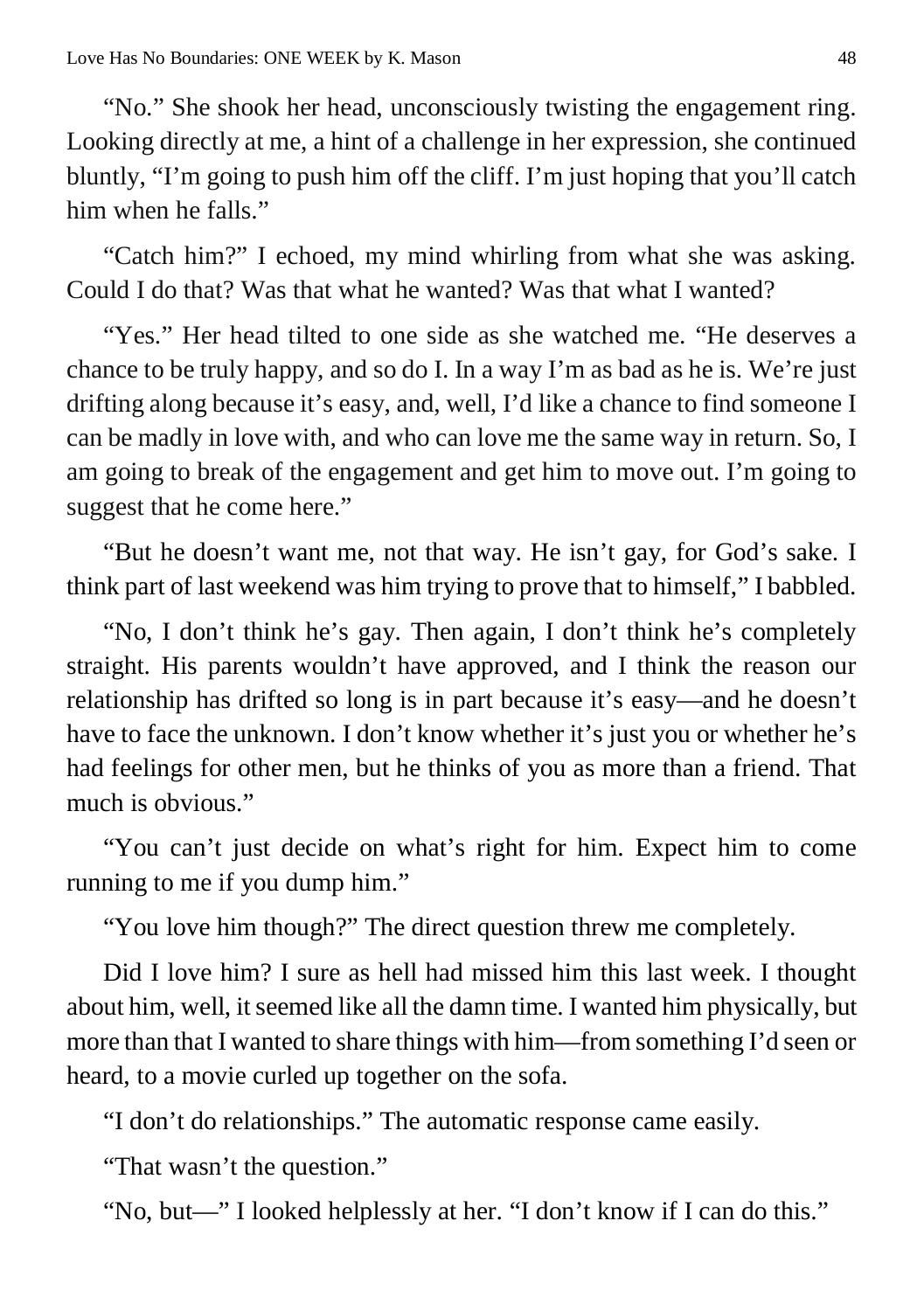"Why not Si? Look, you've made it clear over the years I've known you that you don't do relationships, but you've never really explained why."

"Gay men don't do relationships; we have sex," I said bluntly.

"Bull. That's crap; I know you don't mean that. Something happened to you—a relationship gone badly wrong, and it's made you too scared to try again. Instead you hide behind the mantra of having one-night stands or pickups only. You're the opposite of Nick, he might have all his faults and emotions on show, but you've buried your emotions so deeply it's a wonder anyone can get close to you. It's time to dig them up Simon. For Nick's sake and for mine."

\*\*\*\*

I spent an unsettled evening lost in my own thoughts and memories. Sure I'd had relationships since I'd come out, not serious at first; I mean first loves and teenage flings rarely last. Then in my final year at university I was so sure I'd found "the one." We moved fast, from dating to living together in a matter of weeks. He was older than me, more experienced in just about every area including manipulation and lying, as it turned out.

I thought I'd found the person I was destined to spend the rest of my life with; instead, after nearly two years, I came home from work one night to an empty house. He'd cleared out everything: his clothes, all the items we'd bought jointly and, as I discovered later, the joint bank account he'd insisted we needed. In the three months it took me to track him down I was overwhelmed by a steady stream of overdue notices and final demands for loans I'd no recollection of taking out.

He'd used the money to buy a house at the other end of the country and move in his not-so-new boyfriend, who he'd been seeing for at least six months. To say I was gutted would be the understatement of the year. Saddled with what felt like the debt of a third world country and nursing a broken heart, I'd broken the lease on the house we'd shared and gone back to my parents' house to lick my wounds, swearing that never again would I let someone get close enough to use me like that.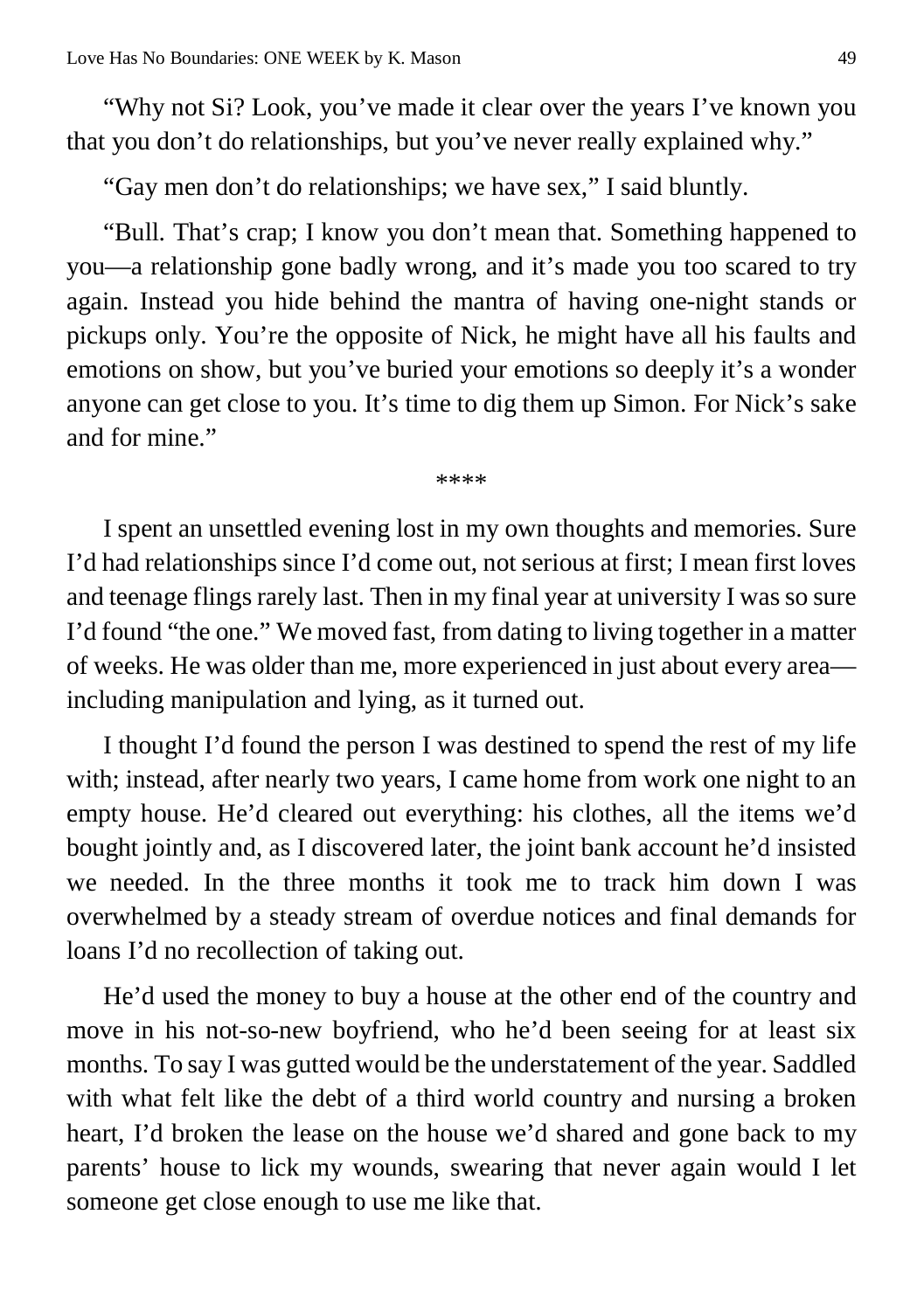I'd spent eight years with my heart locked safely away. Sure, I'd not been a monk during that time, but no one got close. Until now it seemed. I wasn't sure when my friendship with Nick had become something more, but I'd spent a good part of the evening going over what Michelle had said. Not just about Nick but the few home truths she'd thrown in my direction. At the end of the day it came down to one thing. Did I love Nick, and was I willing to put my heart on the line for him?

My phone buzzed with an incoming text just after one in the morning. Reaching over, I read the short message from Michelle: *He's on his way to you.*

My heart seemed to stutter in my chest. I wasn't ready. I didn't think I could do this. I contemplated just letting him stay as a friend, making up the bed in the spare room and insisting he stay in there. Even as I headed to the airing cupboard to pull out a fresh sheet I knew I couldn't do it. If I was honest with myself I knew I was in too deep already. The moment Nick walked through the door tonight, on my part anyway, there wasn't going to be any going back to just being friends. The rest would depend on him.

It was not much later when he arrived. I watched from the front window as he dragged an overstuffed suitcase behind him up the front path. In the glow from the street light I could see the five o'clock shadow that covered his jaw emphasising how pale his face was. There were dark circles around his eyes, which had lost all of their usual sparkle. His shoulders were hunched over as though he was in pain. He looked completely defeated.

"Hey," I said softly as I opened the door to let him in. He didn't say anything, just followed me through the lounge to the kitchen, leaving his case at the bottom of the stairs. "Do you want a drink?" I asked, heading to the fridge.

"No, I'm fine." He hugged his arms around himself and shook his head.

"Fine?" I raised an eyebrow. "That would be the alternative version of the word then. Fucked-up, insecure, neurotic and emotional."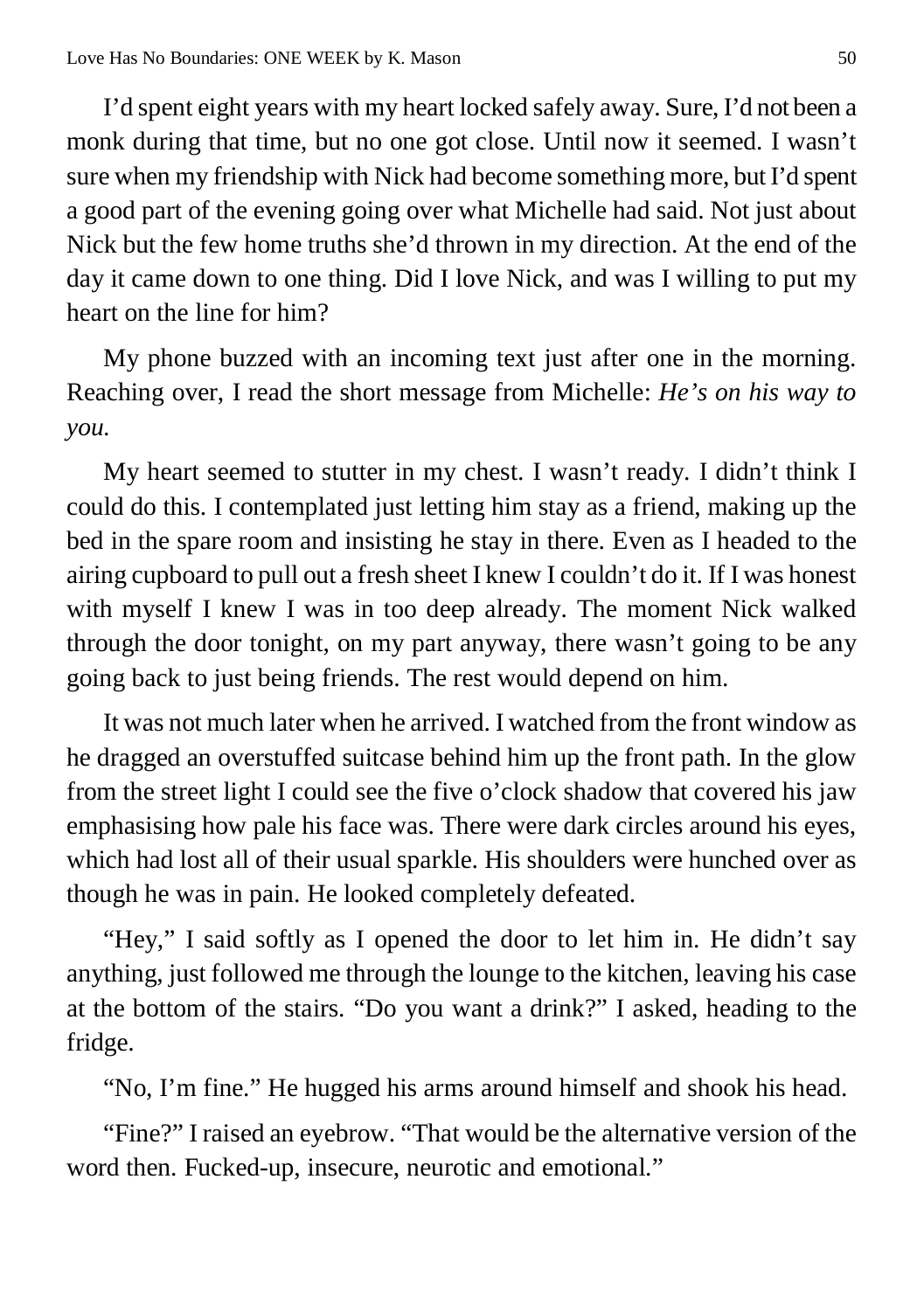For a second, his lips turned up in a wry smile. "Yeah, that sounds about right." His voice was tight, as though on the verge of breaking.

Without really thinking about it, I crossed the kitchen and pulled him into a hug with my good arm. "That makes two of us Nick."

"Really?"

"Hell yes. Just look at us, you're not gay and I don't do relationships, and between us just look at the wonderful mess that we've made."

"I'm sorry," he said into my chest.

"You've nothing to be sorry for, this wasn't planned by either of us. It just happened. The question is, do we finish what we started?"

"I think I'd like to try." The wistful sound in his voice made my mind up once and for all where he'd be sleeping.

"Come on, we're both exhausted. We can talk in the morning."

I led him up the stairs, bypassing his suitcase, to my bedroom. There was no heat, no passion, as we both stripped to our boxers and crawled under the duvet.

In the dark, we lay, side by side; our hands sought each other's and held on tight.

"So what now?" Nick asked eventually.

"I don't know. What do you want?"

"I still want you, but I'm scared."

"That makes two of us, on both counts," I confessed.

"This last week's been horrible. Without you it's been like there's been something missing, a hole where you should be."

Leaning over I pressed a kiss onto his lips. "Sleep now, tomorrow we'll talk, both of us, work out a way forward, how to make this work."

Hand in hand, exhausted, we slipped into sleep.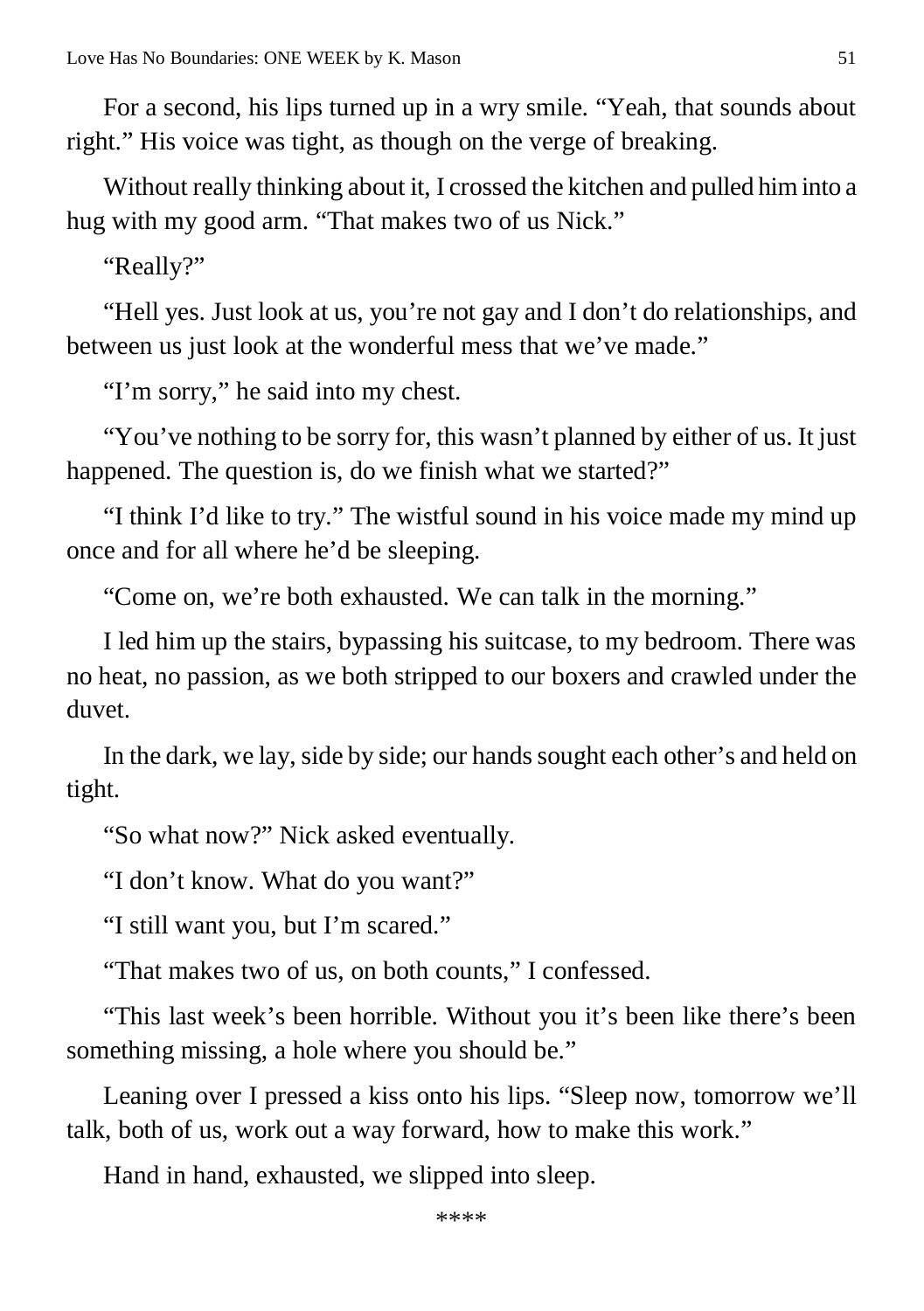I woke the next morning, on what saccharine romantics would probably call the first day of the rest of our lives. Beside me he slept on as I pushed myself up on my good arm and leant over him. His eyes were closed, a faint smile brushed his lips. One arm stretched above his head, the back of his hand resting on the pillow. I felt a wash of emotion come over me, an overwhelming rightness of the situation, of having him next to me to wake up.

I bent my head towards him, allowing my stubbled chin to graze his. I could feel his warm breath on my skin. Slowly his eyes opened. Anxiety made my stomach churn as I waited for his reaction. He didn't speak, but his smile widened. I pulled back slightly as he brought his hand down, gently skimming the side of my face and for a second cupping my chin. His eyes remained fixed on mine as his hand kept moving down towards the side of my chest not covered by the sling; his fingers came to rest, tracing the rosebud tattoo over my heart.

His smile widened as he leant up to capture my lips with his. It was then I realised that no matter what the future might hold, perhaps, just perhaps, we had a chance of facing it together.

#### **THE END**

(or beginning, depending on which way you want to look at it)